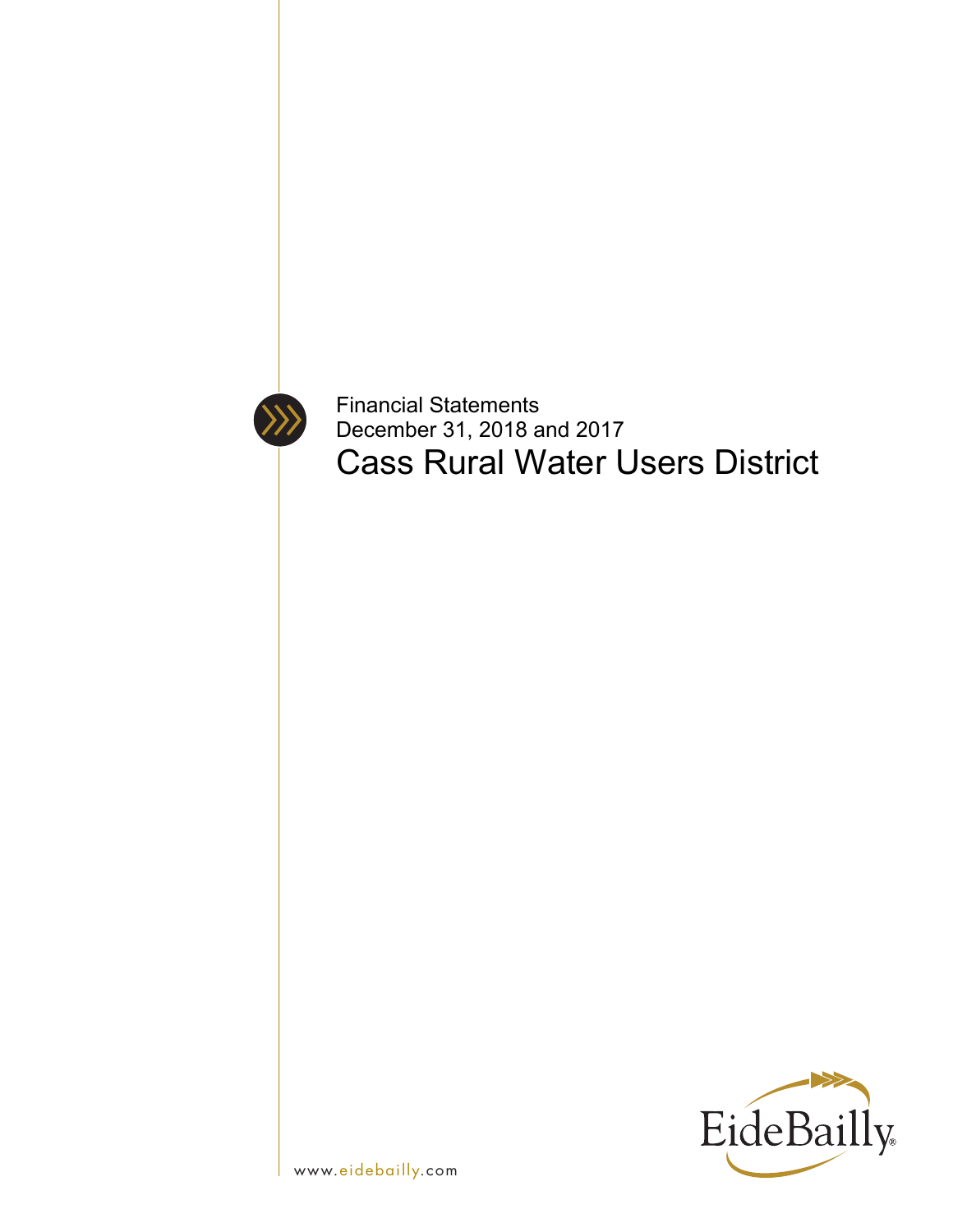| <b>Financial Statements</b>                                                                                                                                                                        |
|----------------------------------------------------------------------------------------------------------------------------------------------------------------------------------------------------|
|                                                                                                                                                                                                    |
| Other Supplementary Information                                                                                                                                                                    |
|                                                                                                                                                                                                    |
| <b>Additional Reports</b>                                                                                                                                                                          |
| Independent Auditor's Report on Internal Control over Financial Reporting and on Compliance and Other<br>Matters Based on an Audit of Financial Statements Performed in Accordance with Government |
| Independent Auditor's Report on Compliance for the Major Federal Program and Report on Internal                                                                                                    |
|                                                                                                                                                                                                    |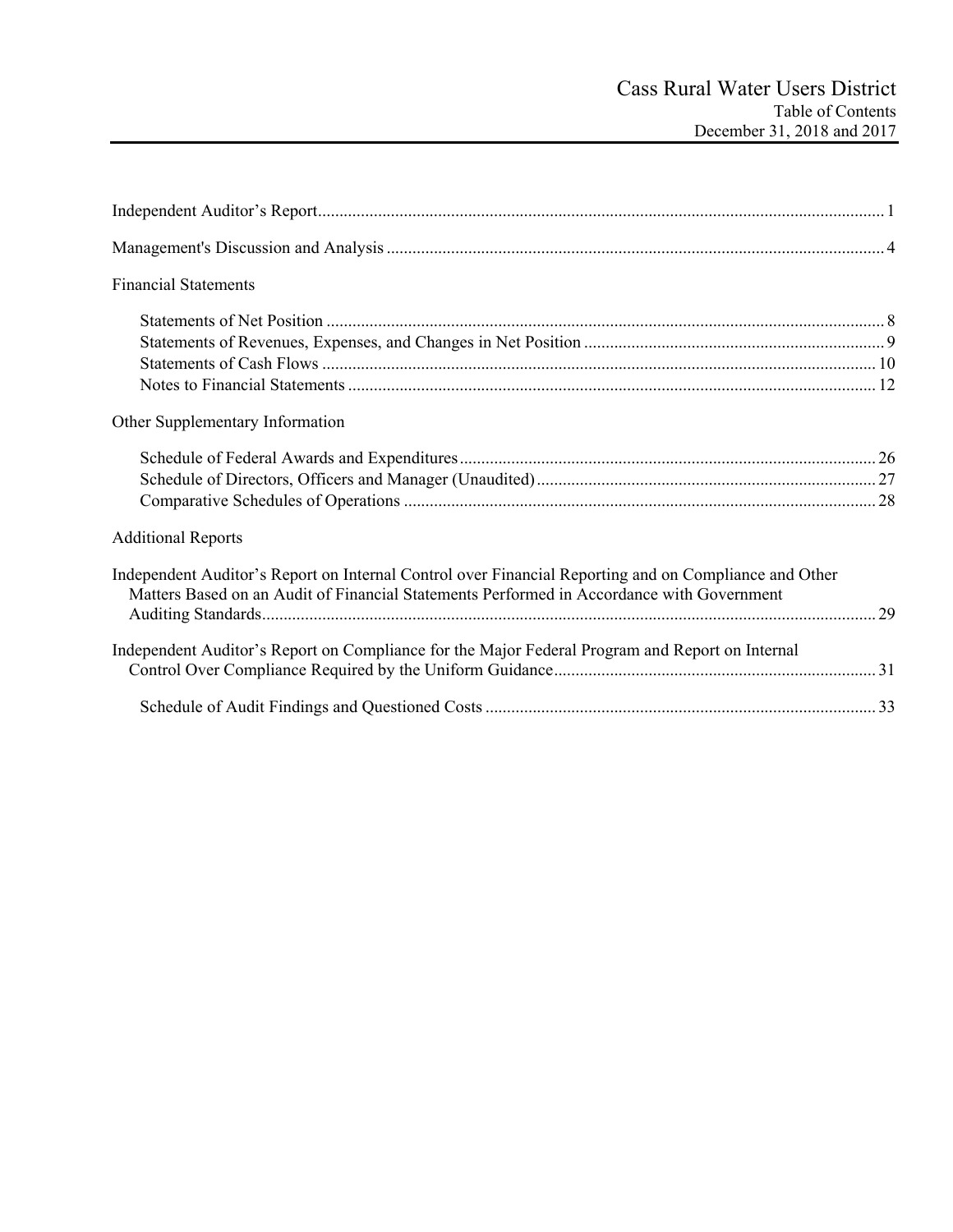

**CPAs & BUSINESS ADVISORS** 

## **Independent Auditor's Report**

The Board of Directors Cass Rural Water Users District Kindred, North Dakota

### **Report on the Financial Statements**

We have audited the accompanying financial statements of Cass Rural Water Users District as of and for the year ended December 31, 2018 and 2017, and the related notes to the financial statements, which collectively comprise the District's basic financial statements as listed in the table of contents.

### **Management's Responsibility for the Financial Statements**

Management is responsible for the preparation and fair presentation of these financial statements in accordance with accounting principles generally accepted in the United States of America; this includes the design, implementation, and maintenance of internal control relevant to the preparation and fair presentation of financial statements that are free from material misstatement, whether due to fraud or error.

#### **Auditor's Responsibility**

Our responsibility is to express an opinion on these financial statements based on our audits. We conducted our audits in accordance with auditing standards generally accepted in the United States of America and the standards applicable to financial audits contained in *Government Auditing Standards*, issued by the Comptroller General of the United States. Those standards require that we plan and perform the audit to obtain reasonable assurance about whether the financial statements are free from material misstatement.

An audit involves performing procedures to obtain audit evidence about the amounts and disclosures in the financial statements. The procedures selected depend on the auditor's judgment, including the assessment of the risks of material misstatement of the financial statements, whether due to fraud or error. In making those risk assessments, the auditor considers internal control relevant to the entity's preparation and fair presentation of the financial statements in order to design audit procedures that are appropriate in the circumstances, but not for the purpose of expressing an opinion on the effectiveness of the entity's internal control. Accordingly, we express no such opinion. An audit also includes evaluating the appropriateness of accounting policies used and the reasonableness of significant accounting estimates made by management, as well as evaluating the overall presentation of the financial statements.

We believe that the audit evidence we have obtained is sufficient and appropriate to provide a basis for our audit opinion.

www. eidebailly .com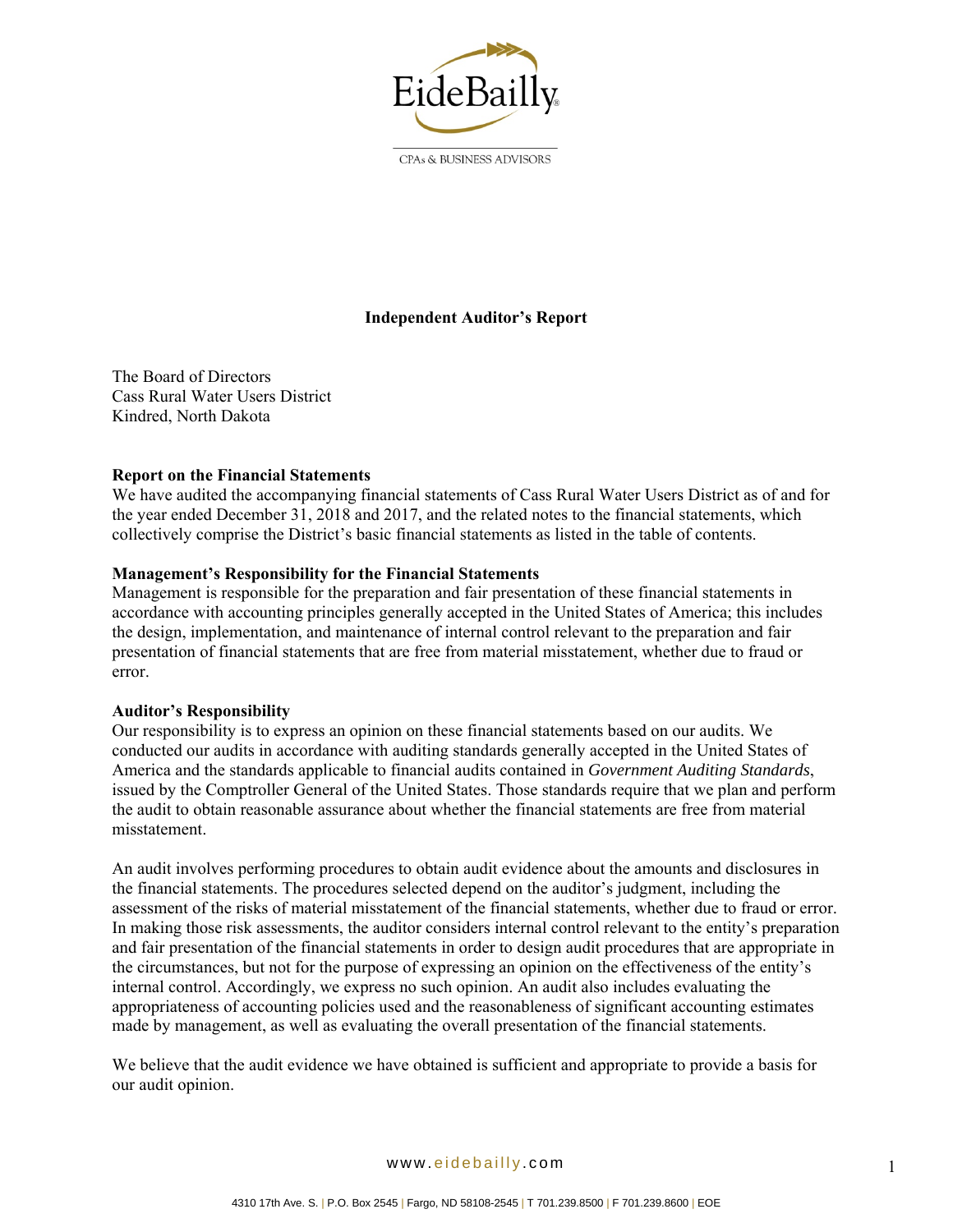### **Opinion**

In our opinion, the financial statements referred to above present fairly, in all material respects, the financial position of Cass Rural Water Users District as of December 31, 2018 and 2017, and the respective changes in financial position and its cash flows thereof for the years then ended in accordance with accounting principles generally accepted in the United States of America.

## **Other Matters**

### *Required Supplementary Information*

Accounting principles generally accepted in the United States of America require that the management's discussion and analysis on pages 4 through 7 be presented to supplement the basic financial statements. Such information, although not a part of the basic financial statements, is required by the Governmental Accounting Standards Boards who considers it to be an essential part of financial reporting for placing the basic financial statements in an appropriate operational, economic, or historical context. We have applied certain limited procedures to the required supplementary information in accordance with auditing standards generally accepted in the United States of America, which consisted of inquiries of management about the methods of preparing the information and comparing the information for consistency with management's responses to our inquiries, the basic financial statements, and other knowledge we obtained during our audit of the basic financial statements. We do not express an opinion or provide any assurance on the information because the limited procedures do not provide us with sufficient evidence to express an opinion or provide any assurance.

### *Other Information*

Our audit was conducted for the purpose of forming opinions on the financial statements that collectively comprise the District's financial statements. The schedule of directors, officers, and manager and comparative schedules of operations are presented for purposes of additional analysis and are not a required part of the basic financial statements. The schedule of expenditures of federal awards is presented for purposes of additional analysis as required by Title 2 U.S. *Code of Federal Regulations*  (CFR) Part 200, *Uniform Administrative Requirements, Cost Principles, and Audit Requirements for Federal Awards,* and is also not a required part of the financial statements.

The comparative schedule of operations and the schedule of expenditures of federal awards are the responsibility of management and were derived from and relate directly to the underlying accounting and other records used to prepare the basic financial statements. Such information has been subjected to the auditing procedures applied in the audit of the basic financial statements and certain additional procedures, including comparing and reconciling such information directly to the underlying accounting and other records used to prepare the basic financial statements or to the basic financial statements themselves, and other additional procedures in accordance with auditing standards generally accepted in the United States of America. In our opinion, the comparative schedule of operations and the schedule of expenditures of federal awards are fairly stated, in all material respects, in relation to the basic financial statements as a whole.

The schedule of directors, officers, and manager has not been subjected to the auditing procedures applied in the audit of the basic financial statements and, accordingly, we do not express an opinion or provide any assurance on them.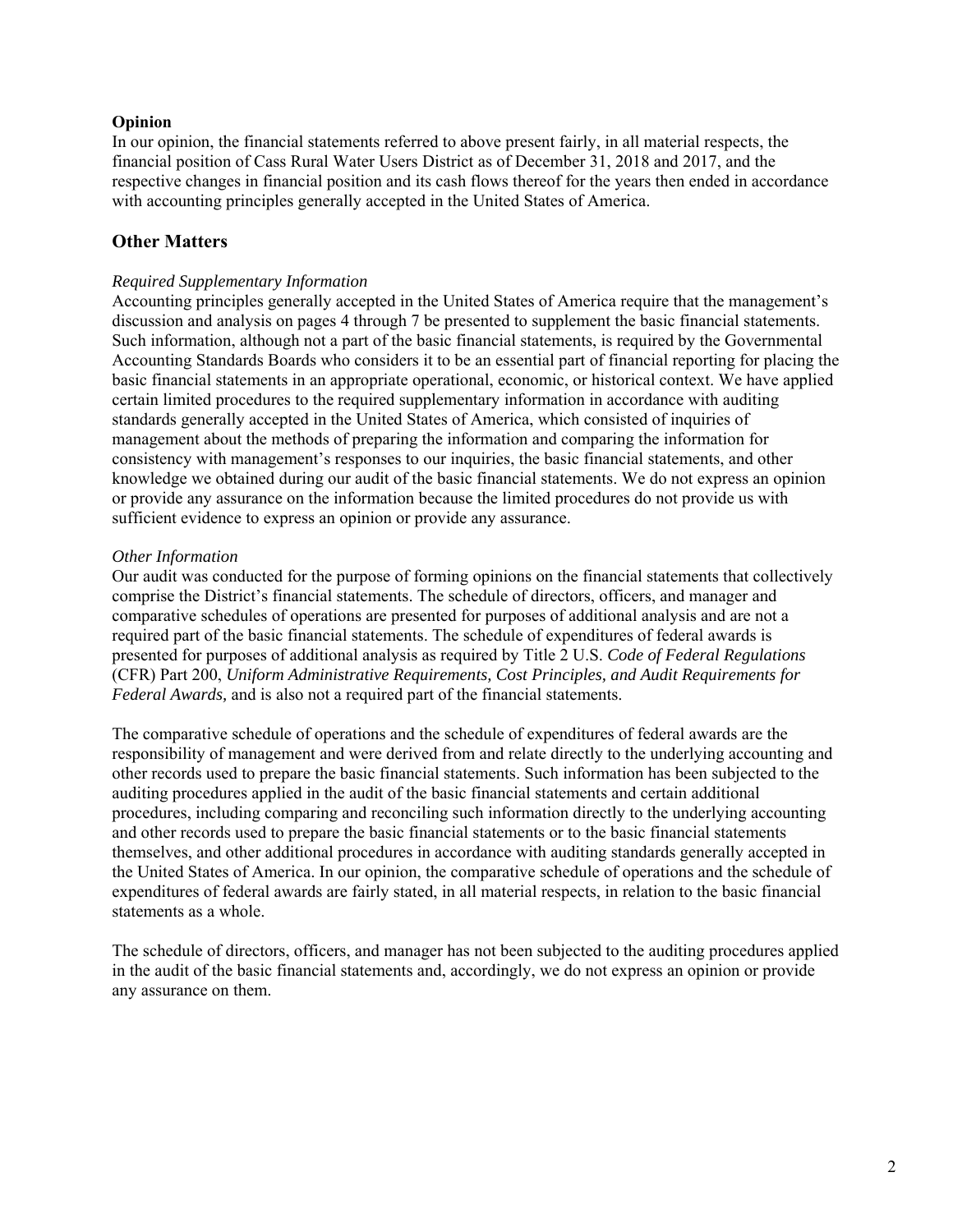### **Other Reporting Required by** *Government Auditing Standards*

In accordance with *Government Auditing Standards*, we have also issued a report dated March 25, 2019 on our consideration of the District's internal control over financial reporting and on our tests of its compliance with certain provisions of laws, regulations, contracts, grant agreements, and other matters. The purpose of that report is solely to describe the scope of our testing of internal control over financial reporting and compliance and the results of that testing, and not to provide an opinion on the effectiveness of the District's internal control over financial reporting or on compliance. Those reports are an integral part of an audit performed in accordance with *Government Auditing Standards* in considering the District's internal control over financial reporting and compliance.

Gade Sailly LLP

Fargo, North Dakota March 25, 2019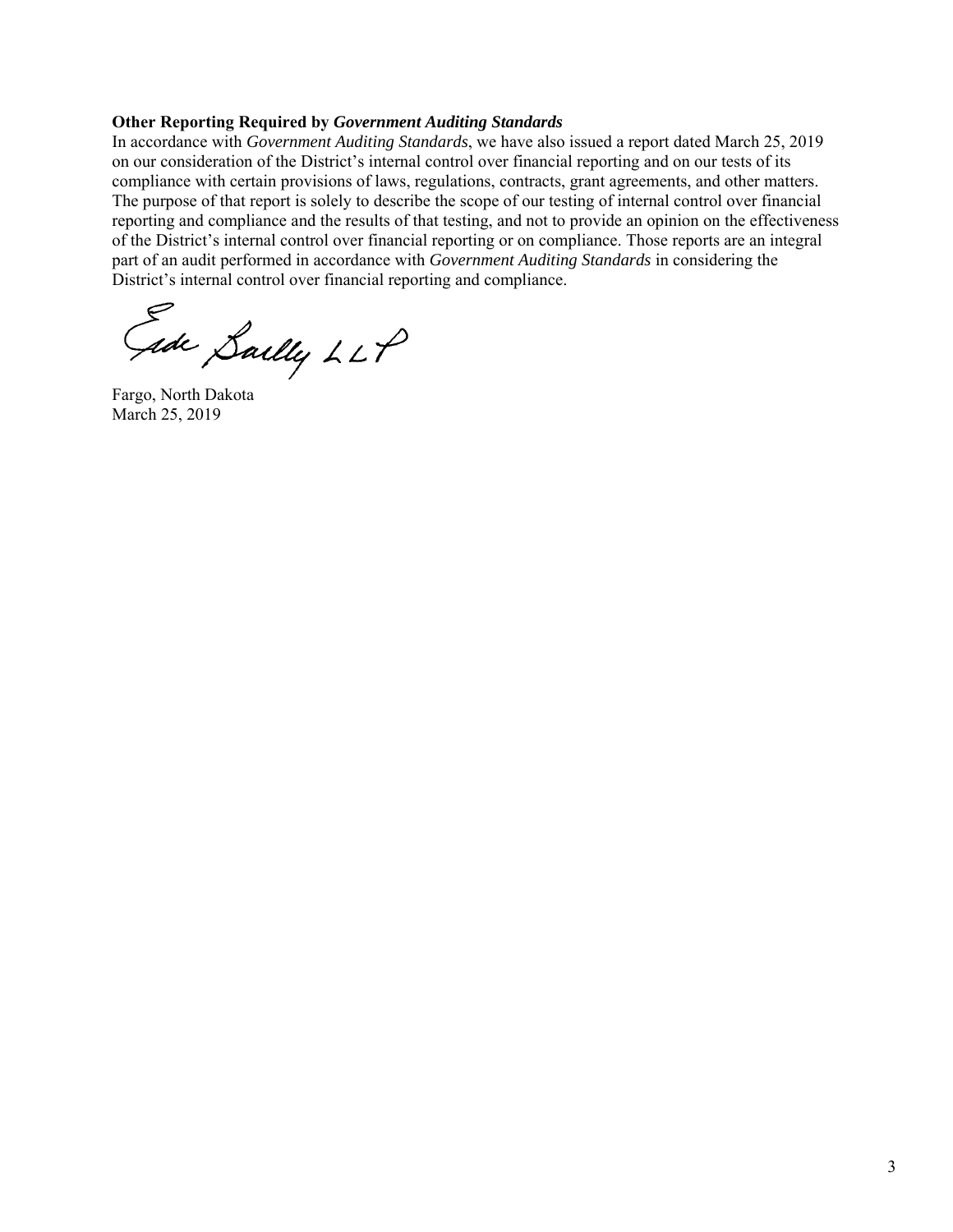This section of the District's financial report presents our analysis of the District's financial performance during the fiscal year ended December 31, 2018. Please read it in conjunction with the financial statements, which follow this section.

The information in this MDA is presented under the following headings:

- Financial Highlights
- Organization and Business
- Statement of Net Position Overview
- Capital Assets and Debt Administration
- Statement of Revenues, Expenses and Change in Net Position Overview
- Request for Information

## **Financial Highlights**

- Assets Increased approximately \$6.4 million due primarily due to the Leonard project and other capital asset additions.
- Operating expenses Increased approximately 8.2% due increases in purchased water expenses, as well as water treatment and testing expenses.

### **Organization and Business**

Cass Rural Water Users District provides water service to approximately 5,300 rural residences and 14 communities in Cass County and parts of Trail, Barnes, Ransom and Richland counties serving a total estimated population of 19,500 in a 2,000 square mile service area. The District is a political subdivision of the State of North Dakota pursuant to Chapter 61-35 of the North Dakota Century Code. The District recovers cost of service through user fees.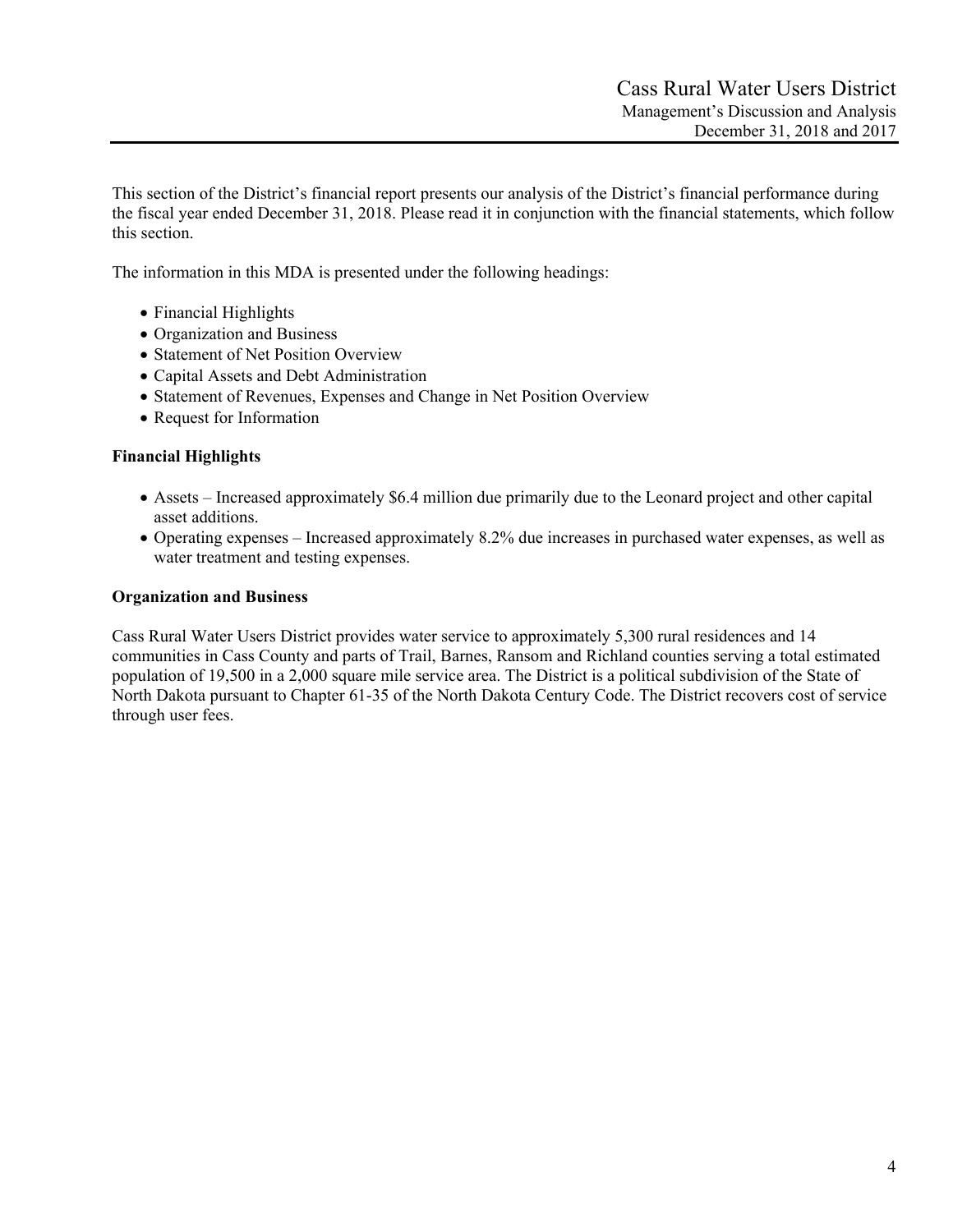### **Statement of Net Position Overview**

|                                         | 2018             | 2017                       | 2016                       |
|-----------------------------------------|------------------|----------------------------|----------------------------|
| Assets                                  |                  |                            |                            |
| Capital assets                          | \$<br>51,353,132 | $\mathbb{S}$<br>45,752,821 | $\mathbb{S}$<br>44,265,314 |
| Other property and investments          | 18,192,947       | 18,527,981                 | 17,873,410                 |
| Current assets                          | 8,781,107        | 7,623,393                  | 6,479,444                  |
| Total assets                            | 78, 327, 186     | 71,904,195                 | 68,618,168                 |
| Liabilities                             |                  |                            |                            |
| Long-term debt, less current maturities | 26,474,522       | 26,836,830                 | 27, 251, 224               |
| Other liabilities                       | 3,278,021        | 2,520,421                  | 2,404,073                  |
| Total liabilities                       | 29,752,543       | 29,357,251                 | 29,655,297                 |
| Net Position                            |                  |                            |                            |
| Net investment in capital assets        | 22,617,895       | 16,787,550                 | 14,979,964                 |
| Restricted for debt service             | 10,716,707       | 10,482,388                 | 9,214,242                  |
| Unrestricted                            | 15,240,041       | 15,277,006                 | 14,768,665                 |
| Total net position                      | 48,574,643       | 42,546,944<br>S.           | 38,962,871<br>S            |

The total assets of the District increased by 8.9%, from \$72 million to \$78 million. The approximate increase in total assets is broken down as follows:

| Water Plant in service and Construction in Progress |  | \$5,600,000 |
|-----------------------------------------------------|--|-------------|
| <b>Current Assets</b>                               |  | 1,158,000   |
| Other Property and Investments                      |  | (335,000)   |

Water Plant in service and Construction in Progress increase was a result of the Leonard Area Expansion Project occurring in 2018, as well as the purchase of general equipment.

Current assets increase was a result of increase in cash and cash equivalents.

The net position of the District increased by approximately \$6.0 million.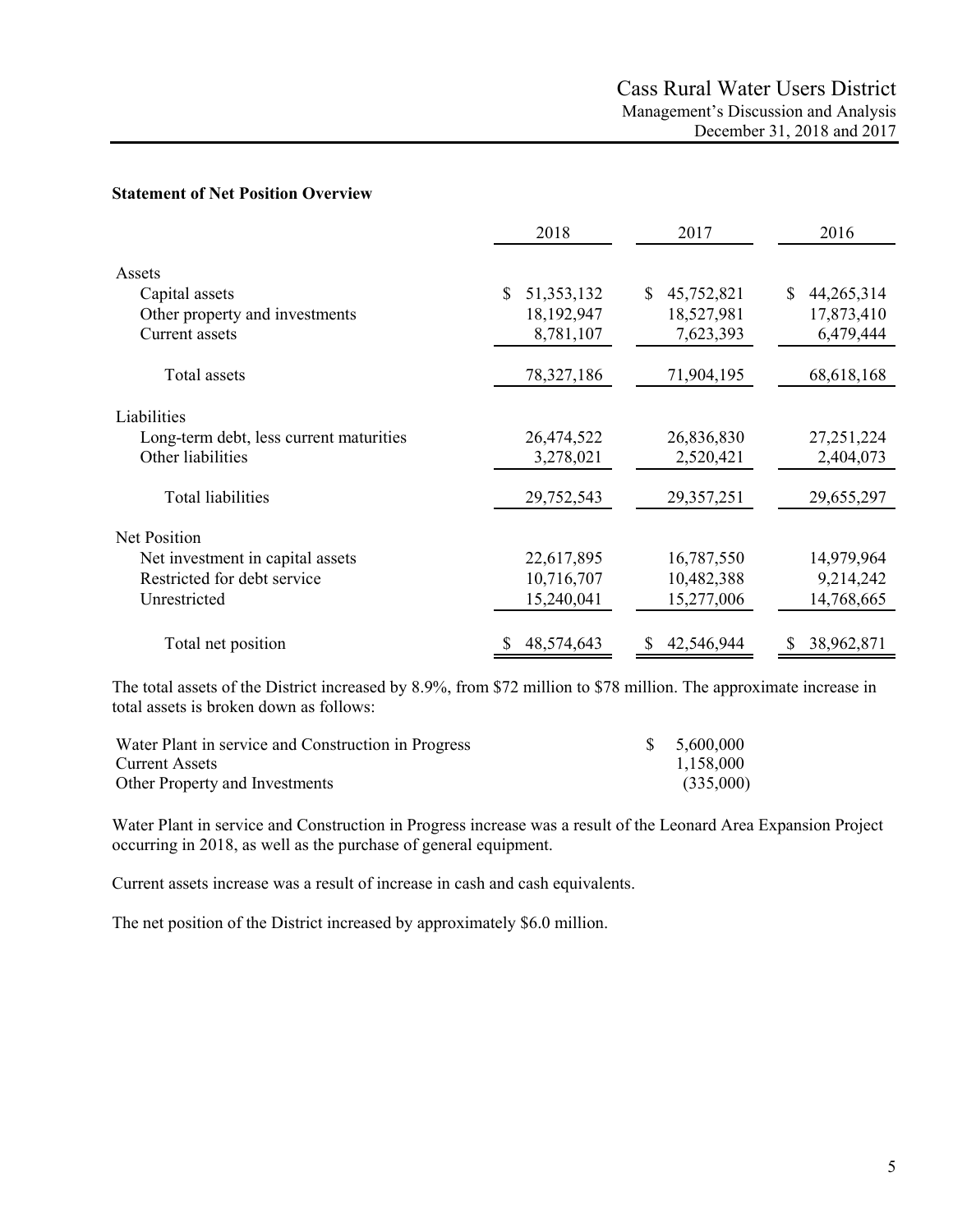### **Capital Assets and Debt Administration**

At the end of 2018, the District had approximately \$51.4 million (net of accumulated depreciation) in a broad range of utility capital assets and other property. The investment in capital and other property assets includes land, buildings, improvements, water treatment plants, water transmission and distribution mains, water storage facilities, pump stations, machinery, equipment and certain intangible assets. The District's net revenue, long term debt and contributions from customers are used to finance these capital investments. More detailed information concerning the additions and retirements appears later in this document in Note 5 of the financial statements.

As of December 31, 2018 the District had total long term debt including current maturities outstanding of approximately \$28.7 million. The District invests funds in certificates of deposit and other similar investments in such a manner so that as these investments mature funds are available to make the necessary payments. As of December 31, 2018 the District had funds on hand to make all debt payments through the year 2019. The details of the various debt instruments are presented in more detail in Note 6 of the financial statements.

|                                             | 2018             | 2017            | 2016            |
|---------------------------------------------|------------------|-----------------|-----------------|
| <b>Total Revenues</b>                       | 11,890,794<br>\$ | 8,134,502<br>\$ | 9,986,257<br>\$ |
| <b>Total Expenses</b>                       | 6,936,026        | 6,450,178       | 5,790,233       |
| Income                                      | 4,954,768        | 1,684,324       | 4,196,024       |
| Capital Contributions<br>Special assessment | 1,072,931        | 1,899,749       | 3,814,683       |
| Change in Net Position                      | 6,027,699        | 3,584,073       | 8,010,707       |
| Net Position, Beginning of Year             | 42,546,944       | 38,962,871      | 30,952,164      |
| Net Position, End of Year                   | 48,574,643       | 42,546,944<br>S | 38,962,871      |

### **Statement of Revenues, Expenses and Change in Net Position Overview**

Overall operating revenues increased by 8.2% or approximately \$600,000. Metered sales increased by approximately \$581,000 due to increased services. Overall operating expenses increased by 8.2% or approximately \$450,000. Purchased water expenses increased by approximately \$285,000 due to increased water demand. Special assessment capital contributions decreased by approximately \$827,000 due to less specials assessed during 2018.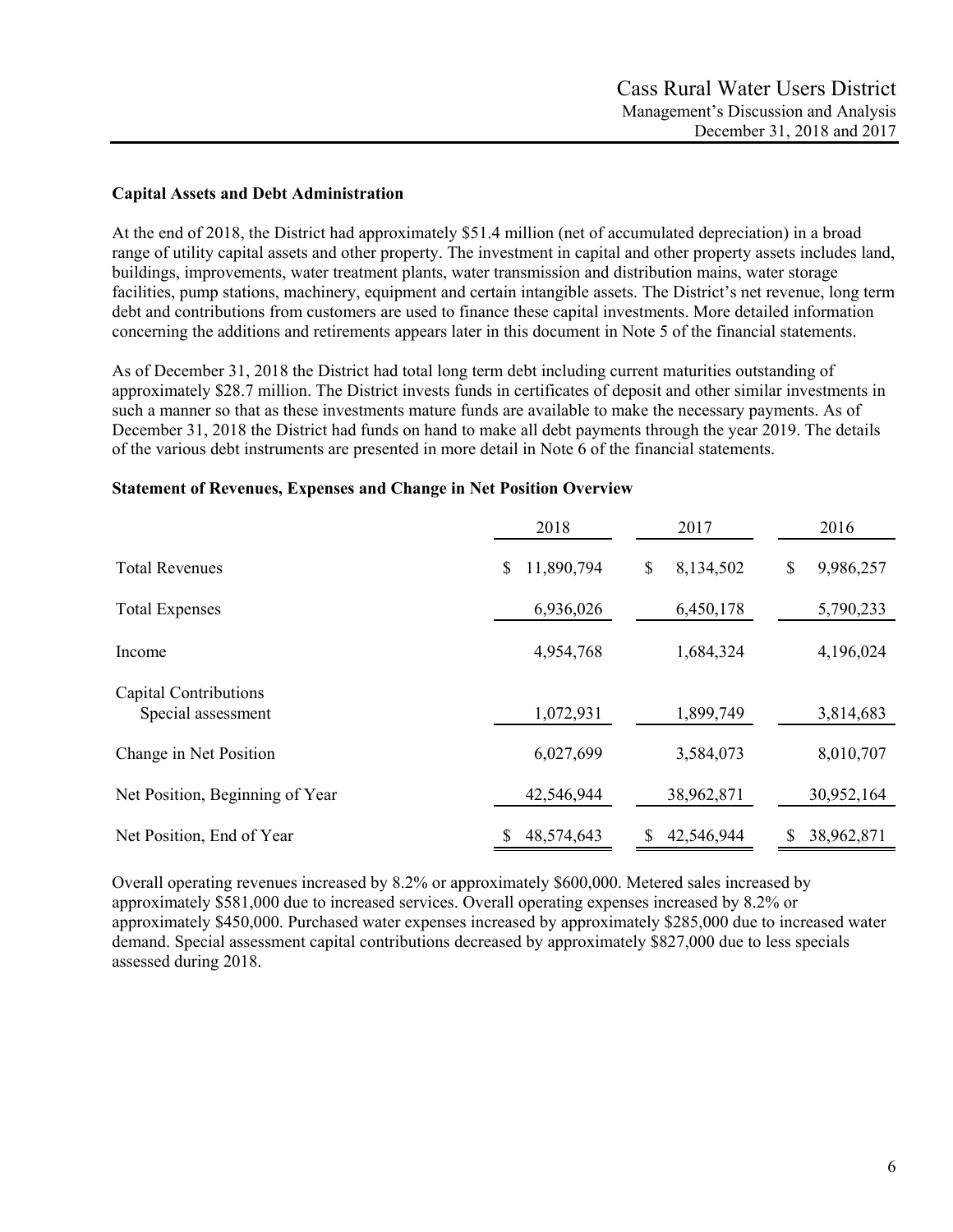### **Factors Bearing on the District's Future**

There are a number of factors or issues that have a bearing on the future of Cass Rural Water District that can be broken down as follows:

- Water Supply Cass Rural Water District is dependent on ground water as its primary source of water. One of the three aquifers the District utilizes has a finite life of perhaps another 25 to 30 years. As a result, the District has been very active with the Lake Agassiz Water Authority to develop a more dependable source of water.
- Territorial Integrity Due to the rapid growth of the urban areas around Fargo and West Fargo both cities have extended their boundaries into areas that overlap the District's boundary. To date the District has been able to negotiate reasonable arrangements with both cities to address these territorial issues. The District will continue to foster good working relationships with Fargo and West Fargo as well as making an effort to keep abreast of any legal developments in this area of federal law.
- Federal Regulation Each year the Environmental Protection Agency issues new rules for the regulations of public drinking water systems. With each new regulation comes increased cost and additional record keeping requirements. The District is committed to meeting all applicable drinking water standards while keeping costs as reasonable as possible.

#### **Request for Information**

This financial report is designed to provide ratepayers and creditors with a general overview of the District's finances and demonstrate the District's accountability for monies it receives. If you have any questions about this report or need additional information, please contact: The General Manger, Cass Rural Water District, P.O. Box 98, Kindred, North Dakota 58051.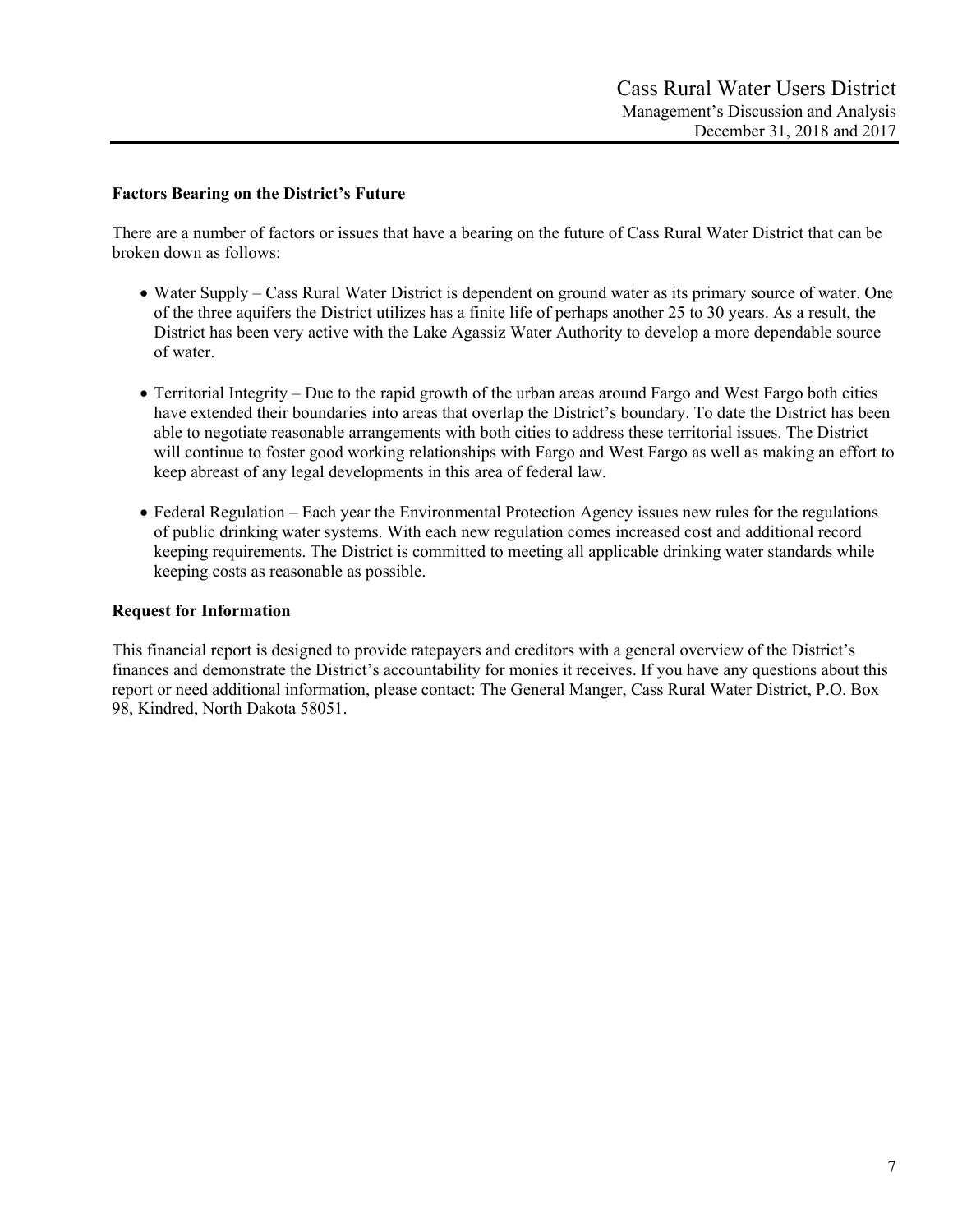# Cass Rural Water Users District Statements of Net Position December 31, 2018 and 2017

|                                                                                                                 | 2018                    | 2017                  |
|-----------------------------------------------------------------------------------------------------------------|-------------------------|-----------------------|
| Assets                                                                                                          |                         |                       |
|                                                                                                                 |                         |                       |
| <b>Water Plant</b>                                                                                              |                         |                       |
| In service                                                                                                      | \$<br>59,250,502        | 57,482,600            |
| Construction in progress                                                                                        | 5,143,333<br>64,393,835 | 137,235<br>57,619,835 |
| Total water plant<br>Less accumulated depreciation                                                              | 13,040,703              | 11,867,014            |
| Water plant - net                                                                                               | 51, 353, 132            | 45,752,821            |
|                                                                                                                 |                         |                       |
| Other Property and Investments                                                                                  |                         |                       |
| Intangible assets, net of accumulated amortization                                                              | 5,732,862<br>9,925,406  | 6,254,031             |
| Special assessment receivable, net of current portion<br>Patronage capital credits from nonassociated companies | 237,929                 | 9,761,328<br>235,672  |
| Special funds                                                                                                   | 2,296,750               | 2,276,950             |
| Total other property and investments                                                                            | 18,192,947              | 18,527,981            |
|                                                                                                                 |                         |                       |
| <b>Current Assets</b><br>Cash and cash equivalents                                                              | 3,759,700               | 4,216,699             |
| Cash and cash equivalents - restricted                                                                          | 281,708                 | 230,453               |
| Temporary investments                                                                                           | 2,492,845               | 1,507,573             |
| Accounts receivable                                                                                             | 1,180,998               | 780,397               |
| Delinquent special assessment receivables                                                                       | 219,712                 | 143,461               |
| Special assessment receivable, current portion                                                                  | 791,301                 | 721,060               |
| Prepaid items                                                                                                   | 17,675                  | 17,249                |
| Interest receivable                                                                                             | 37,168                  | 6,501                 |
| Total current assets                                                                                            | 8,781,107               | 7,623,393             |
|                                                                                                                 |                         |                       |
| Total assets                                                                                                    | 78, 327, 186            | 71,904,195            |
| Net Position and Liabilities                                                                                    |                         |                       |
| <b>Net Position</b>                                                                                             |                         |                       |
| Net investment in capital assets                                                                                | 22,617,895<br>\$        | 16,787,550<br>\$      |
| Restricted for debt service                                                                                     | 10,716,707              | 10,482,388            |
| Unrestricted                                                                                                    | 15,240,041              | 15,277,006            |
| Total net position                                                                                              | 48,574,643              | 42,546,944            |
| Long - Term Debt,                                                                                               |                         |                       |
| Less current maturities                                                                                         | 26,474,522              | 26,836,830            |
|                                                                                                                 |                         |                       |
| <b>Current Liabilities</b>                                                                                      |                         |                       |
| Current maturities of long-term debt                                                                            | 2,260,715<br>419,601    | 2,128,441             |
| Accounts payable                                                                                                |                         | 135,741               |
| Construction payable<br>Accrued vacation                                                                        | 341,692<br>44,466       | 38,976                |
| Accrued interest                                                                                                | 211,547                 | 217,263               |
| Total current liabilities                                                                                       | 3,278,021               | 2,520,421             |
|                                                                                                                 |                         |                       |
| Total net position and liabilities                                                                              | 78, 327, 186<br>S       | 71,904,195<br>S       |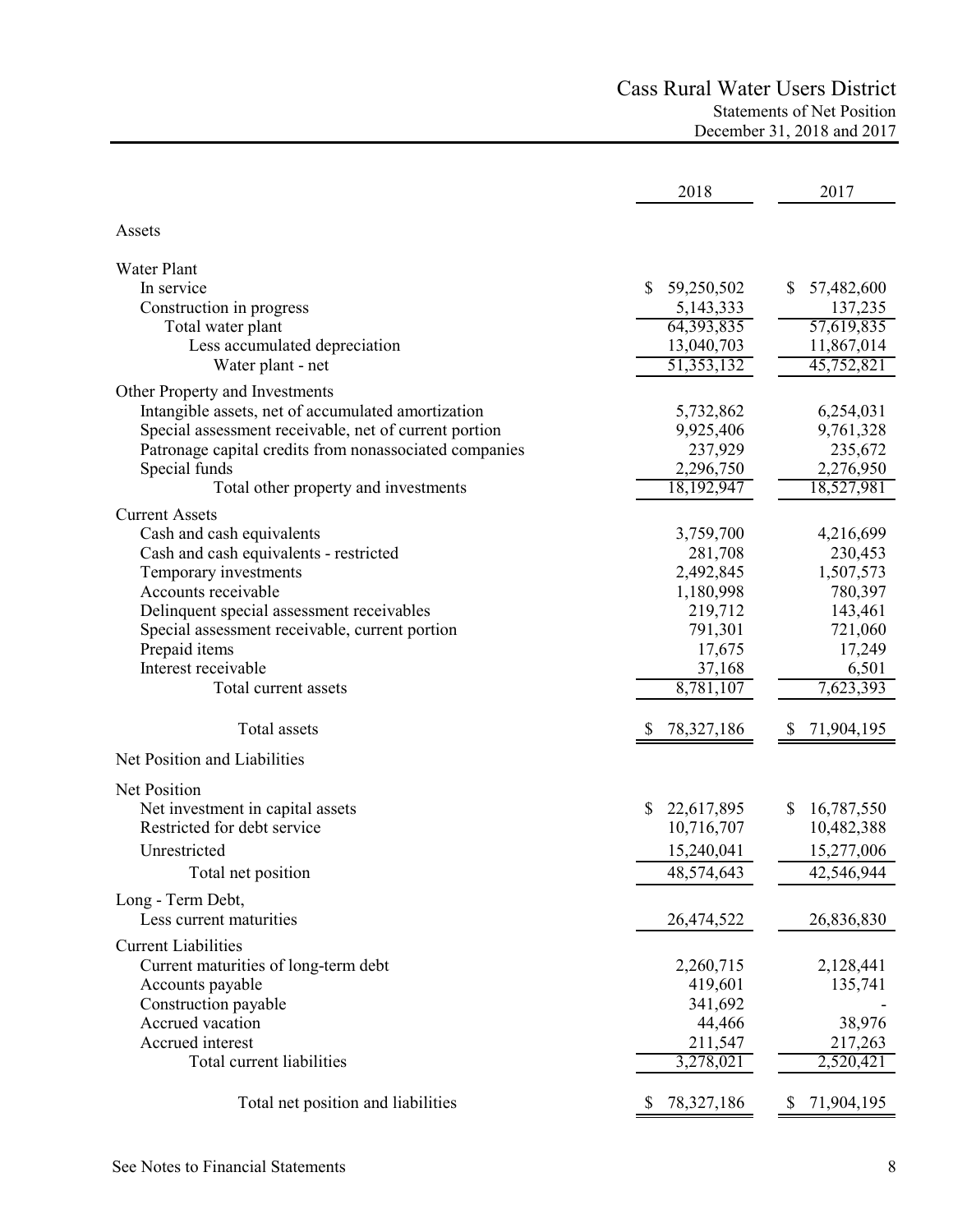## Cass Rural Water Users District Statements of Revenues, Expenses, and Changes in Net Position Years Ended December 31, 2018 and 2017

|                                             | 2018             | 2017             |
|---------------------------------------------|------------------|------------------|
| <b>Operating Revenues</b>                   |                  |                  |
| Metered sales to customers                  | \$<br>7,693,760  | \$<br>7,112,840  |
| Miscellaneous                               | 74,412           | 67,993           |
| Total operating revenues                    | 7,768,172        | 7,180,833        |
| <b>Operating Expenses</b>                   |                  |                  |
| Pumping                                     | 242,910          | 235,828          |
| Water treatment and testing                 | 150,844          | 128,108          |
| Transmission and distribution               | 611,863          | 546,231          |
| Administrative and general                  | 1,100,745        | 1,046,324        |
| Purchased water                             | 2,108,037        | 1,822,720        |
| Depreciation                                | 1,204,648        | 1,180,404        |
| Amortization                                | 521,169          | 521,169          |
| Taxes                                       | 62,081           | 68,690           |
| Total operating expenses                    | 6,002,297        | 5,549,474        |
| Operating Income                            | 1,765,875        | 1,631,359        |
| Nonoperating Revenues (Expenses)            |                  |                  |
| Interest on special assessments             | 538,099          | 354,737          |
| Investment income                           | 134,730          | 38,482           |
| Franchise fee payment                       | 41,984           | 36,960           |
| Grant revenue                               | 3,070,501        | 185,851          |
| Membership revenue                          | 65,300           | 38,650           |
| Bond issuance costs                         | (16,950)         | (22,950)         |
| Construction revenues                       | 183,847          | 402,310          |
| Construction expenses                       | (17,201)         | (116, 523)       |
| Miscellaneous revenue                       | 88,161           | 36,152           |
| Interest expense                            | (899, 578)       | (900, 704)       |
| Total nonoperating revenues (expenses), net | 3,188,893        | 52,965           |
| Income Before Capital Contributions         | 4,954,768        | 1,684,324        |
| Capital Contributions                       |                  |                  |
| Special assessments                         | 1,072,931        | 1,899,749        |
| Change in Net Position                      | 6,027,699        | 3,584,073        |
| Net Position, Beginning of Year             | 42,546,944       | 38,962,871       |
| Net Position, End of Year                   | 48,574,643<br>\$ | 42,546,944<br>\$ |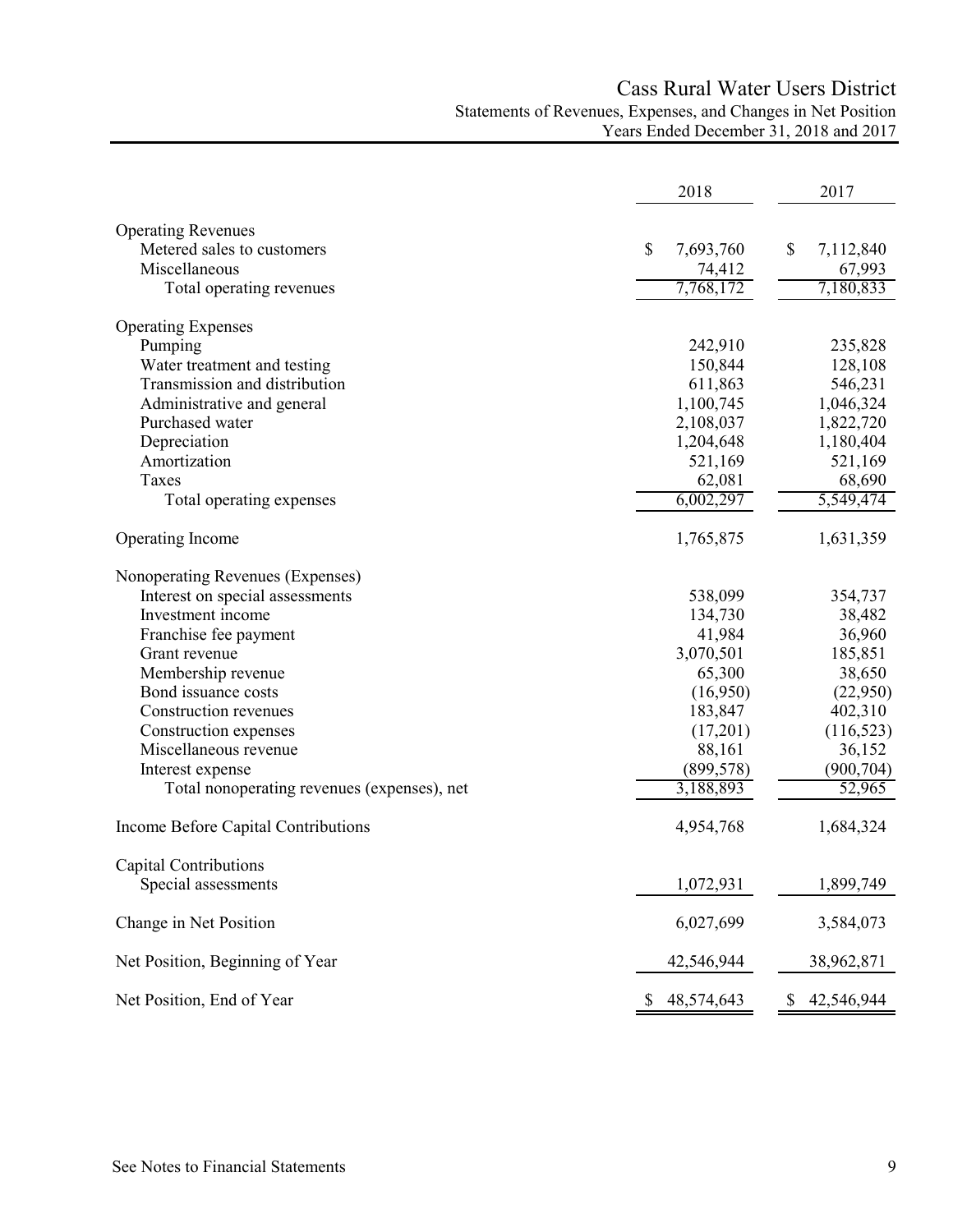# Cass Rural Water Users District Statements of Cash Flows Years Ended December 31, 2018 and 2017

|                                                                                                                                                                                                                                                                                                                                                                 | 2018                                                                                                              | 2017                                                                                                 |
|-----------------------------------------------------------------------------------------------------------------------------------------------------------------------------------------------------------------------------------------------------------------------------------------------------------------------------------------------------------------|-------------------------------------------------------------------------------------------------------------------|------------------------------------------------------------------------------------------------------|
| <b>Operating Activities</b><br>Operating cash receipts from customers<br>Cash payments to suppliers for goods and services<br>Cash payments to employees for services<br>Miscellaneous payments                                                                                                                                                                 | $\mathbb{S}$<br>8,440,502<br>(722, 183)<br>(1,095,255)<br>(2,170,118)                                             | $\mathbb{S}$<br>8,975,219<br>(873, 335)<br>(1,052,158)<br>(1,891,410)                                |
| Net Cash from Operating Activities                                                                                                                                                                                                                                                                                                                              | 4,452,946                                                                                                         | 5,158,316                                                                                            |
| <b>Investing Activities</b><br>Purchase of investments<br>Interest received                                                                                                                                                                                                                                                                                     | (1,005,072)<br>104,063                                                                                            | (1,063,164)<br>38,449                                                                                |
| Net Cash used for Investing Activities                                                                                                                                                                                                                                                                                                                          | (901,009)                                                                                                         | (1,024,715)                                                                                          |
| Capital and Related Financing Activities<br>Interest payments on debt<br>Proceeds from long-term borrowings<br>Net additions to special assessments<br>Payment of bond issuance costs<br>Proceeds from construction revenue, net<br>Change in construction payable<br>Additions to plant<br>Proceeds from grant revenue<br>Principal payments on long-term debt | (905, 294)<br>1,904,157<br>315,690<br>(16,950)<br>166,646<br>341,692<br>(6,807,216)<br>3,070,501<br>(2, 134, 191) | (897, 896)<br>1,705,514<br>(889,060)<br>(22,950)<br>285,787<br>(2,669,622)<br>185,851<br>(2,025,593) |
| Net Cash used for Capital and Related Financing Activities                                                                                                                                                                                                                                                                                                      | (4,064,965)                                                                                                       | (4,327,969)                                                                                          |
| Noncapital Financing Activities<br>Franchise fee payment<br>Membership revenue                                                                                                                                                                                                                                                                                  | 41,984<br>65,300                                                                                                  | 36,960<br>38,650                                                                                     |
| Net Cash from Noncapital Financing Activities                                                                                                                                                                                                                                                                                                                   | 107,284                                                                                                           | 75,610                                                                                               |
| Net Change in Cash and Cash Equivalents                                                                                                                                                                                                                                                                                                                         | (405,744)                                                                                                         | (118,758)                                                                                            |
| Cash and Cash Equivalents, Beginning of Year                                                                                                                                                                                                                                                                                                                    | 4,447,152                                                                                                         | 4,565,910                                                                                            |
| Cash and Cash Equivalents, End of Year                                                                                                                                                                                                                                                                                                                          | \$<br>4,041,408                                                                                                   | \$<br>4,447,152                                                                                      |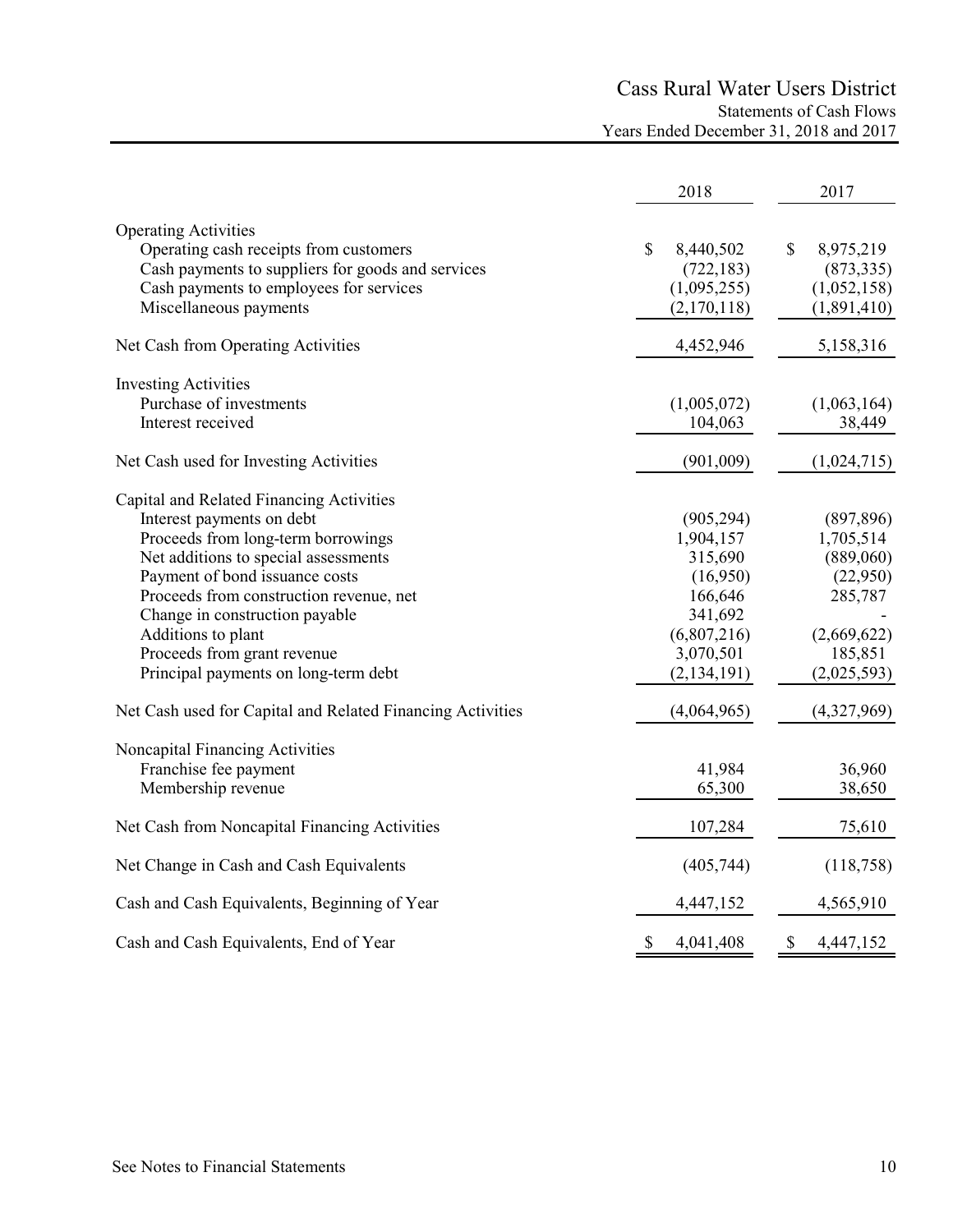# Cass Rural Water Users District Statements of Cash Flows Years Ended December 31, 2018 and 2017

|                                                       | 2018            |              | 2017      |
|-------------------------------------------------------|-----------------|--------------|-----------|
| <b>Operating Activity Reconciliation</b>              |                 |              |           |
| Operating income                                      | \$<br>1,765,875 | \$           | 1,631,359 |
| Adjustments to reconcile operating income             |                 |              |           |
| to net cash from operating activities                 |                 |              |           |
| Depreciation expense                                  | 1,204,648       |              | 1,180,404 |
| Amortization of intangible assets                     | 521,169         |              | 521,169   |
| Changes in assets and liabilities                     |                 |              |           |
| Accounts receivable                                   | 672,330         |              | 1,794,386 |
| Prepayments                                           | (426)           |              | 11,773    |
| Accounts payable                                      | 283,860         |              | 25,059    |
| Accrued vacation                                      | 5,490           |              | (5,834)   |
| Net Cash from Operating Activities                    | 4,452,946       | <sup>S</sup> | 5,158,316 |
|                                                       |                 |              |           |
| Noncash Investing Activities                          |                 |              |           |
| Capital contribution recognized by special assessment | 1,072,931       |              | 1,899,749 |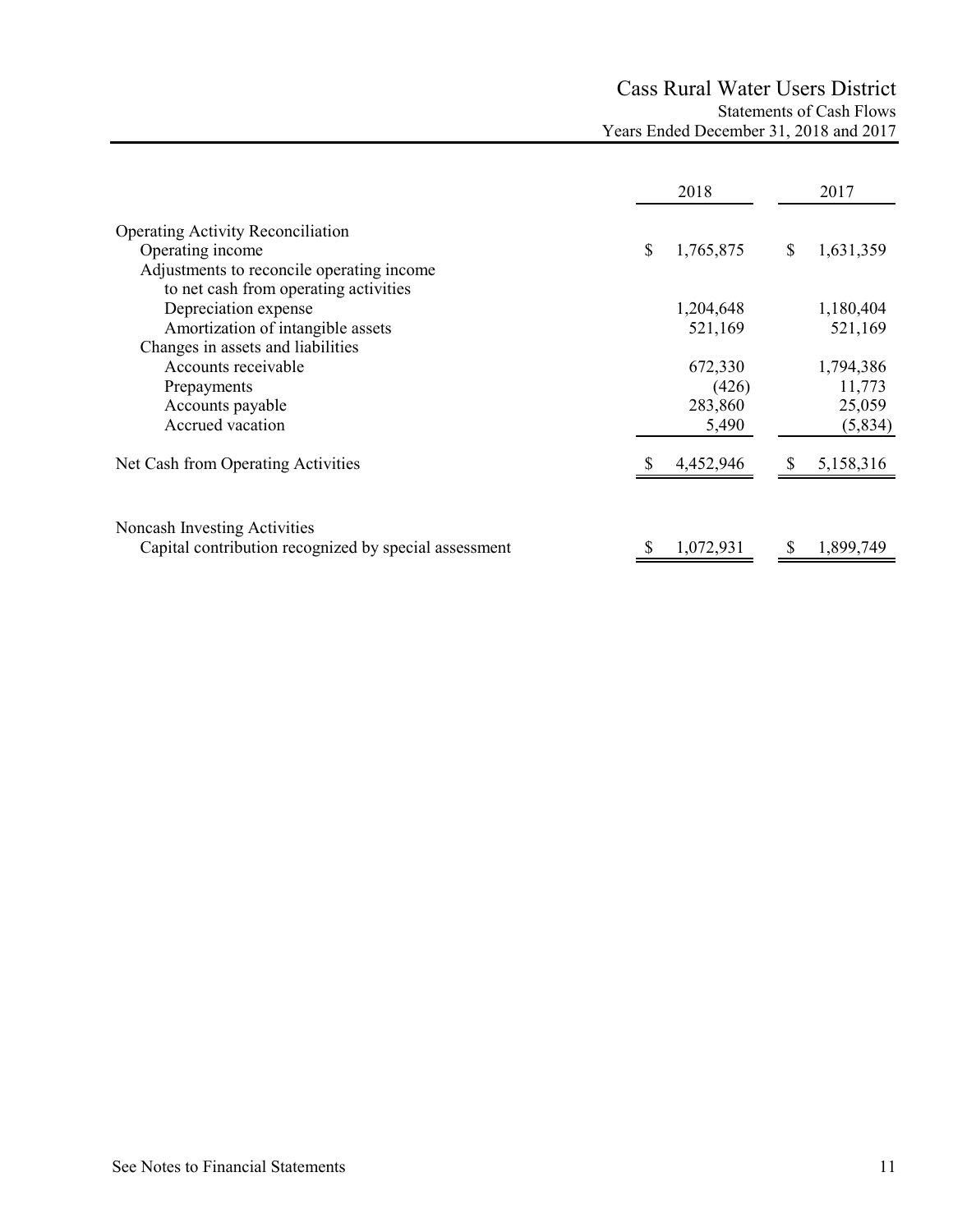## **Note 1 - Organization and Nature of Operations**

The District was organized and formally incorporated as of November 6, 1973, for the express purpose of providing water service in the state of North Dakota for the use and benefit of its members on a cooperative basis. Effective September 1, 2002, the organization reorganized as a water district under the authority of the North Dakota Century Code Chapter 61-35.

## **Note 2 - Summary of Significant Accounting Policies**

## **General**

The public utility activities of Cass Rural Water Users District (District) are non-regulated as such. However, the District follows the National Association of Regulatory Utility Commissioners' Uniform System of Accounts prescribed for Class A and B Water Utilities.

## **Reporting entity**

For financial reporting purposes, a reporting entity's financial statements should include all component units over which another component unit (oversight unit) exercises financial accountability. Financial accountability includes such aspects as appointment of governing body members, designation of management, the ability to significantly influence operations and accountability for fiscal matters.

Based upon the above criteria, there are no component units to be included within Cass Rural Water Users District as a reporting entity.

### **Basis of Accounting**

With respect to proprietary activities Cass Rural Water Users District has adopted GASB statement No. 62 "Codification of Accounting and Financial Reporting Guidance Contained in Pre-November 30, 1989 FASB and AICPA Pronouncements."

### **Receivable and Credit Policy**

Trade receivables are uncollateralized customer obligations due under normal trade terms requiring payment within 30 days from the invoice date. Customers are charged a one-time 10% charge for late payments. The receivables are non-interest bearing. Payments on trade receivables are applied to the latest unpaid invoices. The carrying amount of trade receivables is reduced by a valuation allowance that reflects management's best estimate of the amounts that will not be collected.

### **Cash and Cash Equivalents**

The District's cash and cash equivalents consist of all cash sources and certificates of deposit that have an original maturity of three months or less.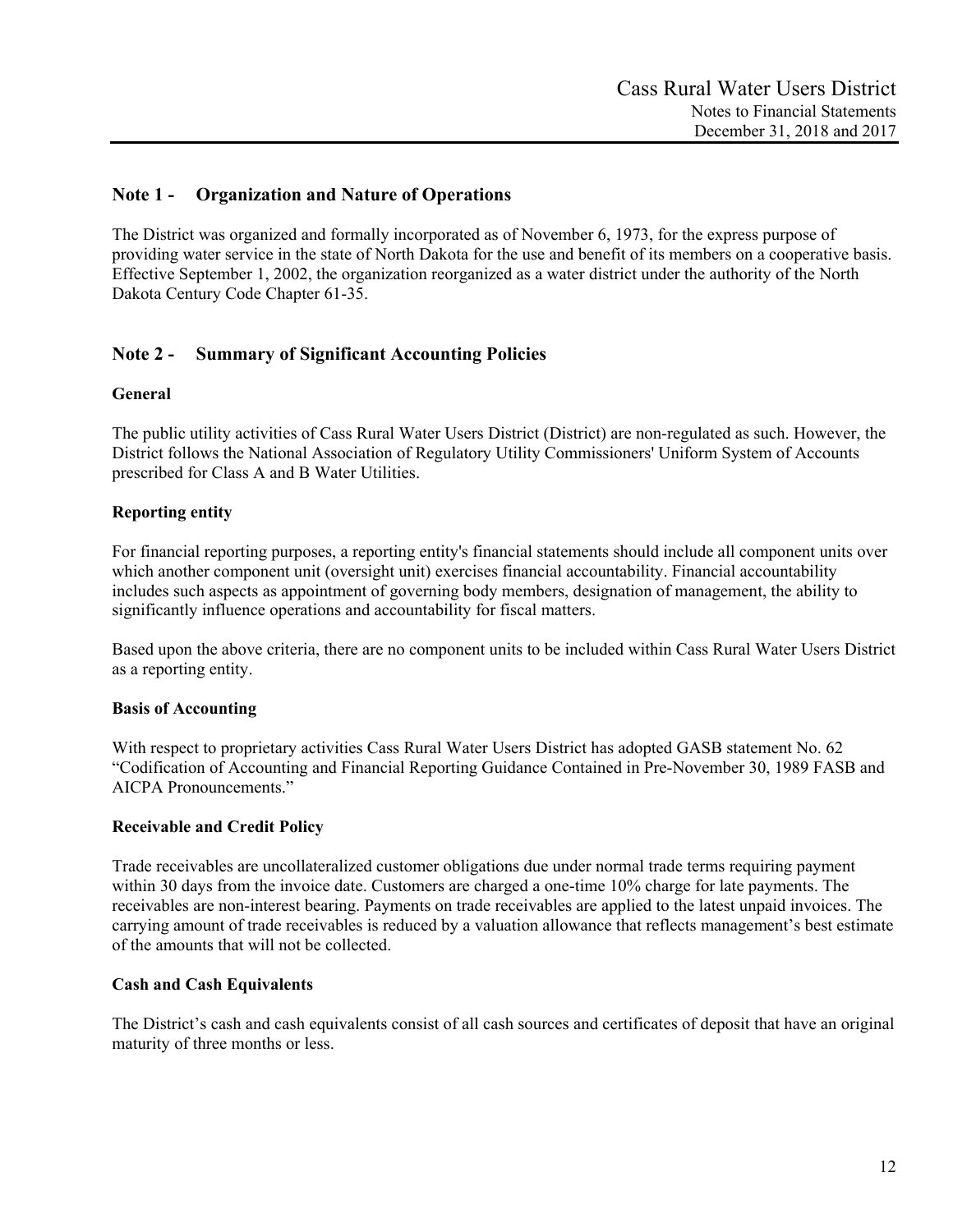### **Prepaid Items**

Certain payments to vendors reflect costs applicable to future accounting periods and are recorded as prepaid items. Prepaid items are reported using the consumption method and recorded as an expense at the time of consumption.

### **Temporary Investments**

Investments in asset backed securities are reported at fair value. Fair value is determined based on quoted market prices if available or estimated fair value using quoted market prices for similar securities. Interest, dividends, gains and losses, both realized and unrealized, on investments in debt and equity securities are included in other income (deductions).

## **Special Funds**

Several of the District's loan agreements require funds to be set aside in a reserve account. These amounts are reported as "special funds" on the Statement of Net Position. At December 31, 2018 and 2017, the District has complied with the reserve account requirements of the loan agreements.

## **Restricted Cash**

Several of the District's loan agreements require restricted deposits set aside for use in the related capital project. The District also has deposits from rental customers included in restricted cash.

### **Plant Additions and Retirements**

Utility plant is stated at cost. The cost of additions to utility plant includes contracted work, direct labor and materials, and allocable overheads. When units of property are retired, sold or otherwise disposed of in the ordinary course of business, their average book cost, less net salvage, is charged to accumulated provision for depreciation. Repairs and the replacement and renewal of items determined to be less than units of property are charged to maintenance expense. Capital assets are defined by the District as assets with an initial, individual cost equal to or greater than \$500, except for plant which is capitalized in their entirety.

### **Depreciation**

Depreciation is computed on the straight-line method based upon estimated useful lives of the various classes of property. Such provision, as a percentage of the average balance of depreciable property in service, was 2.09% and 2.27% in 2018 and 2017.

### **Intangible Assets**

Intangible assets are stated at amortized cost. The intangible assets are the right to supply treated wastewater and treat the wastewater return flow for a period of years to come. They are being amortized on a straight-line basis over the life of the agreement, which is over 20 years. The project was completed at the end of 2009. The amortization expense recorded in 2018 and 2017 was \$521,169.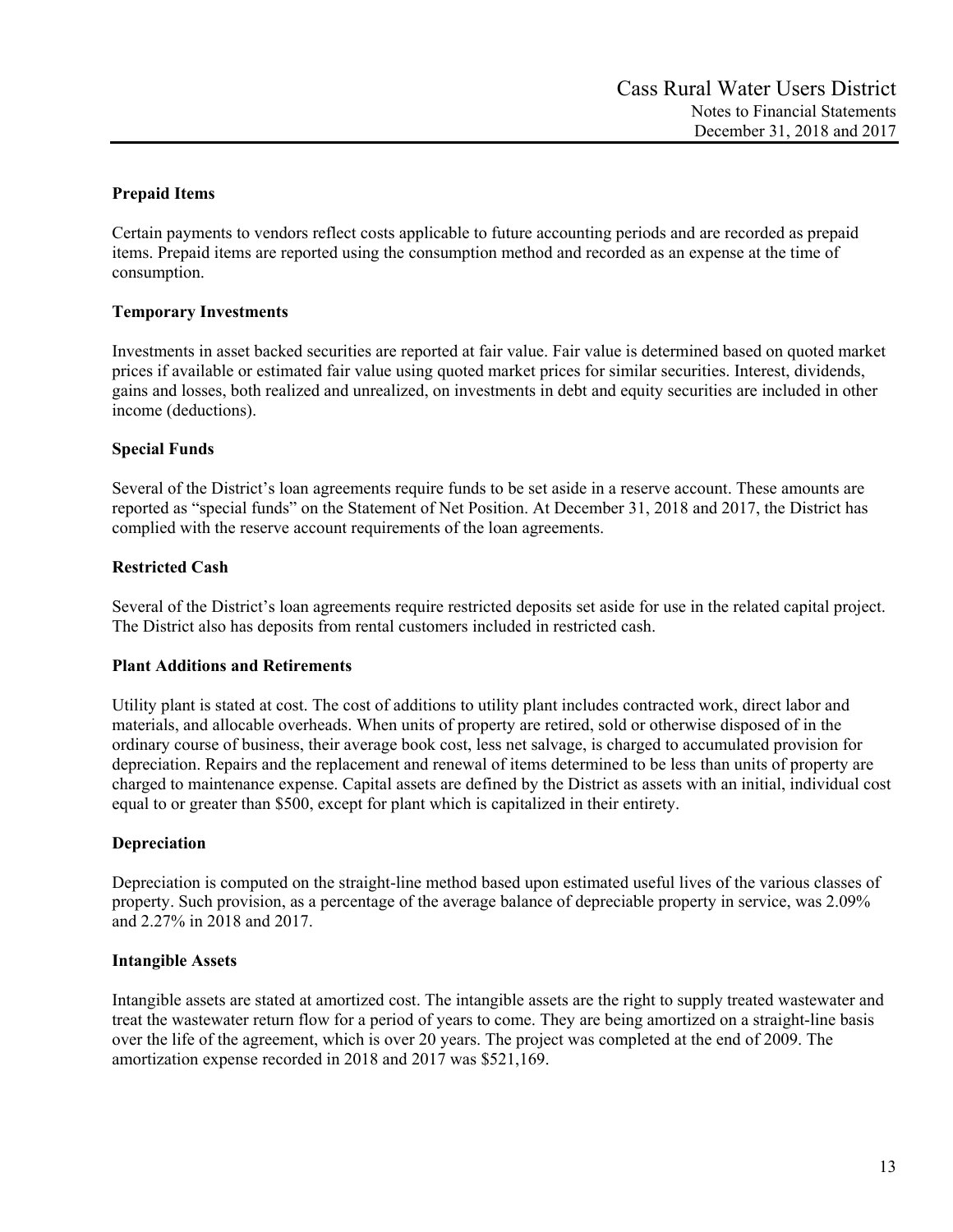### **Operating and Nonoperating Revenues and Expenditures**

The District reports operating revenues and expenses separately from nonoperating items. Operating revenues and expenses generally result from producing and delivering goods in connection with the District's principal ongoing operations. The principal operating revenues of the District are charges to customers for sale of water. Operating expenses for the District include the costs of sales, administrative expenses, and depreciation on capital assets. All revenues and expenses not meeting this definition are reported as nonoperating revenues and expenses.

## **Revenue Recognition**

Revenue from water sales is reflected in the accounts at the time delivered.

### **Accounting Estimates**

The preparation of financial statements in conformity with generally accepted accounting principles requires management to make estimates and assumptions that affect the reported amounts of assets and liabilities at the date of the financial statements and reported amounts of revenues and expenses during the reporting period. Actual results could differ from those estimates.

### **Business and Credit Risk**

The District provides water service on account to its members which are located primarily in Cass County, North Dakota.

## **Note 3 - Long-Term Receivables**

### **Special assessments**

During 2004, the District entered into an agreement with the City of Fargo, to sell water within specified properties in the Osgood development located in Fargo. In order to serve the development, the District levied special assessments against the property in the development. The special assessments call for annual payments of \$66,000 plus interest at 5.6% commencing with 2005 and ending 2020.

The District has created one or more improvement districts for the purpose of constructing improvements. For 2006, the improvement districts are Silverleaf and Custer Crossing Water Improvement Districts. To finance such improvements, the District has issued \$303,000 Improvement Bonds of 2006 and has levied assessments on the property in the improvement districts benefited thereby to pay for the bonds. The special assessments call for annual payments varying from \$6,000 to \$24,000 at 5.20% commencing with 2007 and ending 2022.

In 2008, the District issued \$620,000 Improvement Bonds of 2008 and has levied the assessments on the property in the improvement districts benefited thereby to pay for the bonds. The improvement districts are Maple Valley and Prairie Grove Water Improvement Districts. The special assessments call for annual payments varying from \$30,000 to \$55,000 at 4.25% to 5.00% commencing in 2009 and ending 2023.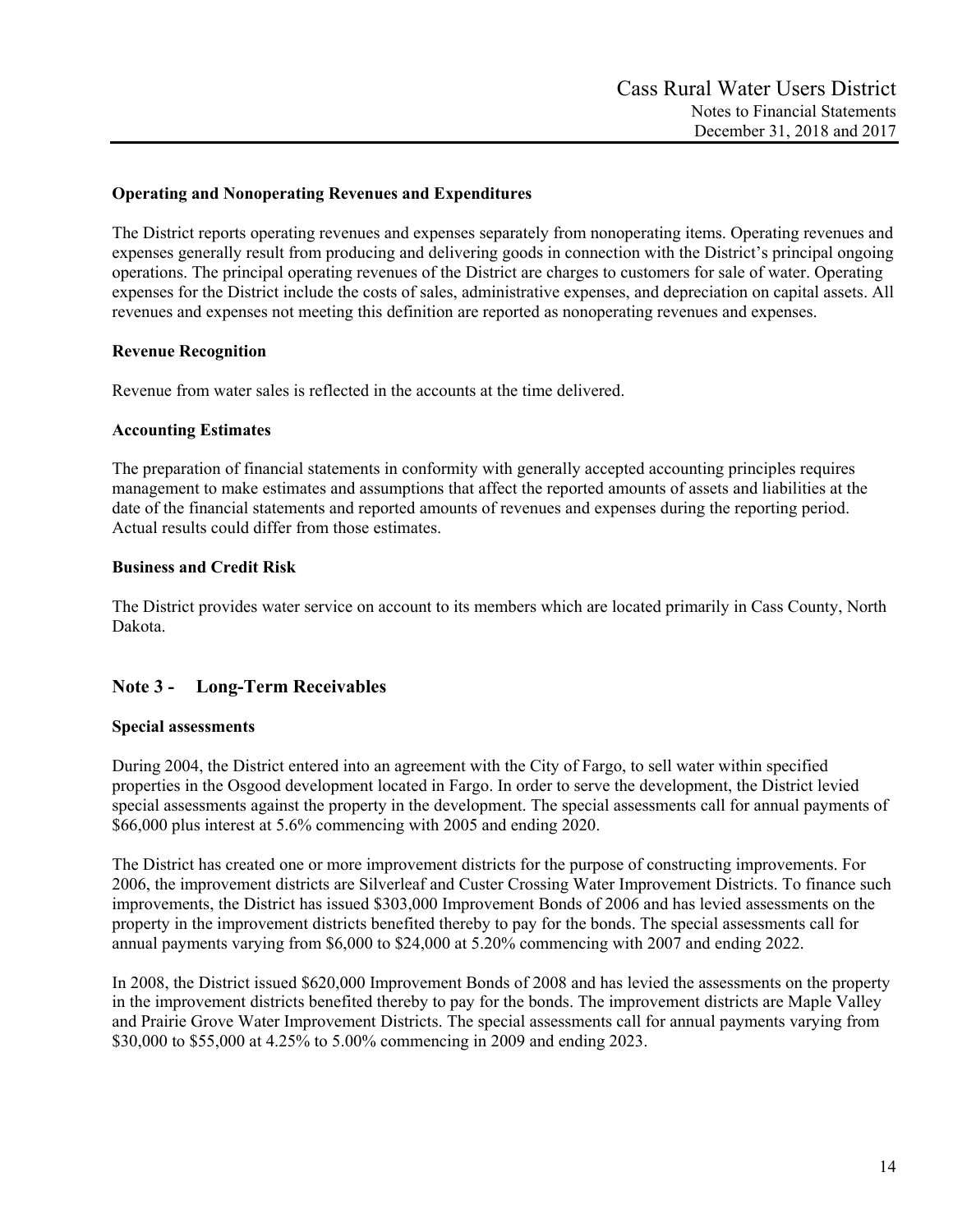In 2009, the District issued \$265,000 Improvement Bonds of 2009 and has levied the assessments on the property in the Maple Valley Improvement District to pay for the bonds. The special assessments call for annual payments varying from \$21,000 to \$27,000 at 2.60% to 4.50% commencing in 2010 and ending 2024.

In 2010, the District levied additional assessments on the property in Maple Valley Improvement District to pay for the Improvement Bonds of 2009.

In 2012, the District levied additional assessments on the properties in the Deer Creek, Silverleaf, Maple Valley and other smaller improvement districts. The special assessments call for annual payments varying from \$60,000 to \$85,000 at 0.60% to 2.650% commencing in 2013 and ending 2027.

In 2013, the District issued \$810,000 Series B of 2013 Bonds and has levied the assessments on the property in the Davies and Deer Creek Improvement Districts to pay for the bonds. The special assessments call for annual payments varying from \$35,000 to \$60,000 at 0.80% to 4.00% commencing in 2014 and ending 2028.

In 2014, the District issued \$1,500,000 of 2014 Bonds and has levied the assessments on the property in the Eagle Point, Deer Creek, Fargo Park, and Davies Improvement Districts to pay for the bonds. The special assessments call for annual payments varying from \$90,000 to \$105,000 at 0.80% to 3.10% commencing in 2015 and ending 2029.

In 2015, the District issued \$2,235,000 of 2015 Bonds and has levied the assessments on the property in the Crofton Cove, Deer Creek, Golden Valley, and Crofton Improvement Districts to pay for the bonds. The special assessments call for annual payments varying from \$85,000 to \$175,000 at 0.80% to 3.50% commencing in 2016 and ending 2030.

In 2016, the District issued \$4,275,000 of 2016 Bonds and has levied the assessments on the property in the Golden Valley 2<sup>nd</sup>, Deer Creek 4<sup>th</sup>, Rocking Horse 2<sup>nd</sup>, Crofton Coves, Prairie Farms 2<sup>nd</sup>, and Eagle Valley 2<sup>nd</sup> Improvement Districts to pay for the bonds. The special assessments call for annual payments varying from \$250,000 to \$650,000 at 1.10% to 3.25% commencing in 2017 and ending 2031.

In 2017, the District issued \$1,530,000 of 2017 Bonds and has levied the assessments on the property in the Maple Valley, Eagle Point 3<sup>rd</sup>, Deer Creek 6<sup>th</sup>, Woodhurst 31<sup>st</sup>, Eagle Valley 1<sup>st</sup>, Lake Shure, and Wilds 8<sup>th</sup> Improvement Districts to pay for the bonds. The special assessments call for annual payments varying from \$75,000 to \$240,000 at 1.75% to 3.65% commencing in 2018 and ending 2032.

In 2018, the District issued \$1,070,000 of 2018 Bonds and has levied the assessments on the property in the Eagle Valley 2<sup>nd</sup>, Bison Meadow, and Wilds 9<sup>th</sup> Improvement Districts to pay for the bonds. The special assessments call for annual payments varying from \$60,000 to \$85,000 at 2.25% to 3.70% commencing in 2019 and ending 2033.

## **Note 4 - Deposits, Investments and Investment Income**

The District's investments are generally reported at fair value, as discussed in Note 1. At December 31, 2018 and 2017, the District had the following investments, all of which are held in the District's name by various custodial banks that were agents of the District: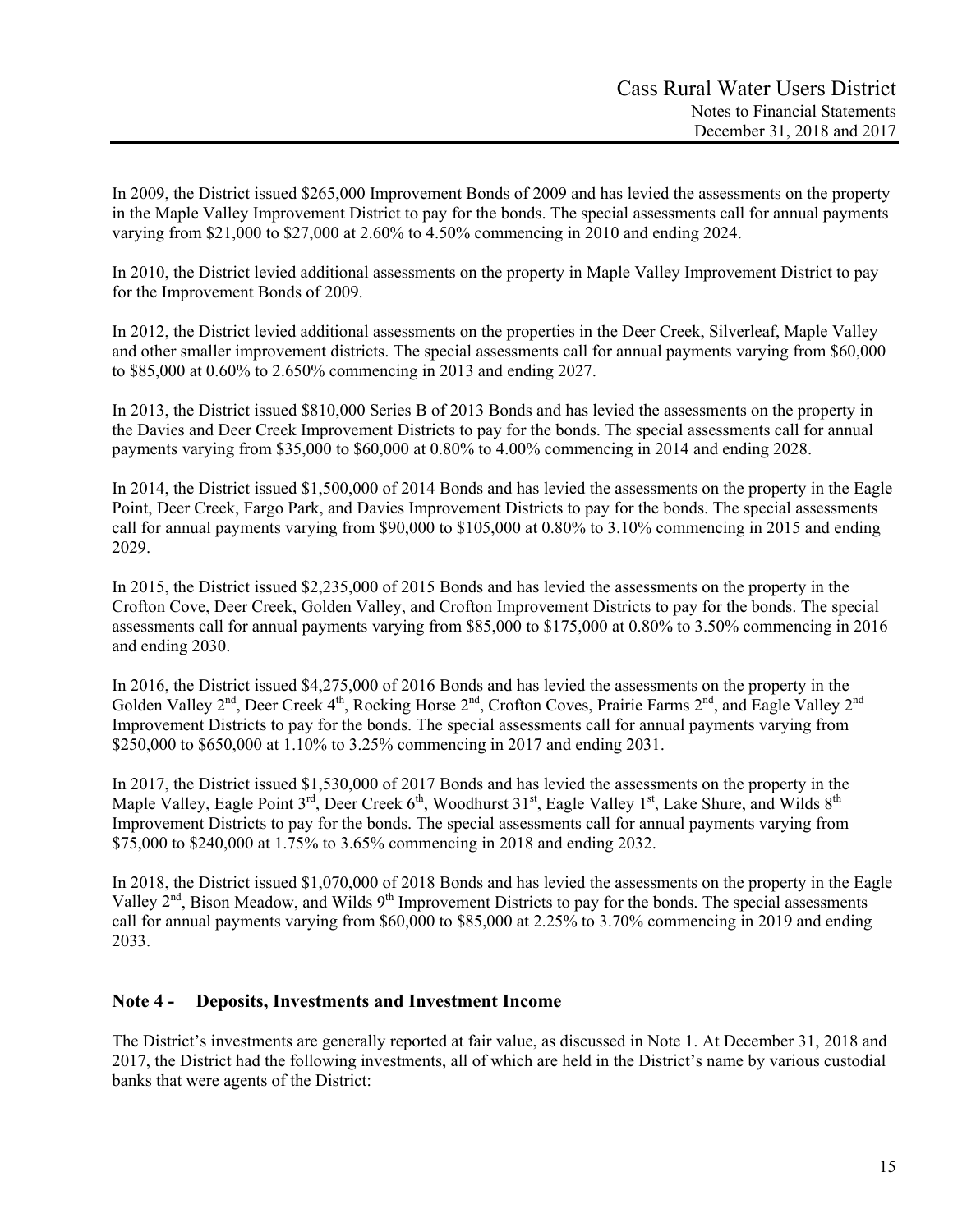As of December 31, 2018, the District has the following investments and maturities:

| Investment Type                          | Fair<br>Value<br>Less than 1 |           |  |         | $1 - 5$   |
|------------------------------------------|------------------------------|-----------|--|---------|-----------|
| Certificate of Deposits                  |                              | 2,886,000 |  | 807,000 | 2,079,000 |
| Government National Mortgage Association |                              | 40,136    |  | 40,136  | -         |

As of December 31, 2017, the District has the following investments and maturities:

| Investment Type                          | Fair<br>Value<br>Less than 1 |           |  |         | I-5 |           |  |
|------------------------------------------|------------------------------|-----------|--|---------|-----|-----------|--|
| Certificate of Deposits                  |                              | 2,855,000 |  | 750,000 |     | 2,105,000 |  |
| Government National Mortgage Association |                              | 51.452    |  | 51.452  |     |           |  |

### **Interest Rate Risk**

The District does not have a formal investment policy that limits investment maturities as a means of managing its exposure to fair value losses arising from increasing interest rates.

## **Credit Risk**

Credit risk is the risk that an issuer or other counterparty to an investment will not fulfill its obligations. The District does not have a formal policy to limit exposure to credit risk. The asset back securities noted above are not rated.

### **Concentration of Credit Risk**

The District does not have a formal investment policy that limits the total amount of securities that can be held with any one company or government agency.

### **Custodial Credit Risk**

Custodial credit risk is the risk that in the event of a bank failure, the District's deposits may not be returned to it. The District does not have a formal policy to limit exposure to custodial credit risk.

## **Pledged Collateral**

In accordance with North Dakota Century Code, the District maintains deposits at those depository banks and brokerages authorized by the Board of Directors, all of which are covered by Federal Depository Insurance or Securities Investor Protection. Century Code requires that all of the District's deposits be protected by insurance, collateral or surety bond. The market value of the collateral pledged must be equal to or greater than 110% of the deposits not covered by insurance or bonds. At December 31, 2018, all deposits were fully insured or collateralized by securities held in the District's name.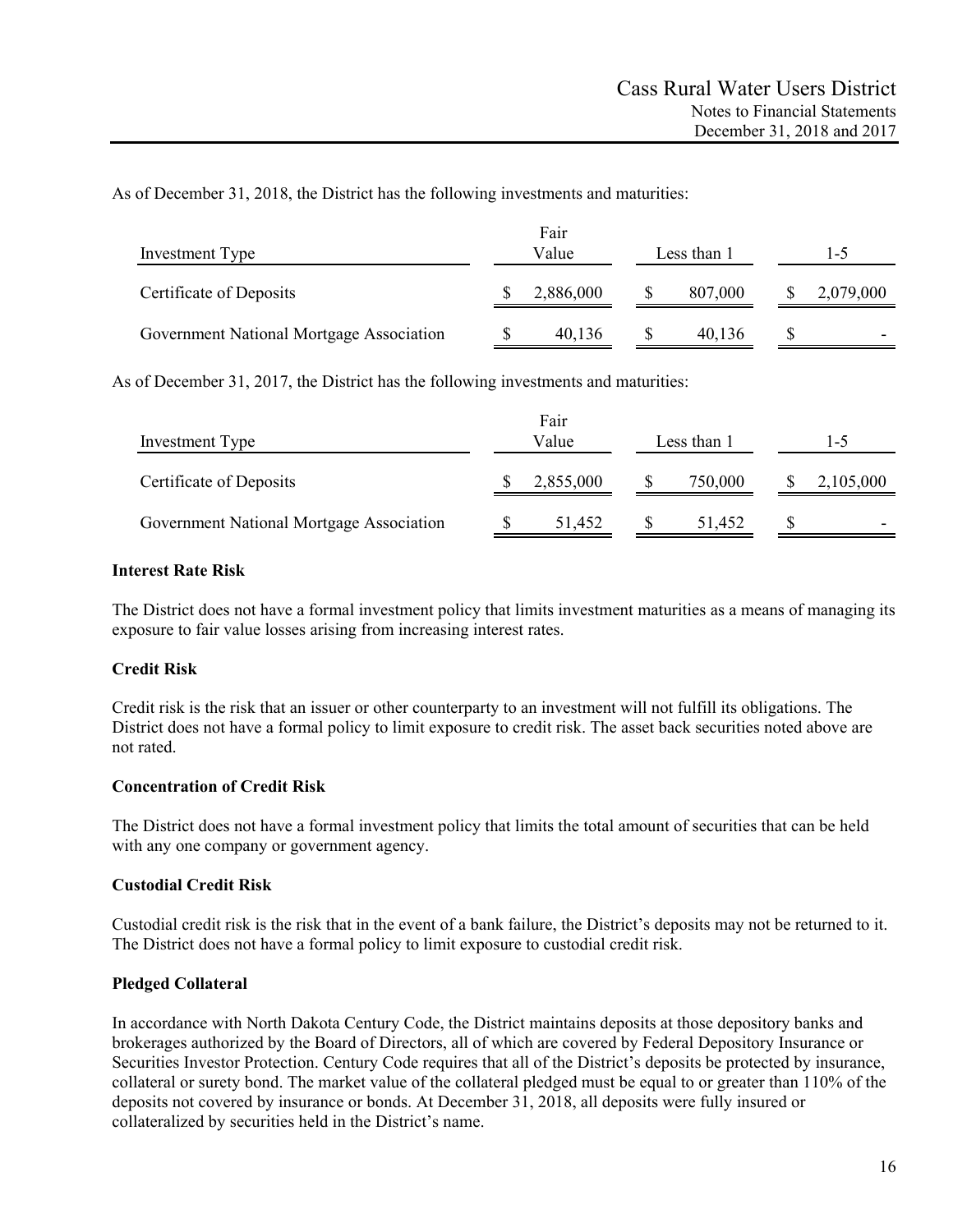The carrying amount of deposits and investments shown above is in the District's balance sheet as follows:

|                                                              | 2018            |    | 2017      |
|--------------------------------------------------------------|-----------------|----|-----------|
| Carrying Amount                                              |                 |    |           |
| Deposits in bank                                             | \$<br>5,904,867 | \$ | 5,325,223 |
| Certificates of deposit                                      | 2,886,000       |    | 2,855,000 |
| Investments                                                  | 40,136          |    | 51,452    |
|                                                              | 8,831,003       | S  | 8,231,675 |
| Included in the following statement of net position captions |                 |    |           |
| Cash and cash equivalents                                    | \$<br>3,759,700 | \$ | 4,216,699 |
| Cash and cash equivalents - restricted                       | 281,708         |    | 230,453   |
| Temporary cash investments                                   | 2,492,845       |    | 1,507,573 |
| Special funds                                                | 2,296,750       |    | 2,276,950 |
|                                                              | 8,831,003       |    | 8,231,675 |

# **Note 5 - Water Plant and Depreciation**

As of December 31, 2018:

|                                      | Balance<br>1/1/18   | Additions                  | Retirements     | Balance<br>12/31/18        |
|--------------------------------------|---------------------|----------------------------|-----------------|----------------------------|
| Classified Water Plant in Service    |                     |                            |                 |                            |
| Construction in progress             | 137,235<br><b>S</b> | 6,522,857<br><sup>\$</sup> | 1,516,759<br>\$ | 5,143,333<br><sup>\$</sup> |
| Intangible plant                     |                     |                            |                 |                            |
| Organization                         | 3,191               |                            |                 | 3,191                      |
| Franchises and consents              | 316                 |                            |                 | 316                        |
|                                      | 3,507               |                            |                 | 3,507                      |
| Distribution plant                   |                     |                            |                 |                            |
| Land and land rights                 | 738,050             | 25,040                     |                 | 763,090                    |
| Collecting and impounding reservoirs | 3,744,354           | 280,000                    |                 | 4,024,354                  |
| Wells                                | 1,293,647           |                            |                 | 1,293,647                  |
| Electric pumping equipment           | 874,943             |                            |                 | 874,943                    |
| Water treatment equipment            | 5,440,513           |                            |                 | 5,440,513                  |
| Transmission and distribution mains  | 33,948,074          | 1,151,059                  |                 | 35,099,133                 |
| Transmission mains - Ethanol pipe    | 5,233,269           |                            |                 | 5,233,269                  |
| Service leads                        | 21,169              |                            |                 | 21,169                     |
| Meters                               | 1,387,755           | 217,072                    |                 | 1,604,827                  |
|                                      | 52,681,774          | 1,673,171                  |                 | 54,354,945                 |
| General plant                        |                     |                            |                 |                            |
| Structures and improvements          | 2,173,448           | 11,041                     |                 | 2,184,489                  |
| Office furniture and equipment       | 276,758             | 2,737                      | 2,276           | 277,219                    |
| Transportation equipment             | 333,959             | 43,890                     | 28,683          | 349,166                    |
| Tools, shop and garage equipment     | 563,509             |                            |                 | 563,509                    |
| Other equipment - reservoir monitors | 1,449,645           | 68,022                     |                 | 1,517,667                  |
|                                      | 4,797,319           | 125,690                    | 30,959          | 4,892,050                  |
| Total water plant                    | 57,619,835          | 8,321,718<br>\$            | 1,547,718       | 64, 393, 835<br>S          |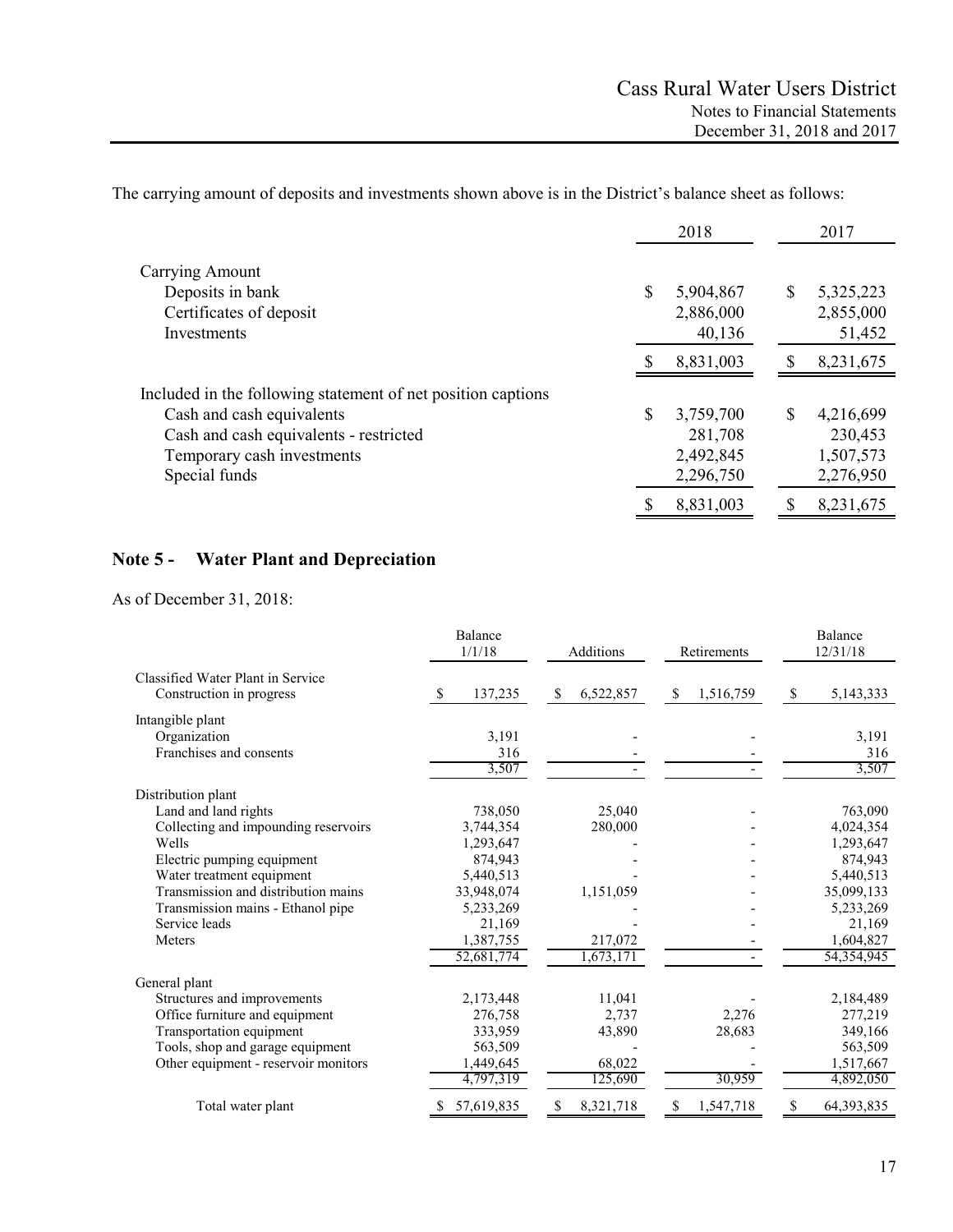### Accumulated depreciation as of December 31, 2018:

|                                      | Depreciation<br>Rates in % | Balance<br>1/1/18 | Accruals       | Retirements | Balance<br>12/31/18 |  |
|--------------------------------------|----------------------------|-------------------|----------------|-------------|---------------------|--|
| <b>Distribution Plant</b>            |                            |                   |                |             |                     |  |
| Collecting and impounding reservoirs | 2.0                        | \$<br>1,791,853   | \$<br>80,487   | \$          | \$<br>1,872,340     |  |
| Wells                                | 2.0                        | 336,939           | 25,872         |             | 362,811             |  |
| Electric pumping equipment           | 5.0                        | 874,943           |                |             | 874,943             |  |
| Water treatment equipment            | 5.0                        | 1,101,266         | 217,620        |             | 1,318,886           |  |
| Transmission                         | 1.0                        | 5,363,652         | 455,656        |             | 5,819,308           |  |
| Meters                               | 4.0                        | 666,585           | 64,199         |             | 730,784             |  |
| Service Leads                        | 1.0                        | 21,169            |                |             | 21,169              |  |
| Totals - distribution mains          |                            | 10,156,407        | 843,834        |             | 11,000,241          |  |
| General Plant                        |                            |                   |                |             |                     |  |
| Structures and improvements          | 2.0                        | 165,212           | 43,690         |             | 208,902             |  |
| Office furniture and equipment       | $10.0 - 15.0$              | 261,729           | 25,837         | 2,276       | 285,290             |  |
| Transportation equipment             | 33.3                       | 223,336           | 54,994         | 28,683      | 249,647             |  |
| Tools, shop and garage equipment     | 15.0                       | 502,229           | 84,526         |             | 586,755             |  |
| Reservoir monitors                   | 10.0                       | 558,101           | 151,767        |             | 709,868             |  |
| Totals - general plant               |                            | 1,710,607         | 360,814        | 30,959      | 2,040,462           |  |
| Totals - all plant                   |                            | 11,867,014        | 1,204,648<br>S | 30,959<br>S | 13,040,703          |  |

During 2007, the District entered into an agreement with Tharaldson Ethanol Plant I, LLC to design and construct an ethanol plant in the Casselton Township. The project was completed in 2009 at a total cost of \$15,656,652. The project was financed by the District through a note from the North Dakota Public Finance Authority. Upon completion of the construction project, ownership of \$10,423,383 of the plant was transferred to the City of Fargo who is responsible for operation and maintenance of plant. Because the District retains the right to supply treated wastewater and treat the wastewater return flow for the next 20 years, that amount has been recorded as an intangible asset and is being amortized over the life of the agreement. The District will own, operate, and maintain the remaining \$5,233,269.

The City of Fargo is responsible for the repayment of \$1,703,088 of a note acquired for construction. The remaining balance is the responsibility of Tharaldson Ethanol Plant I, LLC (Tharaldson). As security for Tharaldson's debt service obligations, the District required personal guarantee of Gary Tharaldson for the bonding and required one year's bond payment (Upfront Deposit) to be held by a mutually agreed-upon third party. Until the bonds are retired, Tharaldson will pay its bond payment amount, plus an additional 20% which the District will place in a reserve fund. Interest earned on the reserve fund will be held for Tharaldson's debt service payment schedule.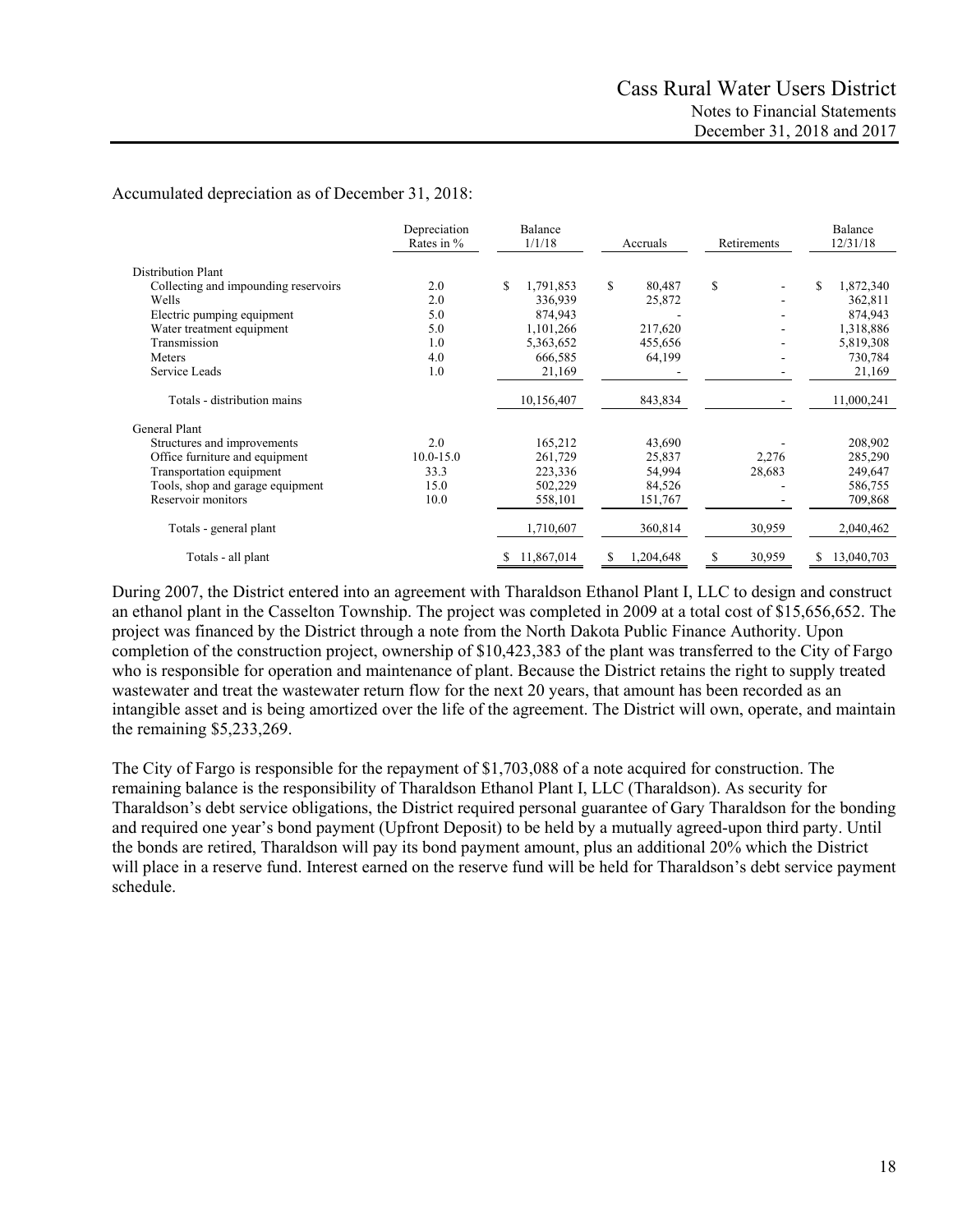# As of December 31, 2017:

|                                      | Balance<br>1/1/17     | Additions       | Retirements               | Balance<br>12/31/17      |
|--------------------------------------|-----------------------|-----------------|---------------------------|--------------------------|
| Classified Water Plant in Service    |                       |                 |                           |                          |
| Construction in progress             | 6,870,156<br><b>S</b> | S.<br>2,323,244 | 9,056,165<br><sup>S</sup> | <sup>\$</sup><br>137,235 |
| Intangible plant                     |                       |                 |                           |                          |
| Organization                         | 3,191                 |                 |                           | 3,191                    |
| Franchises and consents              | 316                   |                 |                           | 316                      |
|                                      | 3,507                 |                 |                           | 3,507                    |
| Distribution plant                   |                       |                 |                           |                          |
| Land and land rights                 | 715,490               | 22,560          |                           | 738,050                  |
| Collecting and impounding reservoirs | 3,744,354             |                 |                           | 3,744,354                |
| Wells                                | 817,751               | 475,896         |                           | 1,293,647                |
| Electric pumping equipment           | 874,943               |                 |                           | 874,943                  |
| Water treatment equipment            | 890,678               | 4,549,835       |                           | 5,440,513                |
| Transmission and distribution mains  | 31,849,228            | 2,098,846       |                           | 33,948,074               |
| Transmission mains - Ethanol pipe    | 5,233,269             |                 |                           | 5,233,269                |
| Service leads                        | 21,169                |                 |                           | 21,169                   |
| Meters                               | 1,230,486             | 157,269         |                           | 1,387,755                |
|                                      | 45,377,368            | 7,304,406       |                           | 52,681,774               |
| General plant                        |                       |                 |                           |                          |
| Structures and improvements          | 894,501               | 1,278,947       |                           | 2,173,448                |
| Office furniture and equipment       | 247,485               | 30,708          | 1,435                     | 276,758                  |
| Transportation equipment             | 279,039               | 80,954          | 26,034                    | 333,959                  |
| Tools, shop and garage equipment     | 519,933               | 43,576          |                           | 563,509                  |
| Other equipment - reservoir monitors | 835,559               | 662,241         | 48,155                    | 1,449,645                |
|                                      | 2,776,517             | 2,096,426       | 75,624                    | 4,797,319                |
| Total water plant                    | 55,027,548            | 11,724,076      | 9,131,789                 | 57,619,835               |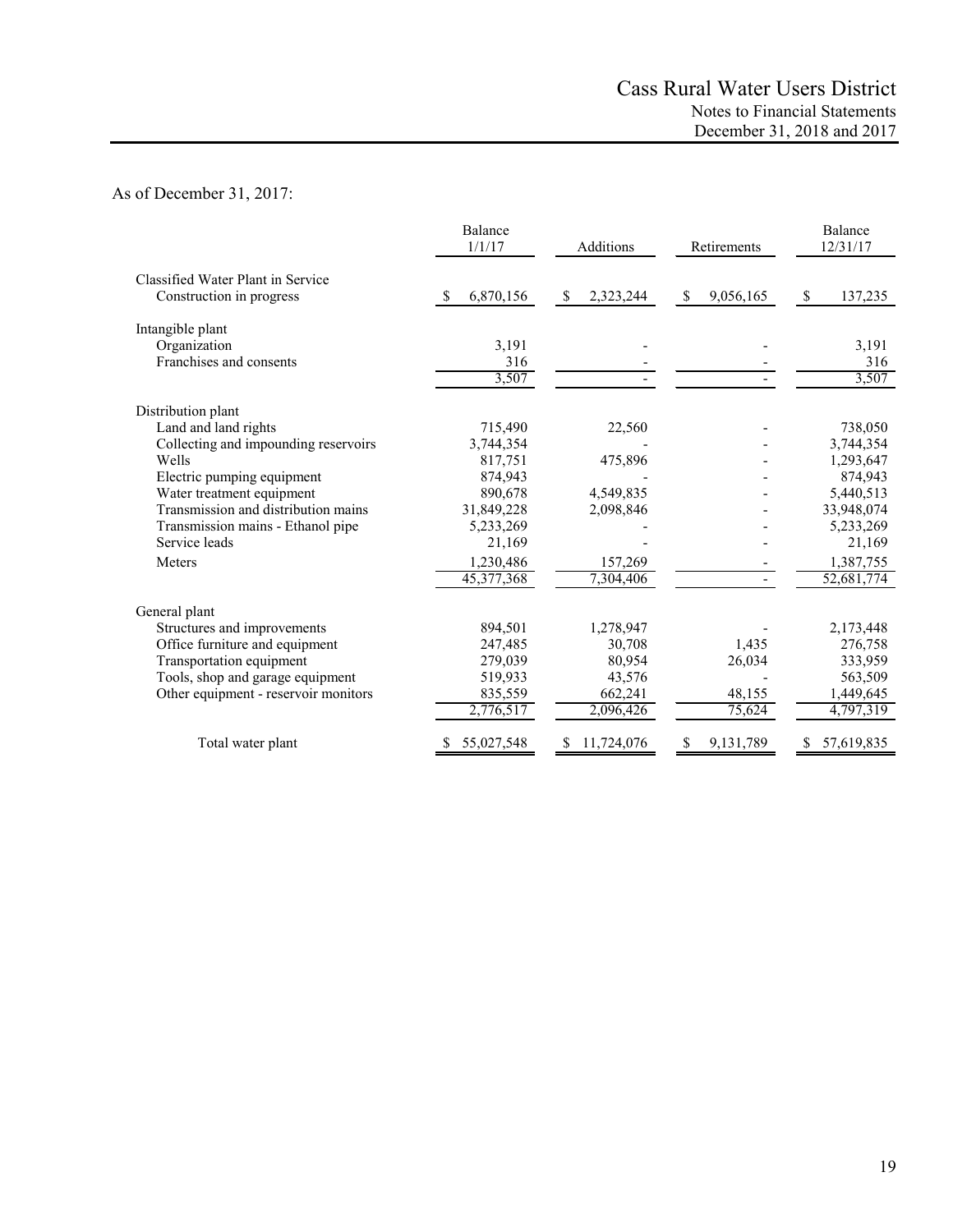# Accumulated depreciation as of December 31, 2017:

|                                      | Depreciation<br>Rates in % | Balance<br>01/01/17 |              | Retirements | Balance<br>12/31/17 |  |
|--------------------------------------|----------------------------|---------------------|--------------|-------------|---------------------|--|
| <b>Distribution Plant</b>            |                            |                     |              |             |                     |  |
| Collecting and impounding reservoirs | 2.0                        | S<br>1,716,966      | \$<br>74,887 | \$          | \$<br>1,791,853     |  |
| Wells                                | 2.0                        | 311,066             | 25,873       |             | 336,939             |  |
| Electric pumping equipment           | 5.0                        | 874,943             |              |             | 874,943             |  |
| Water treatment equipment            | 5.0                        | 883,646             | 217,620      |             | 1,101,266           |  |
| Transmission                         | 1.0                        | 4,919,507           | 444,145      |             | 5,363,652           |  |
| Meters                               | 4.0                        | 611,075             | 55,510       |             | 666,585             |  |
| Service Leads                        | 1.0                        | 21,169              |              |             | 21,169              |  |
| Totals - distribution mains          |                            | 9,338,372           | 818,035      |             | 10,156,407          |  |
| General Plant                        |                            |                     |              |             |                     |  |
| Structures and improvements          | 2.0                        | 121,743             | 43,469       |             | 165,212             |  |
| Office furniture and equipment       | $10.0 - 15.0$              | 219,598             | 43,566       | 1,435       | 261,729             |  |
| Transportation equipment             | 33.3                       | 203,523             | 45,847       | 26,034      | 223,336             |  |
| Tools, shop and garage equipment     | 15.0                       | 417,703             | 84,526       |             | 502,229             |  |
| Reservoir monitors                   | 10.0                       | 461,295             | 144,961      | 48,155      | 558,101             |  |
| Totals - general plant               |                            | 1,423,862           | 362,369      | 75,624      | 1,710,607           |  |
| Totals - all plant                   |                            | 10,762,234          | 1,180,404    | 75,624<br>ъ | 11,867,014<br>\$    |  |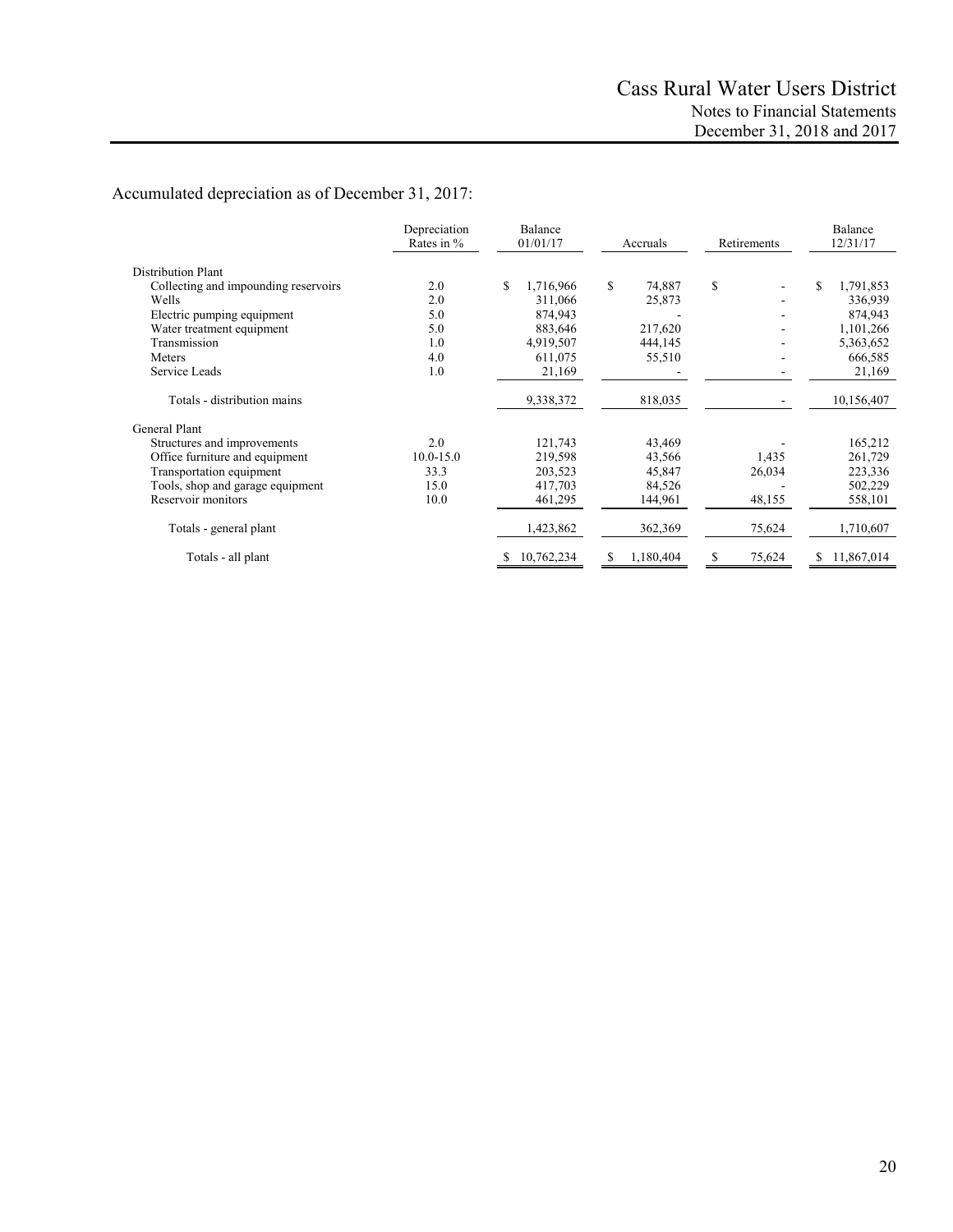# **Note 6 - Long-Term Debt**

Long term debt consists of:

| January 1,<br>December 31,<br>Due within<br>2018<br>Additions<br>One Year<br>Payments<br>2018<br>\$<br>\$<br>\$<br>\$<br>\$<br>46,124<br><b>Bank of North Dakota</b><br>91,606<br>45,482<br>46,124<br>Revenue Bonds of 2004<br>835,000<br>95,000<br>740,000<br>95,000<br>23,000<br>83,000<br>Improvement Bonds of 2006<br>106,000<br>23,000<br>8,699<br>Radcliffe Revocable Trust<br>71,114<br>62,415<br>9,145<br>790,000<br>9,615,651<br>820,000<br>Revenue Bonds of 2007<br>10,405,651<br>60,000<br>NDPFA SRF 2008<br>845,000<br>60,000<br>785,000<br>35,057<br>850,075<br><b>Bremer Bond Issue</b><br>885,132<br>33,346<br>145,000<br>15,000<br>20,000<br>Improvement Bonds of 2009<br>130,000<br>125,000<br>65,000<br>60,000<br>60,000<br>Refunding Bonds of 2010<br>Tharaldson Ethanol Escrow<br>780,768<br>9,238<br>1,953<br>788,053<br>75,000<br>585,000<br>75,000<br><b>Starion Bond Series A</b><br>660,000<br>55,000<br>55,000<br><b>Starion Bond Series B</b><br>625,000<br>570,000<br>95,000<br><b>Starion Bond Series 2014</b><br>1,220,000<br>95,000<br>1,125,000<br>50,000<br>50,000<br>Refunding Improvement Bonds 2015<br>300,000<br>250,000<br>100,000<br>100,000<br>Refunding Revenue Bonds of 2015<br>1,470,000<br>1,370,000<br>NDPFA SRF 2014<br>135,000<br>140,000<br>2,875,000<br>2,740,000<br>Improvement Bonds of 2015<br>135,000<br>1,880,000<br>140,000<br>2,015,000<br>3,980,000<br>250,000<br>255,000<br>Improvement Bonds of 2016<br>3,730,000<br>85,000<br>Improvement Bonds of 2017<br>1,530,000<br>100,000<br>1,430,000<br>NDPFA SRF 2018<br>824,919<br>824,919<br>39,100<br>Improvement Bonds of 2018<br>1,070,000<br>60,000<br>1,070,000<br>28,965,271<br>\$<br>1,904,157<br><sup>\$</sup><br>2,134,191<br>S<br>28,735,237<br>\$<br>2,260,715<br>Balance<br>Balance<br>December 31,<br>Due within<br>January 1,<br>2017<br>Additions<br>2017<br>One Year<br>Payments<br>\$<br>\$<br>Bank of North Dakota<br>\$<br>44,580<br>\$<br>91,606<br>\$<br>136,186<br>45,439<br>90,000<br>Revenue Bonds of 2004<br>925,000<br>835,000<br>95,000<br>22,000<br>Improvement Bonds of 2006<br>128,000<br>106,000<br>23,000<br>8,699<br>Radcliffe Revocable Trust<br>79,388<br>8,274<br>71,114<br>765,000<br>Revenue Bonds of 2007<br>11,170,651<br>10,405,651<br>790,000<br>60,000<br>NDPFA SRF 2008<br>905,000<br>60,000<br>845,000<br>33,790<br><b>Bremer Bond Issue</b><br>918,922<br>885,132<br>31,303<br>15,000<br>145,000<br>Improvement Bonds of 2009<br>160,000<br>15,000<br>Refunding Bonds of 2010<br>190,000<br>65,000<br>125,000<br>65,000<br>1,949<br>Tharaldson Ethanol Escrow<br>780,236<br>2,481<br>780,768<br><b>Starion Bond Series A</b><br>75,000<br>75,000<br>735,000<br>660,000<br>50,000<br>625,000<br>55,000<br><b>Starion Bond Series B</b><br>675,000<br>95,000<br>95,000<br><b>Starion Bond Series 2014</b><br>1,315,000<br>1,220,000<br>45,000<br>50,000<br>Refunding Improvement Bonds 2015<br>345,000<br>300,000<br>100,000<br>100,000<br>Refunding Revenue Bonds of 2015<br>1,570,000<br>1,470,000<br>NDPFA SRF 2014<br>125,000<br>135,000<br>2,826,967<br>173,033<br>2,875,000<br>Improvement Bonds of 2015<br>2,150,000<br>135,000<br>2,015,000<br>135,000<br>295,000<br>250,000<br>Improvement Bonds of 2016<br>4,275,000<br>3,980,000<br>1,530,000<br>100,000<br>Improvement Bonds of 2017<br>1,530,000<br>29,285,350<br>2,025,593<br><b>S</b><br>\$<br>1.705.514<br>\$<br>S.<br>28,965,271<br>\$<br>2,128,441 | Balance |  | Balance |  |  |
|-------------------------------------------------------------------------------------------------------------------------------------------------------------------------------------------------------------------------------------------------------------------------------------------------------------------------------------------------------------------------------------------------------------------------------------------------------------------------------------------------------------------------------------------------------------------------------------------------------------------------------------------------------------------------------------------------------------------------------------------------------------------------------------------------------------------------------------------------------------------------------------------------------------------------------------------------------------------------------------------------------------------------------------------------------------------------------------------------------------------------------------------------------------------------------------------------------------------------------------------------------------------------------------------------------------------------------------------------------------------------------------------------------------------------------------------------------------------------------------------------------------------------------------------------------------------------------------------------------------------------------------------------------------------------------------------------------------------------------------------------------------------------------------------------------------------------------------------------------------------------------------------------------------------------------------------------------------------------------------------------------------------------------------------------------------------------------------------------------------------------------------------------------------------------------------------------------------------------------------------------------------------------------------------------------------------------------------------------------------------------------------------------------------------------------------------------------------------------------------------------------------------------------------------------------------------------------------------------------------------------------------------------------------------------------------------------------------------------------------------------------------------------------------------------------------------------------------------------------------------------------------------------------------------------------------------------------------------------------------------------------------------------------------------------------------------------------------------------------------------------------------------------------------------------------------------------------------------------------------------------------------------------------------------------------------------------------------------------------------------------------------------------------------------------------------------------------------------------|---------|--|---------|--|--|
|                                                                                                                                                                                                                                                                                                                                                                                                                                                                                                                                                                                                                                                                                                                                                                                                                                                                                                                                                                                                                                                                                                                                                                                                                                                                                                                                                                                                                                                                                                                                                                                                                                                                                                                                                                                                                                                                                                                                                                                                                                                                                                                                                                                                                                                                                                                                                                                                                                                                                                                                                                                                                                                                                                                                                                                                                                                                                                                                                                                                                                                                                                                                                                                                                                                                                                                                                                                                                                                                         |         |  |         |  |  |
|                                                                                                                                                                                                                                                                                                                                                                                                                                                                                                                                                                                                                                                                                                                                                                                                                                                                                                                                                                                                                                                                                                                                                                                                                                                                                                                                                                                                                                                                                                                                                                                                                                                                                                                                                                                                                                                                                                                                                                                                                                                                                                                                                                                                                                                                                                                                                                                                                                                                                                                                                                                                                                                                                                                                                                                                                                                                                                                                                                                                                                                                                                                                                                                                                                                                                                                                                                                                                                                                         |         |  |         |  |  |
|                                                                                                                                                                                                                                                                                                                                                                                                                                                                                                                                                                                                                                                                                                                                                                                                                                                                                                                                                                                                                                                                                                                                                                                                                                                                                                                                                                                                                                                                                                                                                                                                                                                                                                                                                                                                                                                                                                                                                                                                                                                                                                                                                                                                                                                                                                                                                                                                                                                                                                                                                                                                                                                                                                                                                                                                                                                                                                                                                                                                                                                                                                                                                                                                                                                                                                                                                                                                                                                                         |         |  |         |  |  |
|                                                                                                                                                                                                                                                                                                                                                                                                                                                                                                                                                                                                                                                                                                                                                                                                                                                                                                                                                                                                                                                                                                                                                                                                                                                                                                                                                                                                                                                                                                                                                                                                                                                                                                                                                                                                                                                                                                                                                                                                                                                                                                                                                                                                                                                                                                                                                                                                                                                                                                                                                                                                                                                                                                                                                                                                                                                                                                                                                                                                                                                                                                                                                                                                                                                                                                                                                                                                                                                                         |         |  |         |  |  |
|                                                                                                                                                                                                                                                                                                                                                                                                                                                                                                                                                                                                                                                                                                                                                                                                                                                                                                                                                                                                                                                                                                                                                                                                                                                                                                                                                                                                                                                                                                                                                                                                                                                                                                                                                                                                                                                                                                                                                                                                                                                                                                                                                                                                                                                                                                                                                                                                                                                                                                                                                                                                                                                                                                                                                                                                                                                                                                                                                                                                                                                                                                                                                                                                                                                                                                                                                                                                                                                                         |         |  |         |  |  |
|                                                                                                                                                                                                                                                                                                                                                                                                                                                                                                                                                                                                                                                                                                                                                                                                                                                                                                                                                                                                                                                                                                                                                                                                                                                                                                                                                                                                                                                                                                                                                                                                                                                                                                                                                                                                                                                                                                                                                                                                                                                                                                                                                                                                                                                                                                                                                                                                                                                                                                                                                                                                                                                                                                                                                                                                                                                                                                                                                                                                                                                                                                                                                                                                                                                                                                                                                                                                                                                                         |         |  |         |  |  |
|                                                                                                                                                                                                                                                                                                                                                                                                                                                                                                                                                                                                                                                                                                                                                                                                                                                                                                                                                                                                                                                                                                                                                                                                                                                                                                                                                                                                                                                                                                                                                                                                                                                                                                                                                                                                                                                                                                                                                                                                                                                                                                                                                                                                                                                                                                                                                                                                                                                                                                                                                                                                                                                                                                                                                                                                                                                                                                                                                                                                                                                                                                                                                                                                                                                                                                                                                                                                                                                                         |         |  |         |  |  |
|                                                                                                                                                                                                                                                                                                                                                                                                                                                                                                                                                                                                                                                                                                                                                                                                                                                                                                                                                                                                                                                                                                                                                                                                                                                                                                                                                                                                                                                                                                                                                                                                                                                                                                                                                                                                                                                                                                                                                                                                                                                                                                                                                                                                                                                                                                                                                                                                                                                                                                                                                                                                                                                                                                                                                                                                                                                                                                                                                                                                                                                                                                                                                                                                                                                                                                                                                                                                                                                                         |         |  |         |  |  |
|                                                                                                                                                                                                                                                                                                                                                                                                                                                                                                                                                                                                                                                                                                                                                                                                                                                                                                                                                                                                                                                                                                                                                                                                                                                                                                                                                                                                                                                                                                                                                                                                                                                                                                                                                                                                                                                                                                                                                                                                                                                                                                                                                                                                                                                                                                                                                                                                                                                                                                                                                                                                                                                                                                                                                                                                                                                                                                                                                                                                                                                                                                                                                                                                                                                                                                                                                                                                                                                                         |         |  |         |  |  |
|                                                                                                                                                                                                                                                                                                                                                                                                                                                                                                                                                                                                                                                                                                                                                                                                                                                                                                                                                                                                                                                                                                                                                                                                                                                                                                                                                                                                                                                                                                                                                                                                                                                                                                                                                                                                                                                                                                                                                                                                                                                                                                                                                                                                                                                                                                                                                                                                                                                                                                                                                                                                                                                                                                                                                                                                                                                                                                                                                                                                                                                                                                                                                                                                                                                                                                                                                                                                                                                                         |         |  |         |  |  |
|                                                                                                                                                                                                                                                                                                                                                                                                                                                                                                                                                                                                                                                                                                                                                                                                                                                                                                                                                                                                                                                                                                                                                                                                                                                                                                                                                                                                                                                                                                                                                                                                                                                                                                                                                                                                                                                                                                                                                                                                                                                                                                                                                                                                                                                                                                                                                                                                                                                                                                                                                                                                                                                                                                                                                                                                                                                                                                                                                                                                                                                                                                                                                                                                                                                                                                                                                                                                                                                                         |         |  |         |  |  |
|                                                                                                                                                                                                                                                                                                                                                                                                                                                                                                                                                                                                                                                                                                                                                                                                                                                                                                                                                                                                                                                                                                                                                                                                                                                                                                                                                                                                                                                                                                                                                                                                                                                                                                                                                                                                                                                                                                                                                                                                                                                                                                                                                                                                                                                                                                                                                                                                                                                                                                                                                                                                                                                                                                                                                                                                                                                                                                                                                                                                                                                                                                                                                                                                                                                                                                                                                                                                                                                                         |         |  |         |  |  |
|                                                                                                                                                                                                                                                                                                                                                                                                                                                                                                                                                                                                                                                                                                                                                                                                                                                                                                                                                                                                                                                                                                                                                                                                                                                                                                                                                                                                                                                                                                                                                                                                                                                                                                                                                                                                                                                                                                                                                                                                                                                                                                                                                                                                                                                                                                                                                                                                                                                                                                                                                                                                                                                                                                                                                                                                                                                                                                                                                                                                                                                                                                                                                                                                                                                                                                                                                                                                                                                                         |         |  |         |  |  |
|                                                                                                                                                                                                                                                                                                                                                                                                                                                                                                                                                                                                                                                                                                                                                                                                                                                                                                                                                                                                                                                                                                                                                                                                                                                                                                                                                                                                                                                                                                                                                                                                                                                                                                                                                                                                                                                                                                                                                                                                                                                                                                                                                                                                                                                                                                                                                                                                                                                                                                                                                                                                                                                                                                                                                                                                                                                                                                                                                                                                                                                                                                                                                                                                                                                                                                                                                                                                                                                                         |         |  |         |  |  |
|                                                                                                                                                                                                                                                                                                                                                                                                                                                                                                                                                                                                                                                                                                                                                                                                                                                                                                                                                                                                                                                                                                                                                                                                                                                                                                                                                                                                                                                                                                                                                                                                                                                                                                                                                                                                                                                                                                                                                                                                                                                                                                                                                                                                                                                                                                                                                                                                                                                                                                                                                                                                                                                                                                                                                                                                                                                                                                                                                                                                                                                                                                                                                                                                                                                                                                                                                                                                                                                                         |         |  |         |  |  |
|                                                                                                                                                                                                                                                                                                                                                                                                                                                                                                                                                                                                                                                                                                                                                                                                                                                                                                                                                                                                                                                                                                                                                                                                                                                                                                                                                                                                                                                                                                                                                                                                                                                                                                                                                                                                                                                                                                                                                                                                                                                                                                                                                                                                                                                                                                                                                                                                                                                                                                                                                                                                                                                                                                                                                                                                                                                                                                                                                                                                                                                                                                                                                                                                                                                                                                                                                                                                                                                                         |         |  |         |  |  |
|                                                                                                                                                                                                                                                                                                                                                                                                                                                                                                                                                                                                                                                                                                                                                                                                                                                                                                                                                                                                                                                                                                                                                                                                                                                                                                                                                                                                                                                                                                                                                                                                                                                                                                                                                                                                                                                                                                                                                                                                                                                                                                                                                                                                                                                                                                                                                                                                                                                                                                                                                                                                                                                                                                                                                                                                                                                                                                                                                                                                                                                                                                                                                                                                                                                                                                                                                                                                                                                                         |         |  |         |  |  |
|                                                                                                                                                                                                                                                                                                                                                                                                                                                                                                                                                                                                                                                                                                                                                                                                                                                                                                                                                                                                                                                                                                                                                                                                                                                                                                                                                                                                                                                                                                                                                                                                                                                                                                                                                                                                                                                                                                                                                                                                                                                                                                                                                                                                                                                                                                                                                                                                                                                                                                                                                                                                                                                                                                                                                                                                                                                                                                                                                                                                                                                                                                                                                                                                                                                                                                                                                                                                                                                                         |         |  |         |  |  |
|                                                                                                                                                                                                                                                                                                                                                                                                                                                                                                                                                                                                                                                                                                                                                                                                                                                                                                                                                                                                                                                                                                                                                                                                                                                                                                                                                                                                                                                                                                                                                                                                                                                                                                                                                                                                                                                                                                                                                                                                                                                                                                                                                                                                                                                                                                                                                                                                                                                                                                                                                                                                                                                                                                                                                                                                                                                                                                                                                                                                                                                                                                                                                                                                                                                                                                                                                                                                                                                                         |         |  |         |  |  |
|                                                                                                                                                                                                                                                                                                                                                                                                                                                                                                                                                                                                                                                                                                                                                                                                                                                                                                                                                                                                                                                                                                                                                                                                                                                                                                                                                                                                                                                                                                                                                                                                                                                                                                                                                                                                                                                                                                                                                                                                                                                                                                                                                                                                                                                                                                                                                                                                                                                                                                                                                                                                                                                                                                                                                                                                                                                                                                                                                                                                                                                                                                                                                                                                                                                                                                                                                                                                                                                                         |         |  |         |  |  |
|                                                                                                                                                                                                                                                                                                                                                                                                                                                                                                                                                                                                                                                                                                                                                                                                                                                                                                                                                                                                                                                                                                                                                                                                                                                                                                                                                                                                                                                                                                                                                                                                                                                                                                                                                                                                                                                                                                                                                                                                                                                                                                                                                                                                                                                                                                                                                                                                                                                                                                                                                                                                                                                                                                                                                                                                                                                                                                                                                                                                                                                                                                                                                                                                                                                                                                                                                                                                                                                                         |         |  |         |  |  |
|                                                                                                                                                                                                                                                                                                                                                                                                                                                                                                                                                                                                                                                                                                                                                                                                                                                                                                                                                                                                                                                                                                                                                                                                                                                                                                                                                                                                                                                                                                                                                                                                                                                                                                                                                                                                                                                                                                                                                                                                                                                                                                                                                                                                                                                                                                                                                                                                                                                                                                                                                                                                                                                                                                                                                                                                                                                                                                                                                                                                                                                                                                                                                                                                                                                                                                                                                                                                                                                                         |         |  |         |  |  |
|                                                                                                                                                                                                                                                                                                                                                                                                                                                                                                                                                                                                                                                                                                                                                                                                                                                                                                                                                                                                                                                                                                                                                                                                                                                                                                                                                                                                                                                                                                                                                                                                                                                                                                                                                                                                                                                                                                                                                                                                                                                                                                                                                                                                                                                                                                                                                                                                                                                                                                                                                                                                                                                                                                                                                                                                                                                                                                                                                                                                                                                                                                                                                                                                                                                                                                                                                                                                                                                                         |         |  |         |  |  |
|                                                                                                                                                                                                                                                                                                                                                                                                                                                                                                                                                                                                                                                                                                                                                                                                                                                                                                                                                                                                                                                                                                                                                                                                                                                                                                                                                                                                                                                                                                                                                                                                                                                                                                                                                                                                                                                                                                                                                                                                                                                                                                                                                                                                                                                                                                                                                                                                                                                                                                                                                                                                                                                                                                                                                                                                                                                                                                                                                                                                                                                                                                                                                                                                                                                                                                                                                                                                                                                                         |         |  |         |  |  |
|                                                                                                                                                                                                                                                                                                                                                                                                                                                                                                                                                                                                                                                                                                                                                                                                                                                                                                                                                                                                                                                                                                                                                                                                                                                                                                                                                                                                                                                                                                                                                                                                                                                                                                                                                                                                                                                                                                                                                                                                                                                                                                                                                                                                                                                                                                                                                                                                                                                                                                                                                                                                                                                                                                                                                                                                                                                                                                                                                                                                                                                                                                                                                                                                                                                                                                                                                                                                                                                                         |         |  |         |  |  |
|                                                                                                                                                                                                                                                                                                                                                                                                                                                                                                                                                                                                                                                                                                                                                                                                                                                                                                                                                                                                                                                                                                                                                                                                                                                                                                                                                                                                                                                                                                                                                                                                                                                                                                                                                                                                                                                                                                                                                                                                                                                                                                                                                                                                                                                                                                                                                                                                                                                                                                                                                                                                                                                                                                                                                                                                                                                                                                                                                                                                                                                                                                                                                                                                                                                                                                                                                                                                                                                                         |         |  |         |  |  |
|                                                                                                                                                                                                                                                                                                                                                                                                                                                                                                                                                                                                                                                                                                                                                                                                                                                                                                                                                                                                                                                                                                                                                                                                                                                                                                                                                                                                                                                                                                                                                                                                                                                                                                                                                                                                                                                                                                                                                                                                                                                                                                                                                                                                                                                                                                                                                                                                                                                                                                                                                                                                                                                                                                                                                                                                                                                                                                                                                                                                                                                                                                                                                                                                                                                                                                                                                                                                                                                                         |         |  |         |  |  |
|                                                                                                                                                                                                                                                                                                                                                                                                                                                                                                                                                                                                                                                                                                                                                                                                                                                                                                                                                                                                                                                                                                                                                                                                                                                                                                                                                                                                                                                                                                                                                                                                                                                                                                                                                                                                                                                                                                                                                                                                                                                                                                                                                                                                                                                                                                                                                                                                                                                                                                                                                                                                                                                                                                                                                                                                                                                                                                                                                                                                                                                                                                                                                                                                                                                                                                                                                                                                                                                                         |         |  |         |  |  |
|                                                                                                                                                                                                                                                                                                                                                                                                                                                                                                                                                                                                                                                                                                                                                                                                                                                                                                                                                                                                                                                                                                                                                                                                                                                                                                                                                                                                                                                                                                                                                                                                                                                                                                                                                                                                                                                                                                                                                                                                                                                                                                                                                                                                                                                                                                                                                                                                                                                                                                                                                                                                                                                                                                                                                                                                                                                                                                                                                                                                                                                                                                                                                                                                                                                                                                                                                                                                                                                                         |         |  |         |  |  |
|                                                                                                                                                                                                                                                                                                                                                                                                                                                                                                                                                                                                                                                                                                                                                                                                                                                                                                                                                                                                                                                                                                                                                                                                                                                                                                                                                                                                                                                                                                                                                                                                                                                                                                                                                                                                                                                                                                                                                                                                                                                                                                                                                                                                                                                                                                                                                                                                                                                                                                                                                                                                                                                                                                                                                                                                                                                                                                                                                                                                                                                                                                                                                                                                                                                                                                                                                                                                                                                                         |         |  |         |  |  |
|                                                                                                                                                                                                                                                                                                                                                                                                                                                                                                                                                                                                                                                                                                                                                                                                                                                                                                                                                                                                                                                                                                                                                                                                                                                                                                                                                                                                                                                                                                                                                                                                                                                                                                                                                                                                                                                                                                                                                                                                                                                                                                                                                                                                                                                                                                                                                                                                                                                                                                                                                                                                                                                                                                                                                                                                                                                                                                                                                                                                                                                                                                                                                                                                                                                                                                                                                                                                                                                                         |         |  |         |  |  |
|                                                                                                                                                                                                                                                                                                                                                                                                                                                                                                                                                                                                                                                                                                                                                                                                                                                                                                                                                                                                                                                                                                                                                                                                                                                                                                                                                                                                                                                                                                                                                                                                                                                                                                                                                                                                                                                                                                                                                                                                                                                                                                                                                                                                                                                                                                                                                                                                                                                                                                                                                                                                                                                                                                                                                                                                                                                                                                                                                                                                                                                                                                                                                                                                                                                                                                                                                                                                                                                                         |         |  |         |  |  |
|                                                                                                                                                                                                                                                                                                                                                                                                                                                                                                                                                                                                                                                                                                                                                                                                                                                                                                                                                                                                                                                                                                                                                                                                                                                                                                                                                                                                                                                                                                                                                                                                                                                                                                                                                                                                                                                                                                                                                                                                                                                                                                                                                                                                                                                                                                                                                                                                                                                                                                                                                                                                                                                                                                                                                                                                                                                                                                                                                                                                                                                                                                                                                                                                                                                                                                                                                                                                                                                                         |         |  |         |  |  |
|                                                                                                                                                                                                                                                                                                                                                                                                                                                                                                                                                                                                                                                                                                                                                                                                                                                                                                                                                                                                                                                                                                                                                                                                                                                                                                                                                                                                                                                                                                                                                                                                                                                                                                                                                                                                                                                                                                                                                                                                                                                                                                                                                                                                                                                                                                                                                                                                                                                                                                                                                                                                                                                                                                                                                                                                                                                                                                                                                                                                                                                                                                                                                                                                                                                                                                                                                                                                                                                                         |         |  |         |  |  |
|                                                                                                                                                                                                                                                                                                                                                                                                                                                                                                                                                                                                                                                                                                                                                                                                                                                                                                                                                                                                                                                                                                                                                                                                                                                                                                                                                                                                                                                                                                                                                                                                                                                                                                                                                                                                                                                                                                                                                                                                                                                                                                                                                                                                                                                                                                                                                                                                                                                                                                                                                                                                                                                                                                                                                                                                                                                                                                                                                                                                                                                                                                                                                                                                                                                                                                                                                                                                                                                                         |         |  |         |  |  |
|                                                                                                                                                                                                                                                                                                                                                                                                                                                                                                                                                                                                                                                                                                                                                                                                                                                                                                                                                                                                                                                                                                                                                                                                                                                                                                                                                                                                                                                                                                                                                                                                                                                                                                                                                                                                                                                                                                                                                                                                                                                                                                                                                                                                                                                                                                                                                                                                                                                                                                                                                                                                                                                                                                                                                                                                                                                                                                                                                                                                                                                                                                                                                                                                                                                                                                                                                                                                                                                                         |         |  |         |  |  |
|                                                                                                                                                                                                                                                                                                                                                                                                                                                                                                                                                                                                                                                                                                                                                                                                                                                                                                                                                                                                                                                                                                                                                                                                                                                                                                                                                                                                                                                                                                                                                                                                                                                                                                                                                                                                                                                                                                                                                                                                                                                                                                                                                                                                                                                                                                                                                                                                                                                                                                                                                                                                                                                                                                                                                                                                                                                                                                                                                                                                                                                                                                                                                                                                                                                                                                                                                                                                                                                                         |         |  |         |  |  |
|                                                                                                                                                                                                                                                                                                                                                                                                                                                                                                                                                                                                                                                                                                                                                                                                                                                                                                                                                                                                                                                                                                                                                                                                                                                                                                                                                                                                                                                                                                                                                                                                                                                                                                                                                                                                                                                                                                                                                                                                                                                                                                                                                                                                                                                                                                                                                                                                                                                                                                                                                                                                                                                                                                                                                                                                                                                                                                                                                                                                                                                                                                                                                                                                                                                                                                                                                                                                                                                                         |         |  |         |  |  |
|                                                                                                                                                                                                                                                                                                                                                                                                                                                                                                                                                                                                                                                                                                                                                                                                                                                                                                                                                                                                                                                                                                                                                                                                                                                                                                                                                                                                                                                                                                                                                                                                                                                                                                                                                                                                                                                                                                                                                                                                                                                                                                                                                                                                                                                                                                                                                                                                                                                                                                                                                                                                                                                                                                                                                                                                                                                                                                                                                                                                                                                                                                                                                                                                                                                                                                                                                                                                                                                                         |         |  |         |  |  |
|                                                                                                                                                                                                                                                                                                                                                                                                                                                                                                                                                                                                                                                                                                                                                                                                                                                                                                                                                                                                                                                                                                                                                                                                                                                                                                                                                                                                                                                                                                                                                                                                                                                                                                                                                                                                                                                                                                                                                                                                                                                                                                                                                                                                                                                                                                                                                                                                                                                                                                                                                                                                                                                                                                                                                                                                                                                                                                                                                                                                                                                                                                                                                                                                                                                                                                                                                                                                                                                                         |         |  |         |  |  |
|                                                                                                                                                                                                                                                                                                                                                                                                                                                                                                                                                                                                                                                                                                                                                                                                                                                                                                                                                                                                                                                                                                                                                                                                                                                                                                                                                                                                                                                                                                                                                                                                                                                                                                                                                                                                                                                                                                                                                                                                                                                                                                                                                                                                                                                                                                                                                                                                                                                                                                                                                                                                                                                                                                                                                                                                                                                                                                                                                                                                                                                                                                                                                                                                                                                                                                                                                                                                                                                                         |         |  |         |  |  |
|                                                                                                                                                                                                                                                                                                                                                                                                                                                                                                                                                                                                                                                                                                                                                                                                                                                                                                                                                                                                                                                                                                                                                                                                                                                                                                                                                                                                                                                                                                                                                                                                                                                                                                                                                                                                                                                                                                                                                                                                                                                                                                                                                                                                                                                                                                                                                                                                                                                                                                                                                                                                                                                                                                                                                                                                                                                                                                                                                                                                                                                                                                                                                                                                                                                                                                                                                                                                                                                                         |         |  |         |  |  |
|                                                                                                                                                                                                                                                                                                                                                                                                                                                                                                                                                                                                                                                                                                                                                                                                                                                                                                                                                                                                                                                                                                                                                                                                                                                                                                                                                                                                                                                                                                                                                                                                                                                                                                                                                                                                                                                                                                                                                                                                                                                                                                                                                                                                                                                                                                                                                                                                                                                                                                                                                                                                                                                                                                                                                                                                                                                                                                                                                                                                                                                                                                                                                                                                                                                                                                                                                                                                                                                                         |         |  |         |  |  |
|                                                                                                                                                                                                                                                                                                                                                                                                                                                                                                                                                                                                                                                                                                                                                                                                                                                                                                                                                                                                                                                                                                                                                                                                                                                                                                                                                                                                                                                                                                                                                                                                                                                                                                                                                                                                                                                                                                                                                                                                                                                                                                                                                                                                                                                                                                                                                                                                                                                                                                                                                                                                                                                                                                                                                                                                                                                                                                                                                                                                                                                                                                                                                                                                                                                                                                                                                                                                                                                                         |         |  |         |  |  |
|                                                                                                                                                                                                                                                                                                                                                                                                                                                                                                                                                                                                                                                                                                                                                                                                                                                                                                                                                                                                                                                                                                                                                                                                                                                                                                                                                                                                                                                                                                                                                                                                                                                                                                                                                                                                                                                                                                                                                                                                                                                                                                                                                                                                                                                                                                                                                                                                                                                                                                                                                                                                                                                                                                                                                                                                                                                                                                                                                                                                                                                                                                                                                                                                                                                                                                                                                                                                                                                                         |         |  |         |  |  |
|                                                                                                                                                                                                                                                                                                                                                                                                                                                                                                                                                                                                                                                                                                                                                                                                                                                                                                                                                                                                                                                                                                                                                                                                                                                                                                                                                                                                                                                                                                                                                                                                                                                                                                                                                                                                                                                                                                                                                                                                                                                                                                                                                                                                                                                                                                                                                                                                                                                                                                                                                                                                                                                                                                                                                                                                                                                                                                                                                                                                                                                                                                                                                                                                                                                                                                                                                                                                                                                                         |         |  |         |  |  |
|                                                                                                                                                                                                                                                                                                                                                                                                                                                                                                                                                                                                                                                                                                                                                                                                                                                                                                                                                                                                                                                                                                                                                                                                                                                                                                                                                                                                                                                                                                                                                                                                                                                                                                                                                                                                                                                                                                                                                                                                                                                                                                                                                                                                                                                                                                                                                                                                                                                                                                                                                                                                                                                                                                                                                                                                                                                                                                                                                                                                                                                                                                                                                                                                                                                                                                                                                                                                                                                                         |         |  |         |  |  |
|                                                                                                                                                                                                                                                                                                                                                                                                                                                                                                                                                                                                                                                                                                                                                                                                                                                                                                                                                                                                                                                                                                                                                                                                                                                                                                                                                                                                                                                                                                                                                                                                                                                                                                                                                                                                                                                                                                                                                                                                                                                                                                                                                                                                                                                                                                                                                                                                                                                                                                                                                                                                                                                                                                                                                                                                                                                                                                                                                                                                                                                                                                                                                                                                                                                                                                                                                                                                                                                                         |         |  |         |  |  |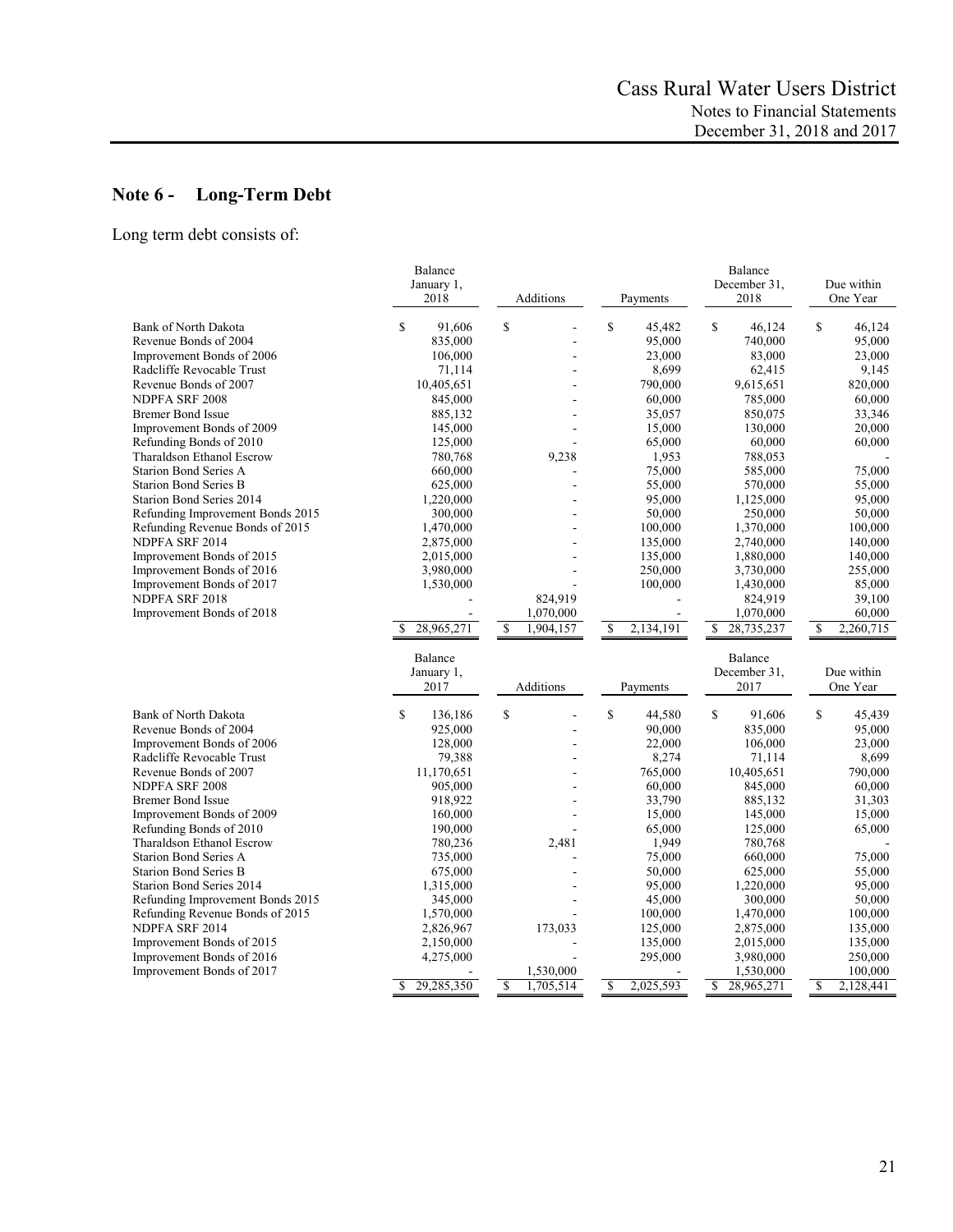Maturity dates and interest rates are as follows:

|                                  | <b>Maturity Date</b> | Interest Rate   |
|----------------------------------|----------------------|-----------------|
|                                  |                      |                 |
| Bank of North Dakota             | 2019                 | 2.00%           |
| Revenue Bonds of 2004            | 2029                 | 2.50%           |
| Improvement Bonds of 2006        | 2023                 | 5.20%           |
| Radcliffe Revocable Trust        | 2024                 | 5.02%           |
| Revenue Bonds of 2007            | 2028                 | 3.50%           |
| NDPFA SRF 2008                   | 2029                 | 4.25%           |
| <b>Bremer Bond Issue</b>         | 2034                 | 6.25%           |
| Improvement Bonds of 2009        | 2024                 | $2.6 - 4.5\%$   |
| Refunding Bonds of 2010          | 2019                 | $1.10 - 3.35\%$ |
| <b>Tharaldson Ethanol Escrow</b> | 2028                 |                 |
| <b>Starion Bond Series A</b>     | 2027                 | $0.60 - 2.65\%$ |
| <b>Starion Bond Series B</b>     | 2028                 | $0.80 - 4.00\%$ |
| <b>Starion Bond Series 2014</b>  | 2029                 | $0.80 - 3.10\%$ |
| Refunding Improvement Bonds 2015 | 2023                 | $1.40 - 2.10\%$ |
| Refunding Revenue Bonds of 2015  | 2030                 | $0.90 - 3.00\%$ |
| NDPFA SRF 2014                   | 2034                 | 2.00%           |
| Improvement Bonds of 2015        | 2030                 | $0.80 - 3.50\%$ |
| Improvement Bonds of 2016        | 2031                 | $1.10 - 3.25\%$ |
| Improvement Bonds of 2017        | 2032                 | $1.75 - 3.65\%$ |
| NDPFA SRF 2018                   | 2038                 | 1.50%           |
| Improvement Bonds of 2018        | 2033                 | $2.25 - 3.70\%$ |

All assets are pledged as security for these debts. The Bank of North Dakota and Radcliffe Revocable Trust notes require annual payments of principal and interest and the North Dakota Public Finance Authority notes require annual payments of principal and semi-annual payments of interest.

During 2017, the District issued \$1,530,000 of Series 2017 Improvement Bonds. The agreement requires semiannual payments, including interest, at an interest rate of 1.75% to 3.65%. Payments commence in May 2018 through May 2032.

During 2018, the District entered into a loan agreement of \$1,700,000 with the North Dakota Public Finance Authority Drinking Water State Revolving Fund. As of December 31, 2018, \$1,615,000 has been borrowed on this note, with the remaining amount expected to be borrowed in future years as the project progresses. Additionally, \$790,081 of the amount borrowed has been forgiven and recognized as grant revenue in 2018. The agreement requires semi-annual payments, including interest, at an interest rate of 1.50%. Payments commence in September 2018 through September 2038.

During 2018, the District issued \$1,070,000 of Series 2018 Improvement Bonds. The agreement requires semiannual payments, including interest, at an interest rate of 2.25% to 3.70%. Payments commence in May 2019 through May 2033.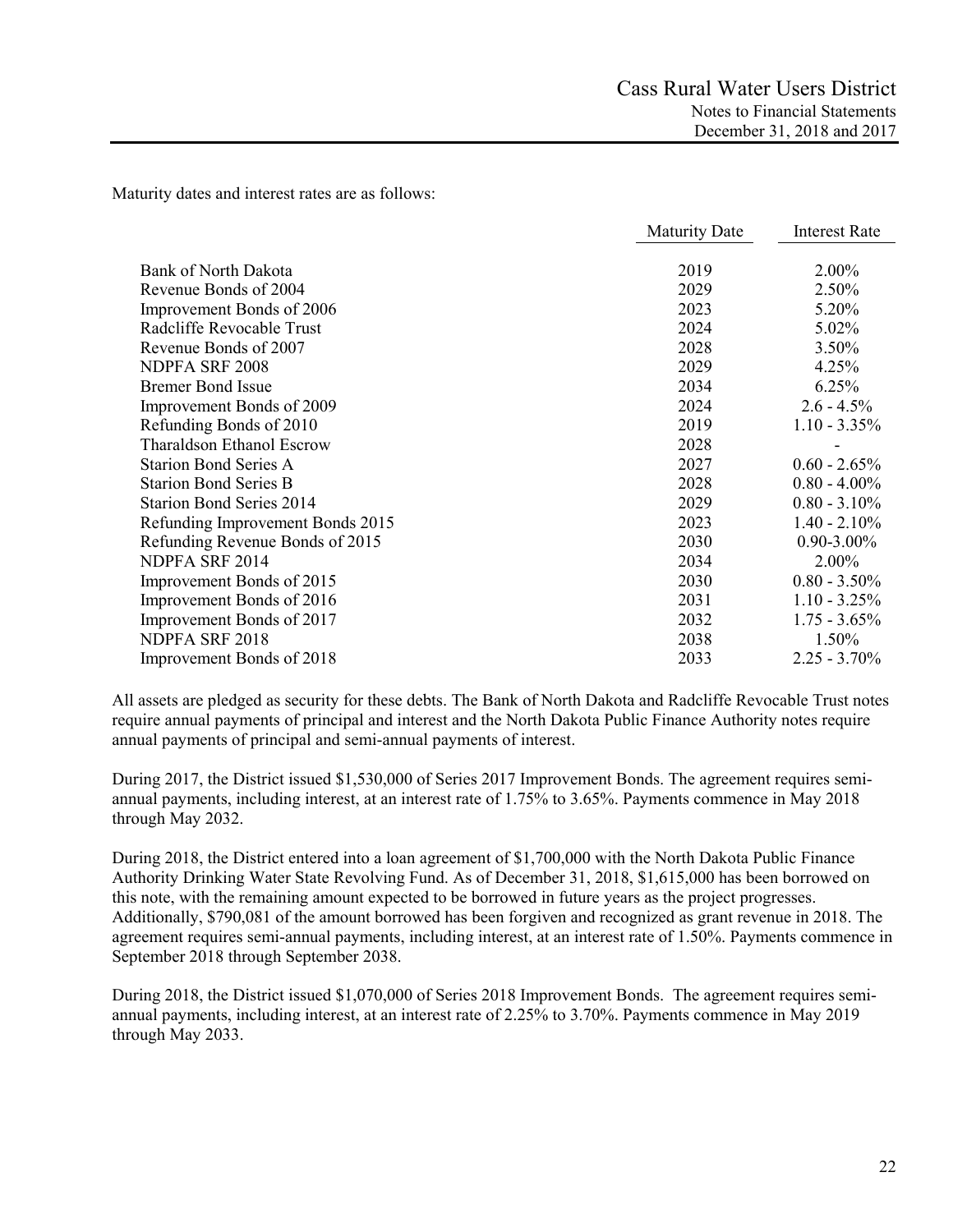Minimum principal and interest payments required are estimated as follows:

|                                  | Long-term Debt   |                 |  |  |  |  |
|----------------------------------|------------------|-----------------|--|--|--|--|
| <b>Years Ending December 31:</b> | Principal        | Interest        |  |  |  |  |
| 2019                             | \$<br>2,260,715  | \$<br>878,369   |  |  |  |  |
| 2020                             | 2,223,984        | 816,557         |  |  |  |  |
| 2021                             | 2,266,937        | 750,631         |  |  |  |  |
| 2022                             | 2,301,924        | 681,764         |  |  |  |  |
| 2023                             | 2,355,098        | 609,940         |  |  |  |  |
| $2024 - 2028$                    | 12,750,678       | 1,881,531       |  |  |  |  |
| $2029 - 2033$                    | 4,182,164        | 336,602         |  |  |  |  |
| $2034 - 2038$                    | 393,737          | 18,669          |  |  |  |  |
|                                  | \$<br>28,735,237 | \$<br>5,974,063 |  |  |  |  |

### **Note 7 - Lease Agreement**

The District entered into a lease agreement with the City of Casselton to permit the District to utilize a portion of the storage capacity in the City of Casselton water tower. Under the agreement, the District is liable for 18% of the total shared cost which equates to the Districts portion of storage capacity. The agreement will remain in effect for an initial term of 25 years and shall be automatically extended for successive terms of 5 years each unless either entity provides a minimum of 2 years advance written notice of intent to discontinue agreement. In the event the City of Casselton chooses to discontinue this agreement or any extension thereof, the City of Casselton shall remit to the District the initial project cost assumed by the District less accumulated depreciation which shall be calculated using the straight-line method with a useful life of 80 years.

Future minimum lease payments are as follows:

| Years Ending December 31: |               |
|---------------------------|---------------|
| 2019                      | \$<br>17,946  |
| 2020                      | 17,919        |
| 2021                      | 17,883        |
| 2022                      | 17,838        |
| 2023                      | 17,964        |
| 2024                      | 17,897        |
|                           | \$<br>107,447 |

The operation and maintenance cost for the water tower shall be the responsibility of the City of Casselton, except that the District shall be liable to the City of Casselton for a portion of said costs of operating and maintenance, as determined on a monthly gallon usage basis attributable to the District. The initial charge to cover these costs shall be \$.20 per 1,000 gallons. The District is expensing these costs as purchased water. Expense for the year ended December 31, 2018 and 2017 was \$102,447 and \$73,098, respectively.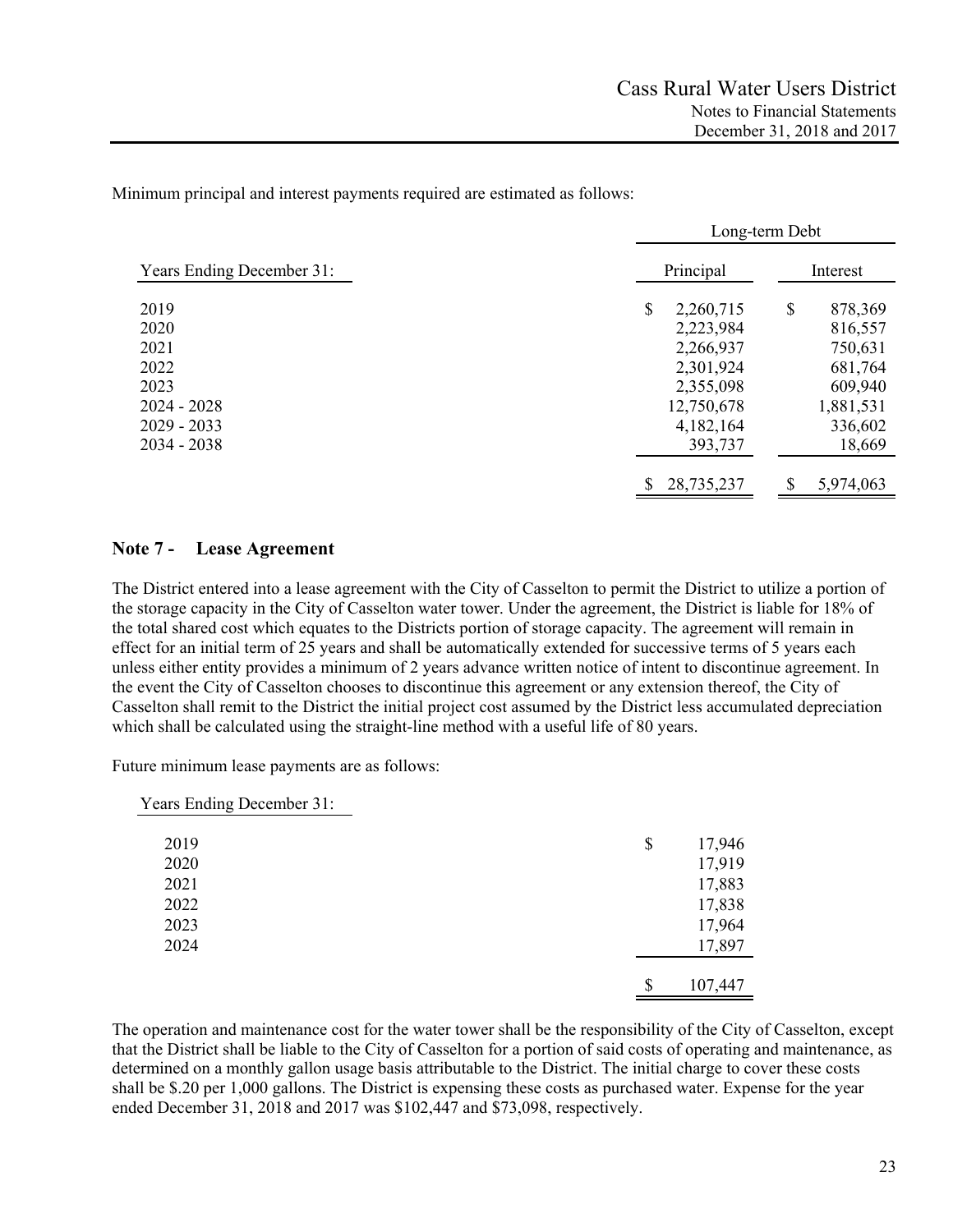## **Note 8 - Retirement Plan**

Effective April 1, 2018, the District adopted a 457(b) salary deferral plan for full-time employees. Employee contributions are allowed to the limit allowed by IRS regulations and a match contribution is made by the District to a maximum of 7%. Employees are fully vested after 3 years. The amount of contributions paid by the District for the year ended December 31, 2018, was \$34,868.

Prior to April 1, 2018, the District contributed to the Simplified Employee Pension Individual Retirement Account, a defined contribution pension plan, for substantially all employees. The plan was administered by the District's Board of Directors. Benefit terms, including contribution requirements, for the Plan are established and may be amended by the Board. The District was required to contribute 4 percent of the annual salary to individual employee accounts for each participating employee. During 2018, the District contributed 4 percent of the January through March salaries for each participating employee, the months that plan was in effect. The District recognized pension expense of \$7,500 and \$27,751 for the years ended December 31, 2018 and 2017, respectively.

## **Note 9 - Commitments and Agreements**

## **Wholesale Water**

Under its wholesale water agreement, the District is committed to purchase water from the City of Fargo. The District must purchase at least 500,000 gallons of treated water per month at \$3.25 per thousand gallons of treated water. This agreement has expired as of December 31, 2011 and another agreement has not been completed as of December 31, 2018. Both parties are operating under the terms of the expired agreement until a new agreement is signed, as no significant changes are expected.

## **Franchise Fee Agreement**

The District entered into an agreement with the City of West Fargo on June 2005 in which the City of West Fargo purchased the rights and acquired a franchise to provide residential water services to the Westport Beach Additions located within the City of West Fargo city limits. In accordance with the agreement, the District agrees to release the Westport Beach Addition from its exclusive jurisdiction to the City of West Fargo as long as the City of West Fargo performs certain obligations, including installation of water meters at its own cost for each individual lot or user within the Westport Beach Addition, and payment of \$1,848 per meter installed to the District until the City of West Fargo has installed a meter for each individual lot within the Westport Beach Addition.

## **Agreement with the City of Oxbow**

The District entered into an agreement with the City of Oxbow to provide billing and collection services for sewer services to the residents of the Bakke Subdivision and the Town of Hickson on a quarterly basis. Specific services to be provided by the District under this agreement included calculation, printing, and mailing of quarterly utility bills, receiving and processing payments from the citizens, account maintenance services such as name changes, adjustments, and address changes, and reasonable and necessary steps to collect amounts due from the citizens. The City of Oxbow agrees to a billing charge for the services provided. The initial cost to the City of Oxbow for the billing charge shall be \$1.89 per bill.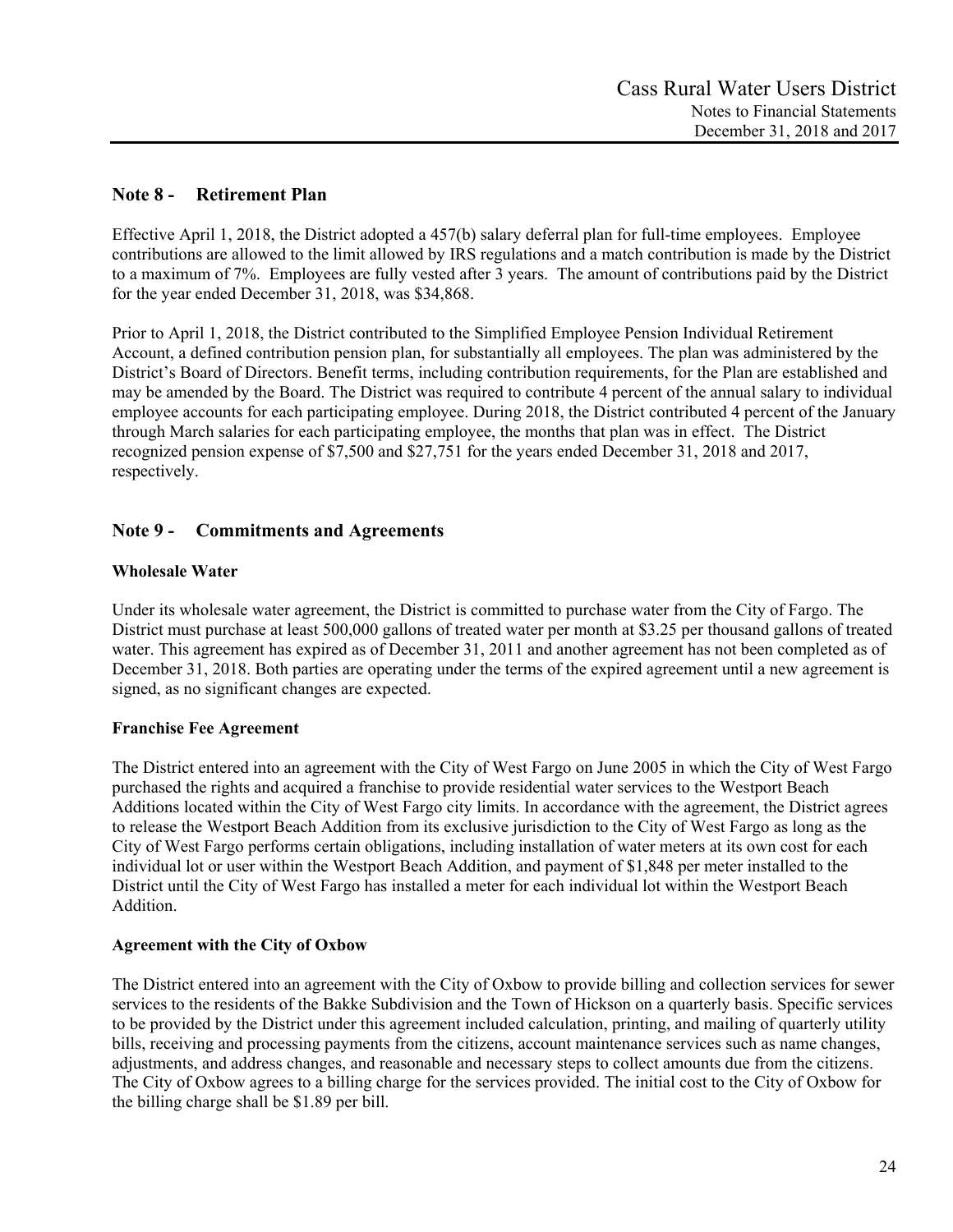## **Construction Commitment**

As of December 31, 2018, the District has \$221,215 in construction commitments for the Leonard Area Arsenic Project for remaining work to be completed. The project is expected to be completed in July of 2019.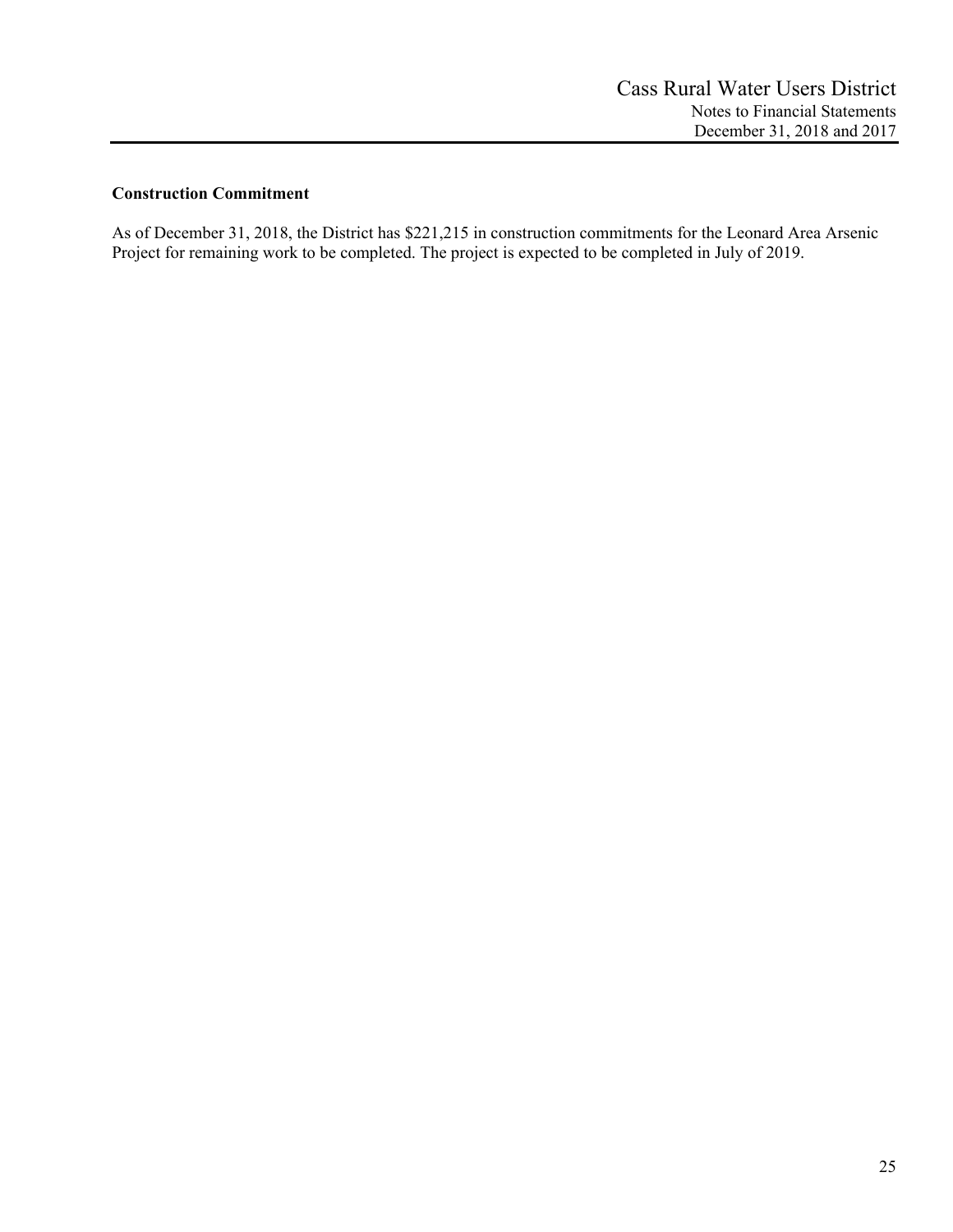

Supplementary Information December 31, 2018 and 2017 Cass Rural Water Users District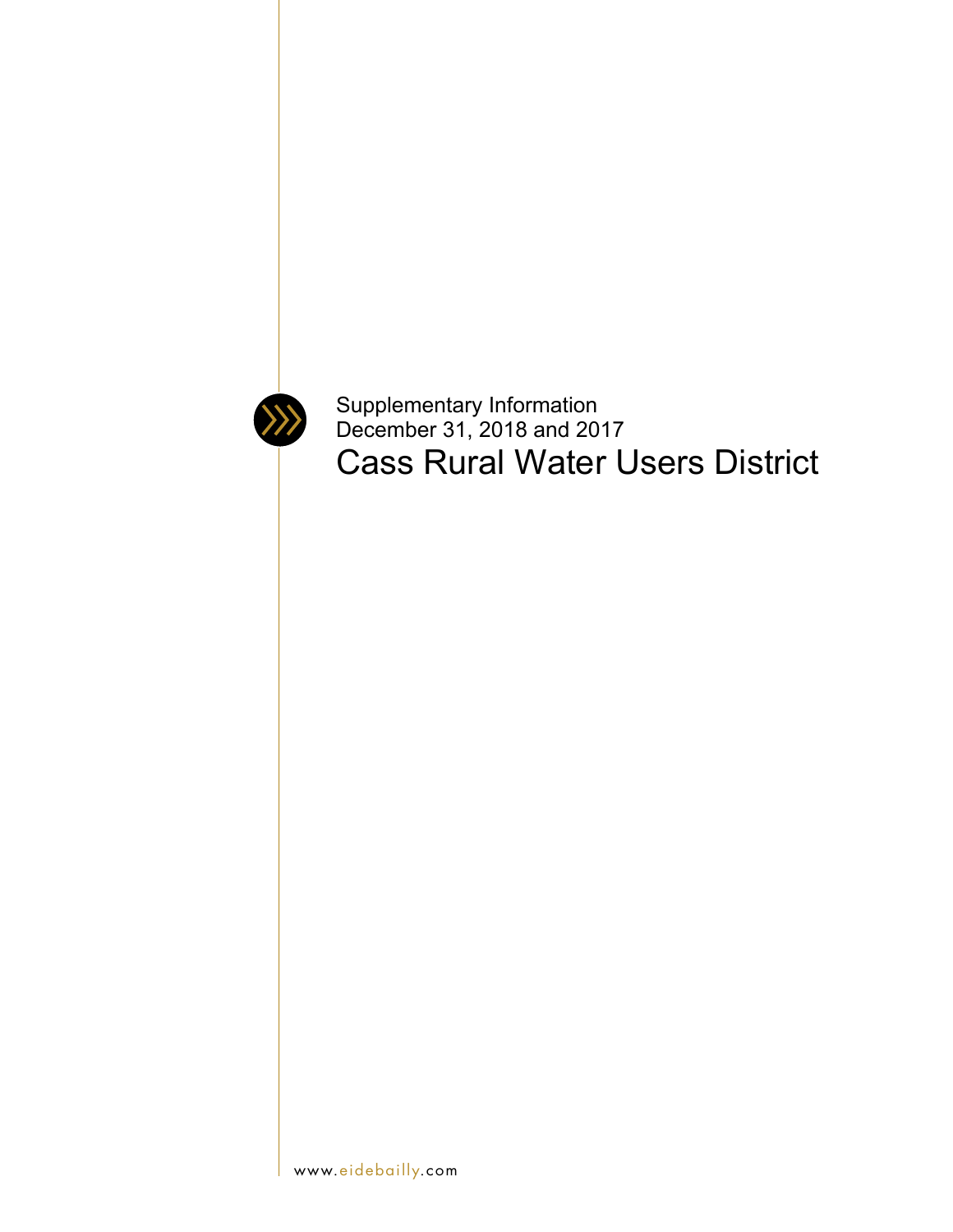| Federal Grantor/Program Title                                                                                                                                                                                                       | Agency or<br>Pass Through<br>Number | Federal<br><b>CFDA</b><br>Number |   | Expenditures |
|-------------------------------------------------------------------------------------------------------------------------------------------------------------------------------------------------------------------------------------|-------------------------------------|----------------------------------|---|--------------|
| <b>Environmental Protection Agency</b><br>Passed through the State of North Dakota -<br>Department of Health -<br>Drinking Water State Revolving Funds Cluster<br>Capitalization Grants for Drinking<br>Water State Revolving Funds | Unkown                              | 66.468                           | S | 1,700,000    |
| Bureau of Reclamation<br>Passed through the State of North Dakota -<br>Garrison Diversion Conservancy District                                                                                                                      | R <sub>17</sub> AC <sub>00049</sub> | 15.518                           |   | 2,280,420    |
| Total expenditures of federal awards                                                                                                                                                                                                |                                     |                                  |   | 3,980,420    |

## **Note A – Basis of Presentation**

The accompanying schedule of expenditures of federal awards (the schedule) includes the federal award activity of the District under programs of the federal government for the year ended December 31, 2018. The information is presented in accordance with the requirements of Title 2 U.S. Code of Federal Regulations Part 200, *Uniform Administrative Requirements, Cost Principles, and Audit Requirements for Federal Awards* (Uniform Guidance). Because the schedule presents only a selected portion of the operations of the District, it is not intended to and does not present the financial position or changes in net position of the District.

## **Note B – Significant Accounting Policies**

Expenditures reported in the schedule are reported on the accrual basis of accounting. When applicable, such expenditures are recognized following the cost principles contained in the Uniform Guidance, wherein certain types of expenditures are not allowable or are limited as to reimbursement. No federal financial assistance has been provided to a subrecipient.

## **Note C – Indirect Cost Rate**

The District has not elected to use the 10% de minimis cost rate.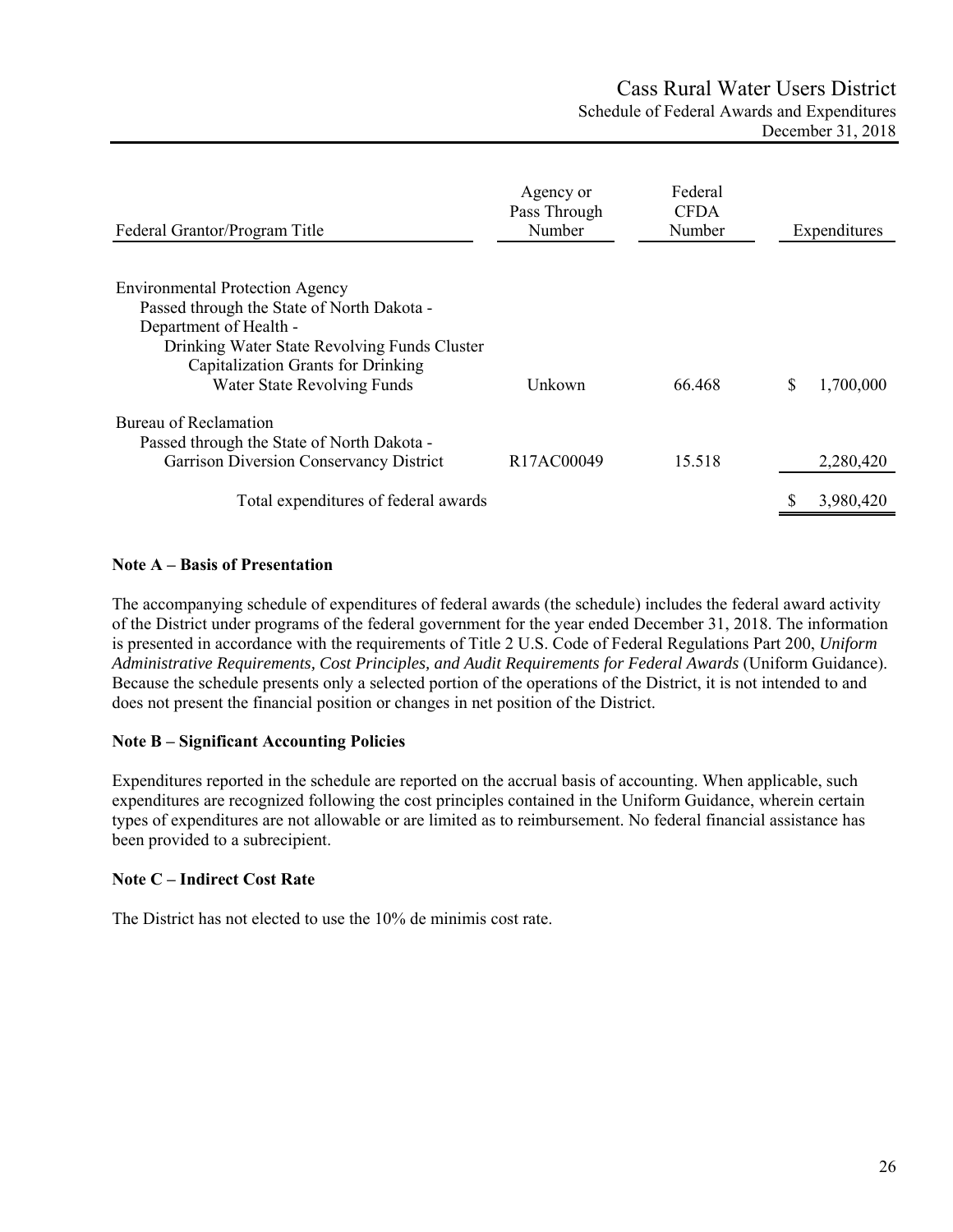| Name                     | Position            |
|--------------------------|---------------------|
| Jon Zuther               | Chairman            |
| Jeff Dahl                | Vice Chairman       |
| <b>Barry Bowman</b>      | Secretary/Treasurer |
| R. Gordon Blixt          | Director            |
| <b>Bradley Koetz</b>     | Director            |
| <b>Todd Ellison</b>      | Director            |
| Mark Johnson             | Director            |
| Keith Finger             | Director            |
| <b>Timothy McPherson</b> | Director            |
| Jerry Blomeke            | General Manager     |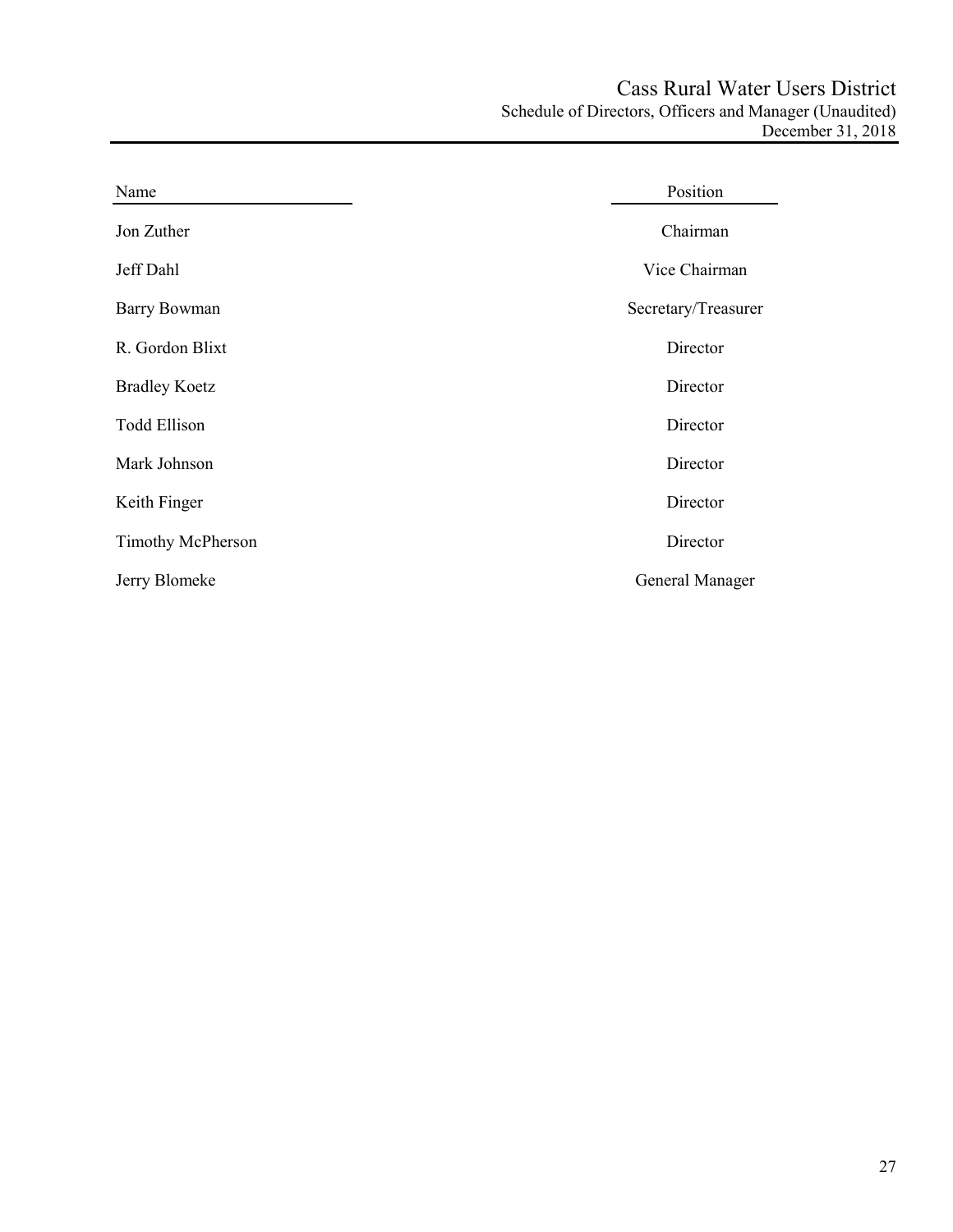## Cass Rural Water Users District Comparative Schedules of Operations Years Ended December 31, 2014 - 2018

|                                  | 2014       |                    | 2015      |                | 2016       |              | 2017            |                       | 2018            |         |
|----------------------------------|------------|--------------------|-----------|----------------|------------|--------------|-----------------|-----------------------|-----------------|---------|
|                                  | Amount     | Percent            | Amount    | Percent        | Amount     | Percent      | Amount          | Percent               | Amount          | Percent |
| <b>Operating Revenue</b>         | 5,773,348  | $100.0 \%$ \$      | 6,101,441 | $100.0 \%$ S   | 6,280,600  | $100.0 \%$ S | 7,180,833       | $100.0 \%$ \$         | 7,768,172       | 100.0 % |
| <b>Operating Expenses</b>        |            |                    |           |                |            |              |                 |                       |                 |         |
| Pumping                          | 230,763    | 4.0                | 210,280   | 3.4            | 213,624    | 3.4          | 235,828         | 3.3                   | 242,910         | 3.1     |
| Water treatment and testing      | 126,987    | 2.2                | 103,679   | 1.7            | 122,039    | 1.9          | 128,108         | 1.8                   | 150,844         | 1.9     |
| Transmission and distribution    | 522,268    | 9.0                | 562,951   | 9.2            | 553,593    | 8.8          | 546,231         | 7.6                   | 611,863         | 7.9     |
| Administrative and general       | 792,239    | 13.7               | 1,006,293 | 16.5           | 998,350    | 15.9         | 1,046,324       | 14.6                  | 1,100,745       | 14.2    |
| Purchased water                  | 1,374,665  | 23.8               | 1,526,034 | 25.0           | 1,733,236  | 27.6         | 1,822,720       | 25.4                  | 2,108,037       | 27.1    |
| Depreciation and amortization    | 1,238,145  | 21.4               | 1,223,363 | 20.1           | 1,305,876  | 20.8         | 1,701,573       | 23.7                  | 1,725,817       | 22.2    |
| Taxes                            | 53,883     | 0.9                | 58,262    | 1.0            | 65,081     | 1.0          | 68,690          | 1.0                   | 62,081          | 0.8     |
| Total operating expenses         | 4,338,950  | 75.0               | 4,690,862 | 76.9           | 4,991,799  | 79.4         | 5,549,474       | 77.4                  | 6,002,297       | 77.2    |
| Operating Income                 | 1,434,398  | 25.0               | 1,410,579 | 23.1           | 1,288,801  | 20.6         | 1,631,359       | 22.6                  | 1,765,875       | 22.8    |
| Nonoperating Revenues (Expenses) |            |                    |           |                |            |              |                 |                       |                 |         |
| Investment income                | 30,568     | 0.5                | 58,614    | 1.0            | 26,452     | 0.4          | 38,482          | 0.5                   | 134,730         | 1.7     |
| Interest on special assessments  | 135,112    | 2.3                | 176,401   | 2.9            | 180,024    | 2.9          | 354,737         | 4.9                   | 538,099         | 6.9     |
| Special assessments              | 1,498,102  | 25.9               | 2,213,623 | 36.3           | 3,814,683  | 60.7         | 1,899,749       | 26.5                  | 1,072,931       | 13.8    |
| Franchise fee payment            | 144,145    | 2.5                | 59,136    | 1.0            | 55,440     | 0.9          | 36,960          | 0.5                   | 41,984          | 0.5     |
| Interest expense                 | (834, 197) | (14.4)             | (813,526) | (13.3)         | (798, 434) | (12.7)       | (900, 704)      | (12.5)                | (899, 578)      | (11.6)  |
| Other                            | 50,437     | 0.9                | 674,941   | 11.1           | 3,443,741  | 54.8         | 523,490         | 7.3                   | 3,373,658       | 43.4    |
| Total nonoperating revenues      |            |                    |           |                |            |              |                 |                       |                 |         |
| (expenses), net                  | 1,024,167  | 17.7               | 2,369,189 | 38.8           | 6,721,906  | 107.0        | 1,952,714       | 27.2                  | 4,261,824       | 54.9    |
| Net Income                       | 2.458.565  | 42.7<br>$\%$<br>-S | 3,779,768 | 61.9 $%$<br>-8 | 8,010,707  | 127.6 %      | 3.584.073<br>-S | 49.8<br>$\frac{0}{0}$ | 6.027.699<br>-8 | 77.7 %  |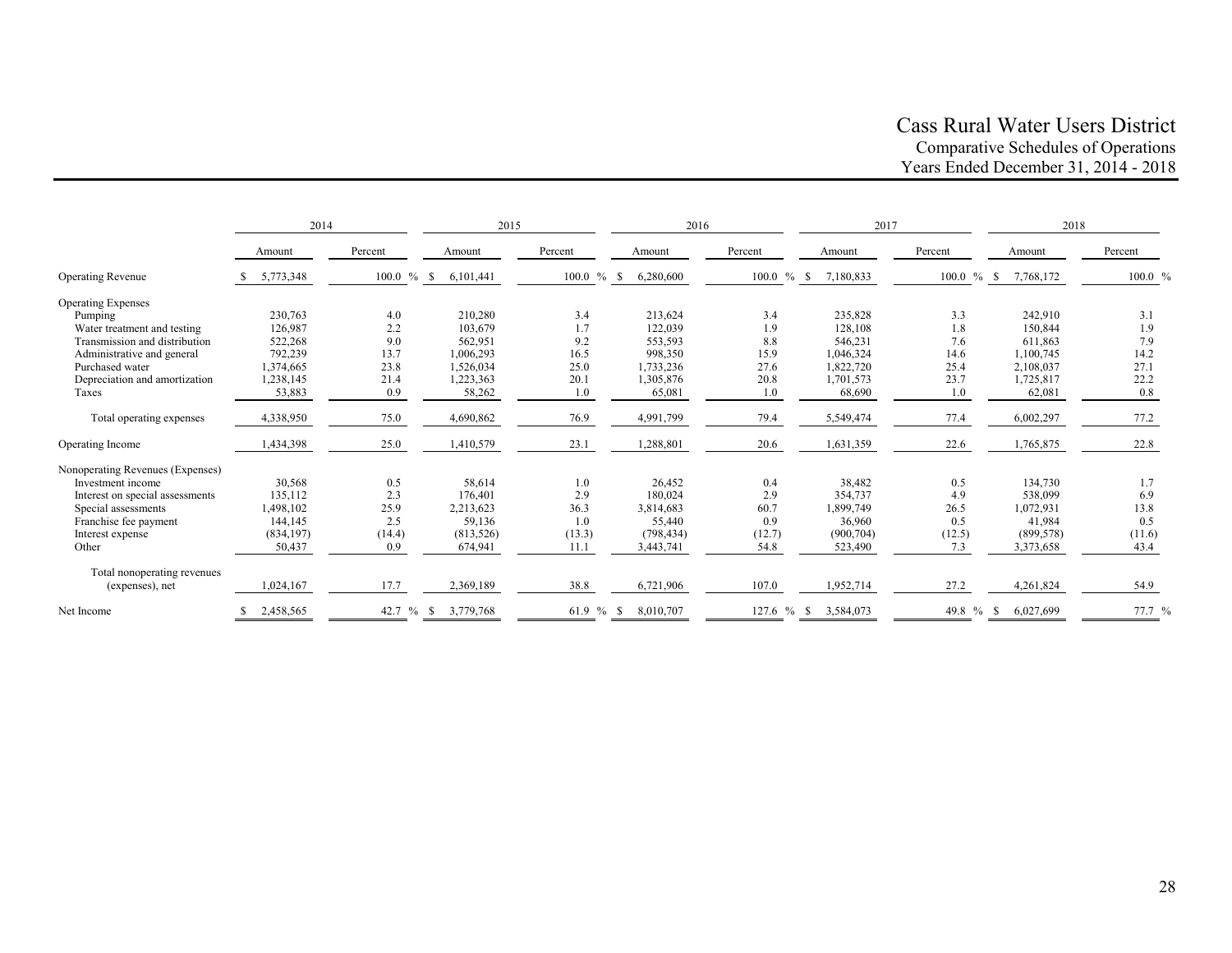

Additional Reports December 31, 2018 and 2017 Cass Rural Water Users District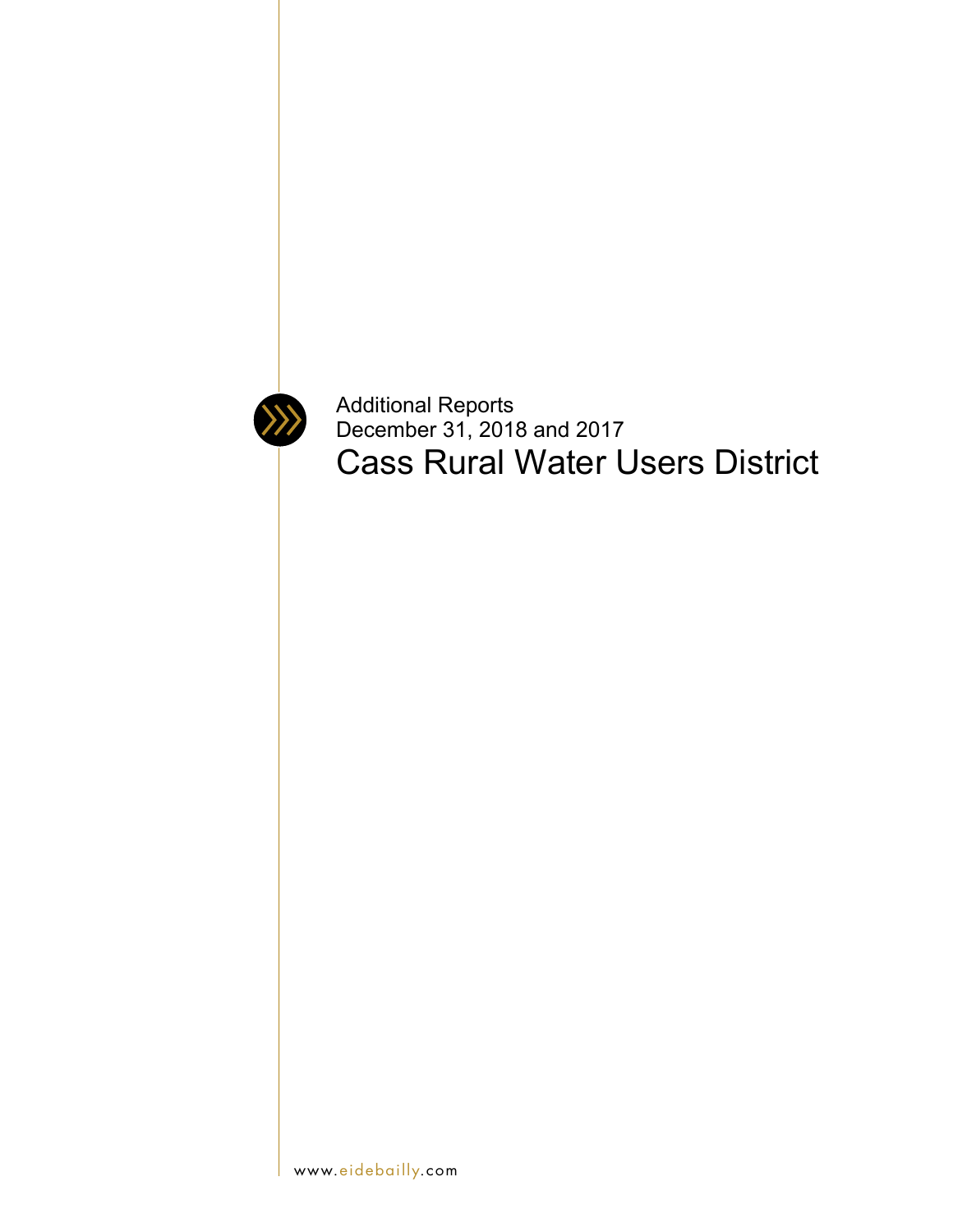

**CPAs & BUSINESS ADVISORS** 

## **Independent Auditor's Report on Internal Control over Financial Reporting and on Compliance and Other Matters Based on an Audit of Financial Statements Performed in Accordance with Government Auditing Standards**

The Board of Directors Cass Rural Water Users District Kindred, North Dakota

We have audited, in accordance with auditing standards generally accepted in the United States of America and the standards applicable to financial audits contained in *Government Auditing Standards*, issued by the Comptroller General of the United States, the financial statements of Cass Rural Water Users District, which comprise the statement of net position as of and for the year ended December 31, 2018, and the related statements of revenues, expenses and changes in net position and cash flows for the year then ended, and the related notes to the financial statements and have issued our report thereon dated March 25, 2019.

### **Internal Control over Financial Reporting**

In planning and performing our audit of the financial statements, we considered the District's internal control over financial reporting (internal control) to determine the audit procedures that are appropriate in the circumstances for the purpose of expressing our opinions on the financial statements, but not for the purpose of expressing an opinion on the effectiveness of the District's internal control. Accordingly, we do not express an opinion on the effectiveness of the District's internal control.

Our consideration of internal control over financial reporting was for the limited purpose described in the preceding paragraph and was not designed to identify all deficiencies in internal control over financial reporting that might be material weaknesses or significant deficiencies and therefore, material weaknesses or significant deficiencies may exist that were not identified. However, as described in the accompanying schedule of findings, we identified certain deficiencies in internal control that we consider to be material weaknesses.

A *deficiency in internal control* exists when the design or operation of a control does not allow management or employees, in the normal course of performing their assigned functions, to prevent, or detect and correct, misstatements on a timely basis. A *material weakness* is a deficiency, or a combination of deficiencies, in internal control, such that there is a reasonable possibility that a material misstatement of the entity's financial statements will not be prevented or detected and corrected on a timely basis. We consider deficiency 2018-001, 2018-002, and 2018-003 described in the accompanying schedule of audit findings and questioned costs to be material weaknesses.

A *significant deficiency* is a deficiency, or a combination of deficiencies, in internal control that is less severe than a material weakness, yet important enough to merit attention by those charged with governance.

#### www.eidebailly.com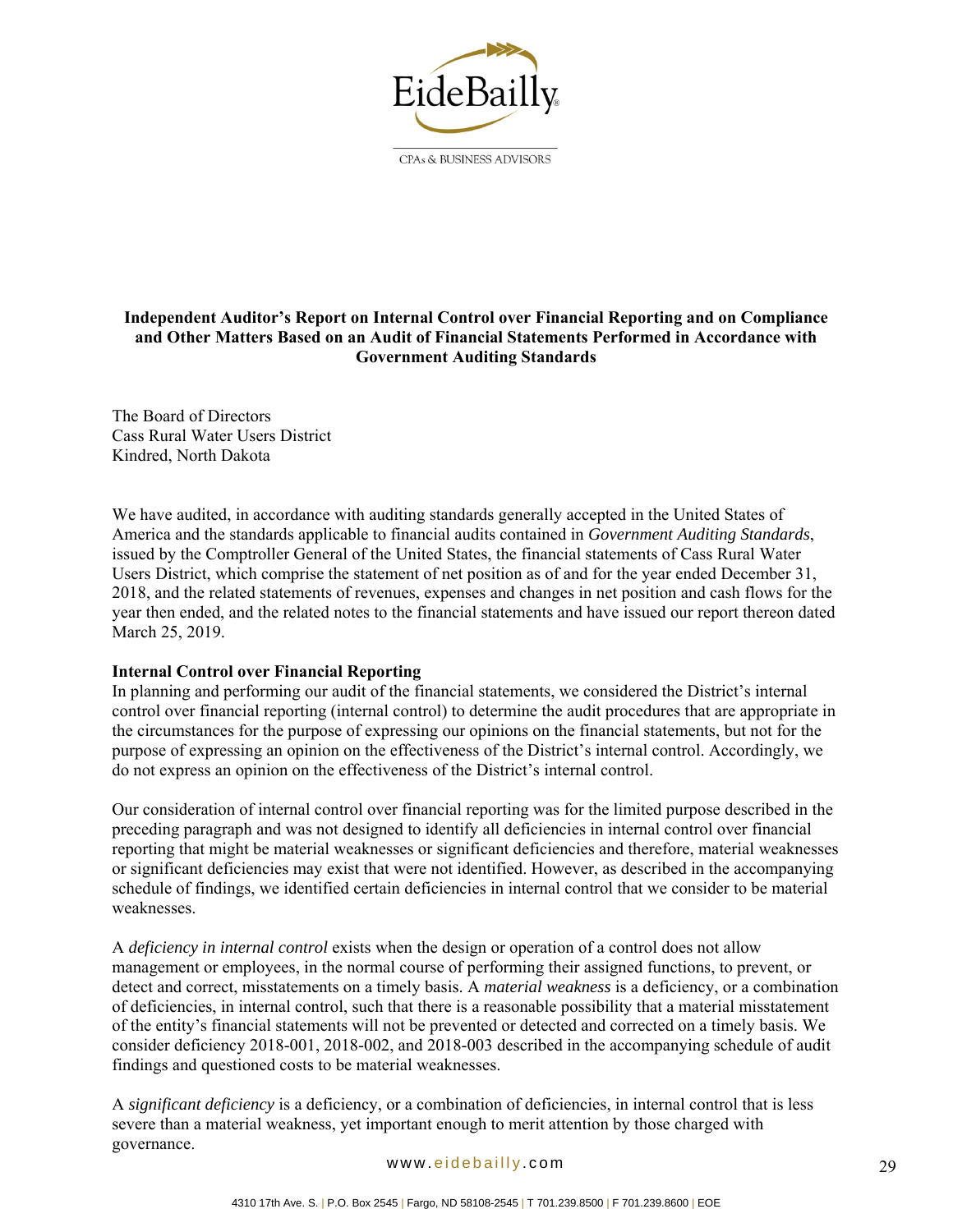### **Compliance and Other Matters**

As part of obtaining reasonable assurance about whether the District's financial statements are free from material misstatement, we performed tests of its compliance with certain provisions of laws, regulations, contracts, and grant agreements, noncompliance with which could have a direct and material effect on the determination of financial statement amounts. However, providing an opinion on compliance with those provisions was not an objective of our audit, and accordingly, we do not express such an opinion. The results of our tests disclosed no instances of noncompliance or other matters that are required to be reported under *Government Auditing Standards*.

### **District's Responses to Findings**

The District's responses to the findings identified in our audit are described in the schedule of audit findings and questioned costs and the corrective action plan that is separately issued. The District's responses were not subjected to the auditing procedures applied in the audit of the financial statements and, accordingly, we express no opinion on the responses.

#### **Purpose of this Report**

The purpose of this report is solely to describe the scope of our testing of internal control and compliance and the results of that testing, and not to provide an opinion on the effectiveness of the entity's internal control or on compliance. This report is an integral part of an audit performed in accordance with *Government Auditing Standards* in considering the entity's internal control and compliance. Accordingly, this communication is not suitable for any other purpose.

Gide Sailly LLP

Fargo, North Dakota March 25, 2019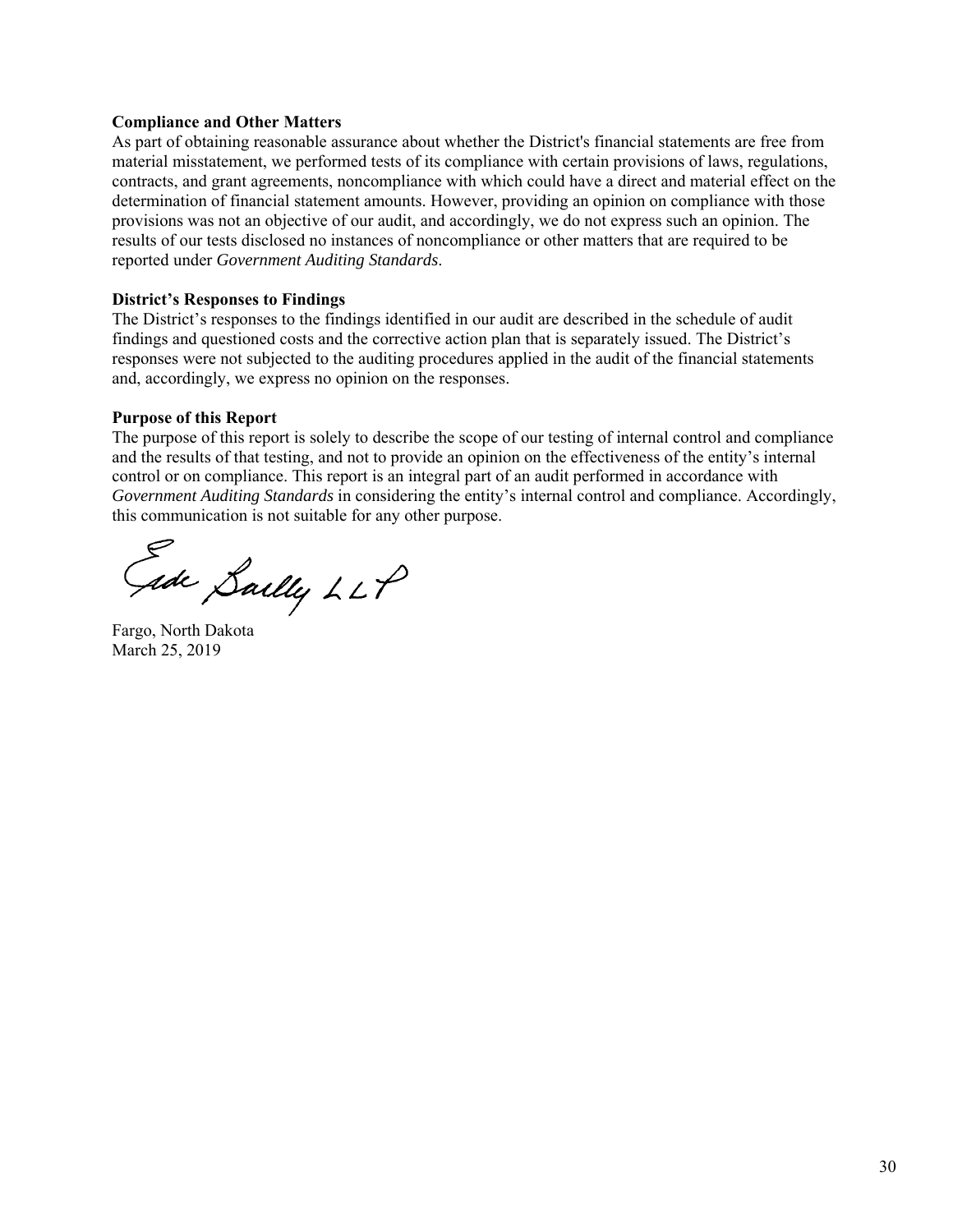

**CPAs & BUSINESS ADVISORS** 

## **Independent Auditor's Report on Compliance for the Major Federal Program and Report on Internal Control Over Compliance Required by the Uniform Guidance**

The Board of Directors Cass Rural Water Users District Kindred, North Dakota

### **Report on Compliance for the Major Federal Program**

We have audited Cass Rural Water Users District's (the District) compliance with the types of compliance requirements described in the *OMB Compliance Supplement* that could have a direct and material effect on the District's major federal program for the year ended December 31, 2018. The District's major federal program is identified in the summary of auditor's results section of the accompanying schedule of findings and questioned costs.

### **Management's Responsibility**

Management is responsible for compliance with federal statutes, regulations, and the terms and conditions of its federal awards applicable to its federal programs.

### **Auditor's Responsibility**

Our responsibility is to express an opinion on the compliance of the District's major federal program based on our audit of the types of compliance requirements referred to above. We conducted our audit of compliance in accordance with auditing standards generally accepted in the United States of America; the standards applicable to financial audits contained in *Government Auditing Standards*, issued by the Comptroller General of the United States; and the audit requirements of Title 2 U.S. *Code of Federal Regulations* Part 200, *Uniform Administrative Requirements, Cost Principles, and Audit Requirements for Federal Awards* (Uniform Guidance). Those standards and the Uniform Guidance require that we plan and perform the audit to obtain reasonable assurance about whether noncompliance with the compliance requirements referred to above that could have a direct and material effect on a major federal program occurred. An audit includes examining, on a test basis, evidence about the District's compliance with those requirements and performing such other procedures as we considered necessary in the circumstances.

We believe that our audit provides a reasonable basis for our opinion on compliance for the major federal program. However, our audit does not provide a legal determination of the District's compliance.

### **Opinion on the Major Federal Program**

In our opinion, the District complied, in all material respects, with the types of compliance requirements referred to above that could have a direct and material effect on its major Federal program for the year ended December 31, 2018.

#### www. eidebailly .com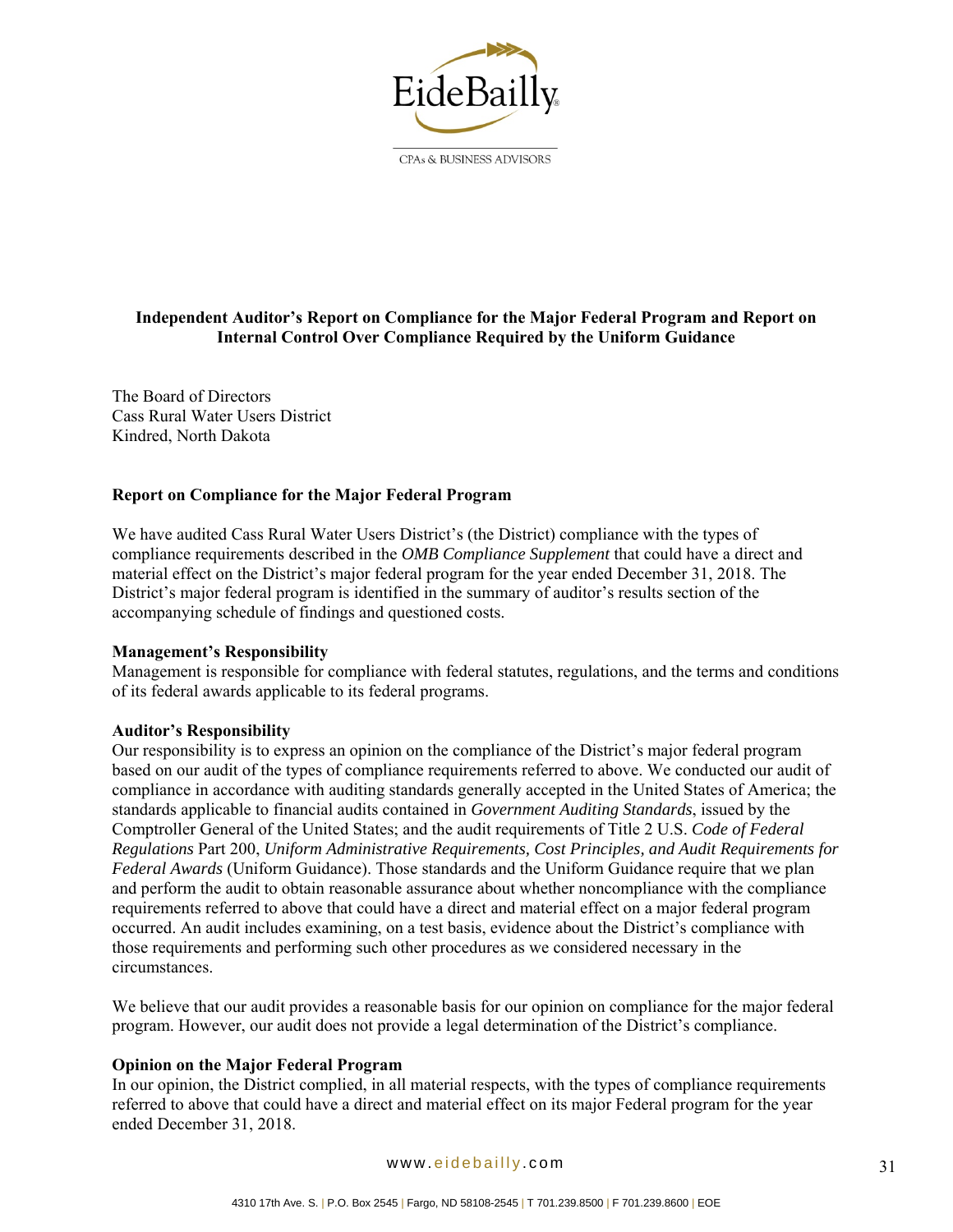### **Other Matters**

The results of our auditing procedures disclosed one instance of noncompliance which is required to be reported in accordance with the Uniform Guidance, which is described in the accompanying schedule of findings and questioned costs as item 2018-004*.* Our opinion on each federal program is not modified with respect to these matters.

The District's responses to the noncompliance finding identified in our audit is described in the accompanying schedule of findings and questioned costs and the District's corrective actions plan, which is contained in a separate document. The District's responses were not subjected to the auditing procedures.

### **Report on Internal Control over Compliance**

Management of the District is responsible for establishing and maintaining effective internal control over compliance with the compliance requirements referred to above. In planning and performing our audit of compliance, we considered the District's internal control over compliance with the types of requirements that could have a direct and material effect on the major federal program to determine the auditing procedures that are appropriate in the circumstances for the purpose of expressing an opinion on compliance for the major federal program and to test and report on internal control over compliance in accordance with the Uniform Guidance, but not for the purpose of expressing an opinion on the effectiveness of internal control over compliance. Accordingly, we do not express an opinion on the effectiveness of the District's internal control over compliance.

*A deficiency in internal control over compliance* exists when the design or operation of a control over compliance does not allow management or employees, in the normal course of performing their assigned functions, to prevent, or detect and correct, noncompliance with a type of compliance requirement of a federal program on a timely basis. *A material weakness in internal control over compliance* is a deficiency, or a combination of deficiencies, in internal control over compliance, such that there is a reasonable possibility that material noncompliance with a compliance requirement will not be prevented, or detected and corrected, on a timely basis. *A significant deficiency in internal control over compliance* is a deficiency, or a combination of deficiencies, in internal control over compliance with a type of compliance requirement of a federal program that is less severe than a material weakness in internal control over compliance, yet important enough to merit attention by those charged with governance.

Our consideration of internal control over compliance was for the limited purpose described in the first paragraph of this section and was not designed to identify all deficiencies in internal control that might be material weaknesses or significant deficiencies. We did not identify any deficiencies in internal control over compliance that we consider to be material weaknesses. However, we identified a certain deficiency in internal control over compliance, as described in the accompanying schedule of findings and questioned costs as item 2018-004 that we consider to be a significant deficiency.

The District's responses to the internal control over compliance finding identified in our audit is described in the accompanying schedule of findings and questioned costs and the District's corrective actions plan, which is contained in a separate document. The District's responses were not subjected to the auditing procedures.

The purpose of this report on internal control over compliance is solely to describe the scope of our testing of internal control over compliance and the results of that testing based on the requirements of the Uniform Guidance. Accordingly, this report is not suitable for any other purpose.

Gade Sailly LLP

Fargo, North Dakota March 25, 2019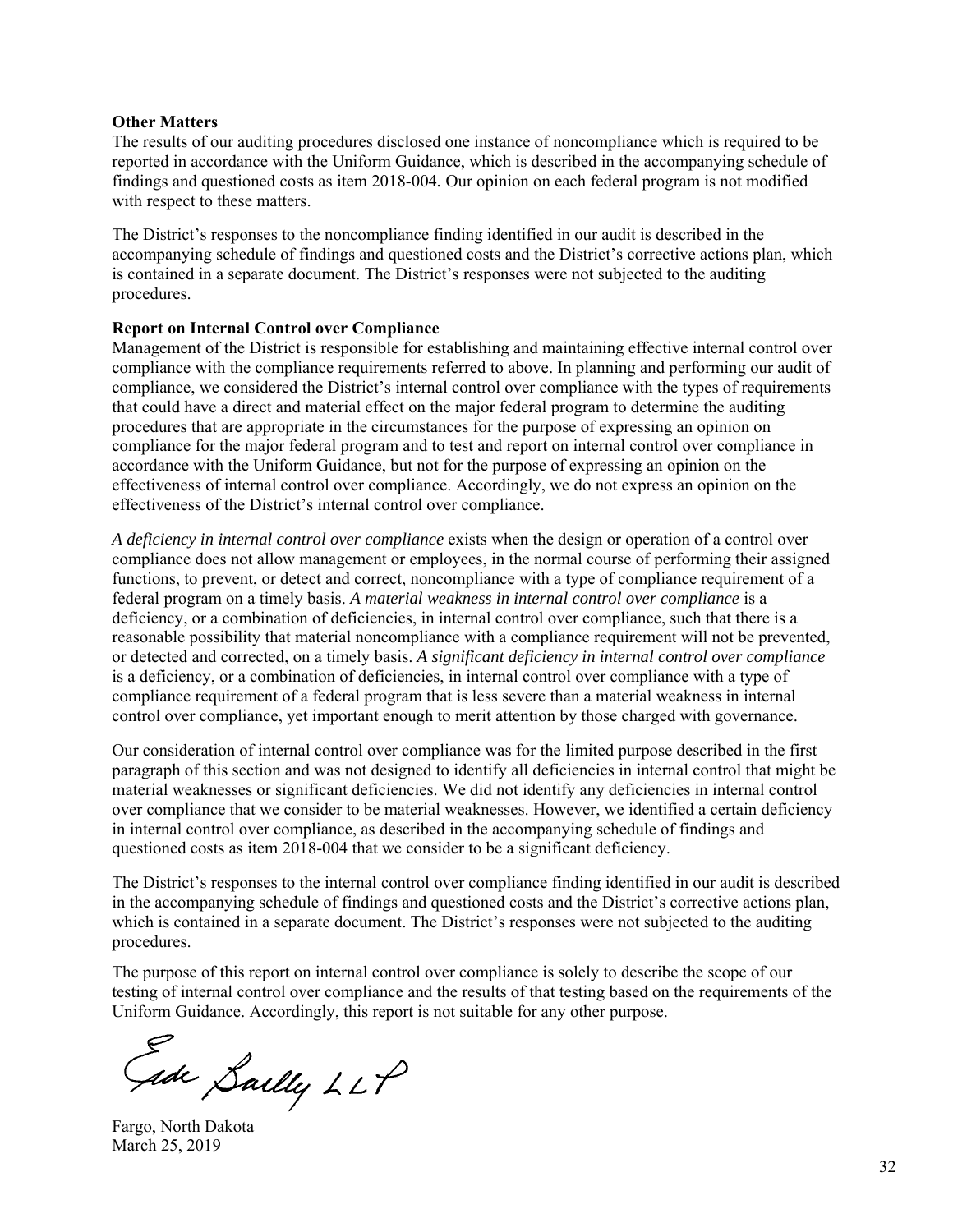# **Section I – Summary of Auditor's Results**

## **FINANCIAL STATEMENTS**

| Type of Auditor's Report Issued                                  | Unmodified    |
|------------------------------------------------------------------|---------------|
| Internal Control over Financial Reporting                        |               |
| Material weaknesses identified                                   | Yes           |
| Significant deficiencies identified not                          |               |
| considered to be material weaknesses                             | None Reported |
| Noncompliance material to financial statements noted             | No            |
| <b>FEDERAL AWARDS</b>                                            |               |
| Internal Control over Major Programs                             |               |
| Material weaknesses identified                                   | No            |
| Significant deficiencies identified not                          |               |
| considered to be material weaknesses                             | Yes           |
| Type of Auditor's Report Issued on Compliance for Major Programs | Unmodified    |
| Any Audit Findings Disclosed That Are Required to be Reported    |               |
| in accordance with the Uniform Guidance: 2 CFR 200.516           | Yes           |
| <b>Identification of Major Programs:</b>                         |               |
| Name of Federal Program or Cluster                               | CFDA Number   |
| Garrison Diversion Project                                       | 15.518        |
| Dollar threshold used to distinguish between                     |               |
| Type A and Type B Programs:                                      | \$750,000     |
|                                                                  |               |
|                                                                  |               |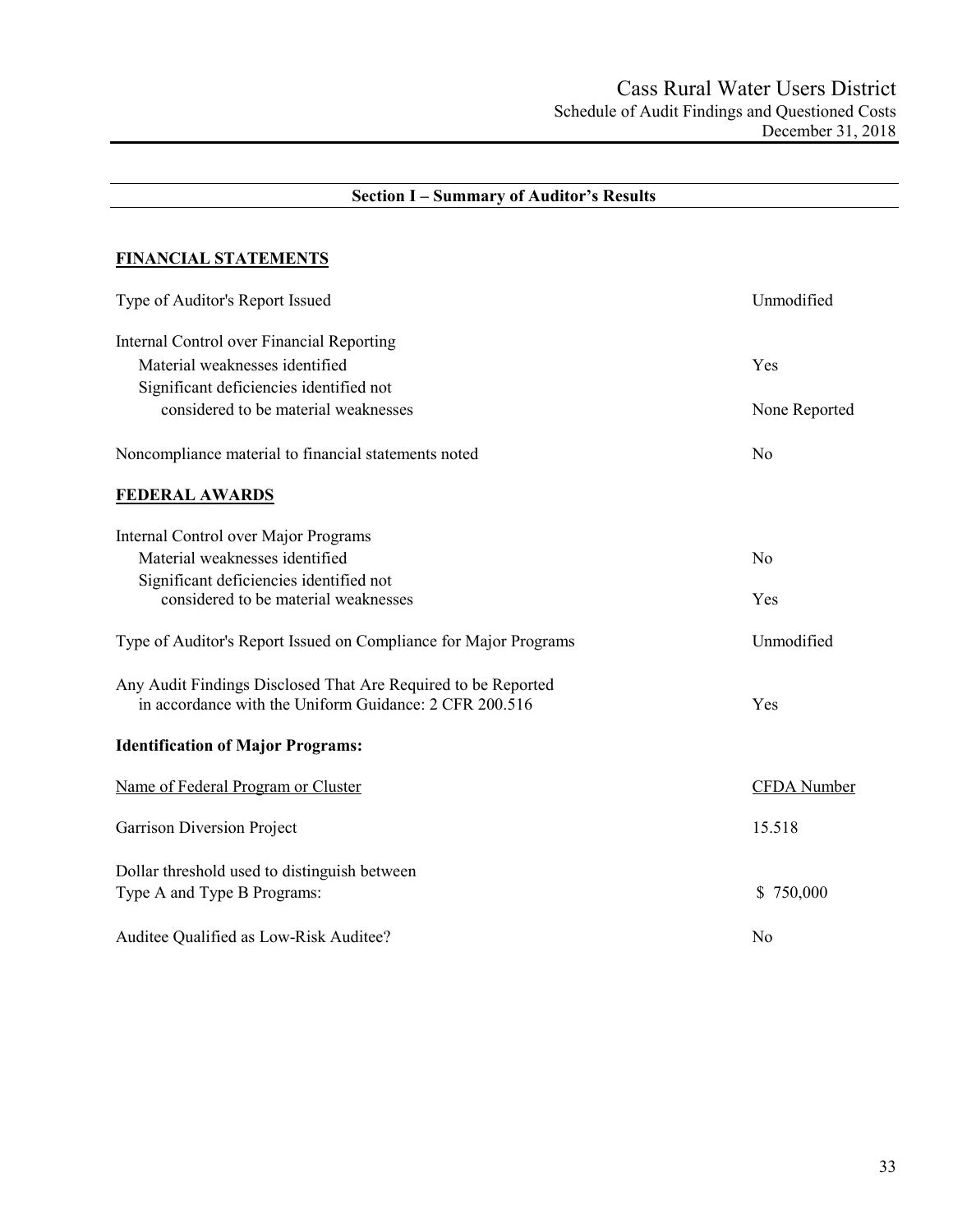## **Section II – Financial Statement Findings**

### **Material Weakness**

### **2018-001 Segregation of Duties**

*Criteria*: A good system of internal accounting control requires an adequate segregation of duties so that no one individual has incompatible responsibilities. No one person should have more than one duty relating to the authorization (approval), custody of checks (check signers), record keeping and reconciliation functions.

*Condition*: The District has a lack of segregation of duties due to a limited number of office personnel.

*Cause*: There is a limited amount of office employees involved in the internal control process.

*Effect*: Inadequate segregation of duties could adversely affect the District's ability to detect misstatements in amounts that would be material in relation to the financial statements in a timely period by employees in the normal course of performing their assigned functions.

*Recommendation*: While we recognize that your office staff may not be large enough to permit complete segregation of duties in all material respects for an effective system of internal control, the functions should be reviewed to determine if additional segregation of duties is feasible and to improve the efficiency and effectiveness of financial management and financial statement accuracy for the District. Segregation of authorization, custody of assets, record keeping, and reconciliation functions would assist in mitigating the risk of fraud or misstatements to the financial statements.

*Views of Responsible Officials*: There is no disagreement with the finding.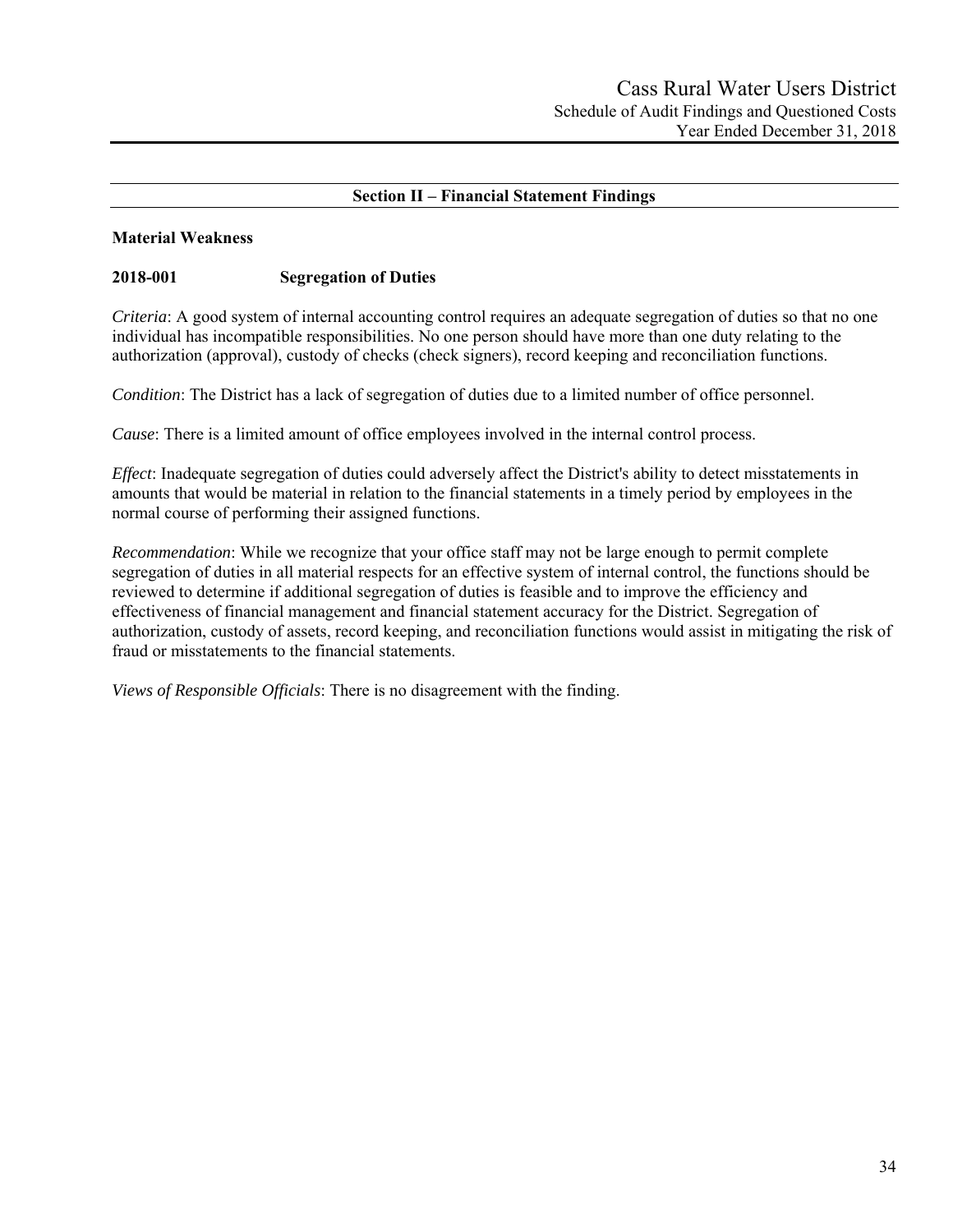## **Material Weakness**

## **2018-002 Material Journal Entries**

*Criteria*: A good system of internal accounting control contemplates an adequate system for recording and processing entries material to the financial statements.

*Condition*: During the course of our engagement, we proposed material audit adjustments that would not have been identified as a result of the District's existing internal controls, and therefore could have resulted in a material misstatement of the District's financial statements.

*Cause*: District personnel do not have adequate training to apply U.S. generally accepted accounting principles internally.

*Effect*: Inadequate controls could adversely affect the District's ability to detect misstatements in amounts that would be material in relation to the financial statements.

*Recommendation*: While we recognize that your office staff is limited, it is important that you be aware of this condition. In situations like this, management's close supervision and review of accounting information is the best means of preventing and detecting errors and irregularities.

*Views of Responsible Officials*: There is no disagreement with the finding.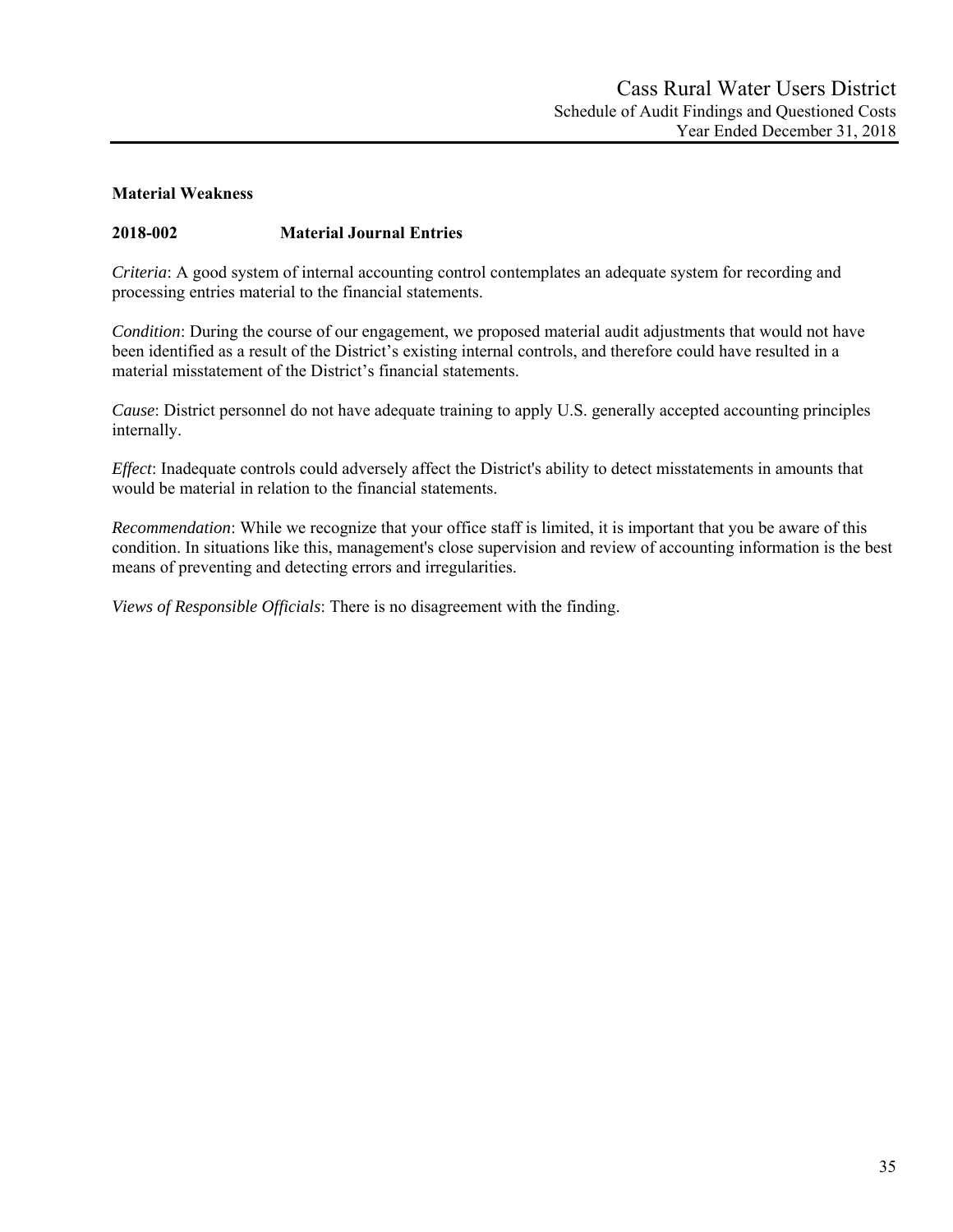## **Material Weakness**

## **2018-003 Preparation of Financial Statements and Schedule of Expenditures of Federal Awards**

*Criteria*: A good system of internal accounting control contemplates an adequate system for recording, processing entries material to the financial statements, and preparation of the financial statements and related notes, and the schedule of expenditures of federal awards.

*Condition*: The District does not have an internal control system designed to provide for the preparation of the financial statements being audited. As auditors, we were requested to draft the financial statements and accompanying notes to the financial statements and schedule of expenditures of federal awards.

*Cause*: District personnel do not have adequate training to apply U.S. generally accepted accounting principles internally.

*Effect*: This control deficiency could result in a misstatement to the financial statements that would not be prevented or detected.

*Recommendation*: This circumstance is not unusual in a District of your size. It is the responsibility of management and those charged with governance to make the decision whether to accept the degree of risk associated with this condition because of cost or other considerations.

*Views of Responsible Officials*: There is no disagreement with the finding.